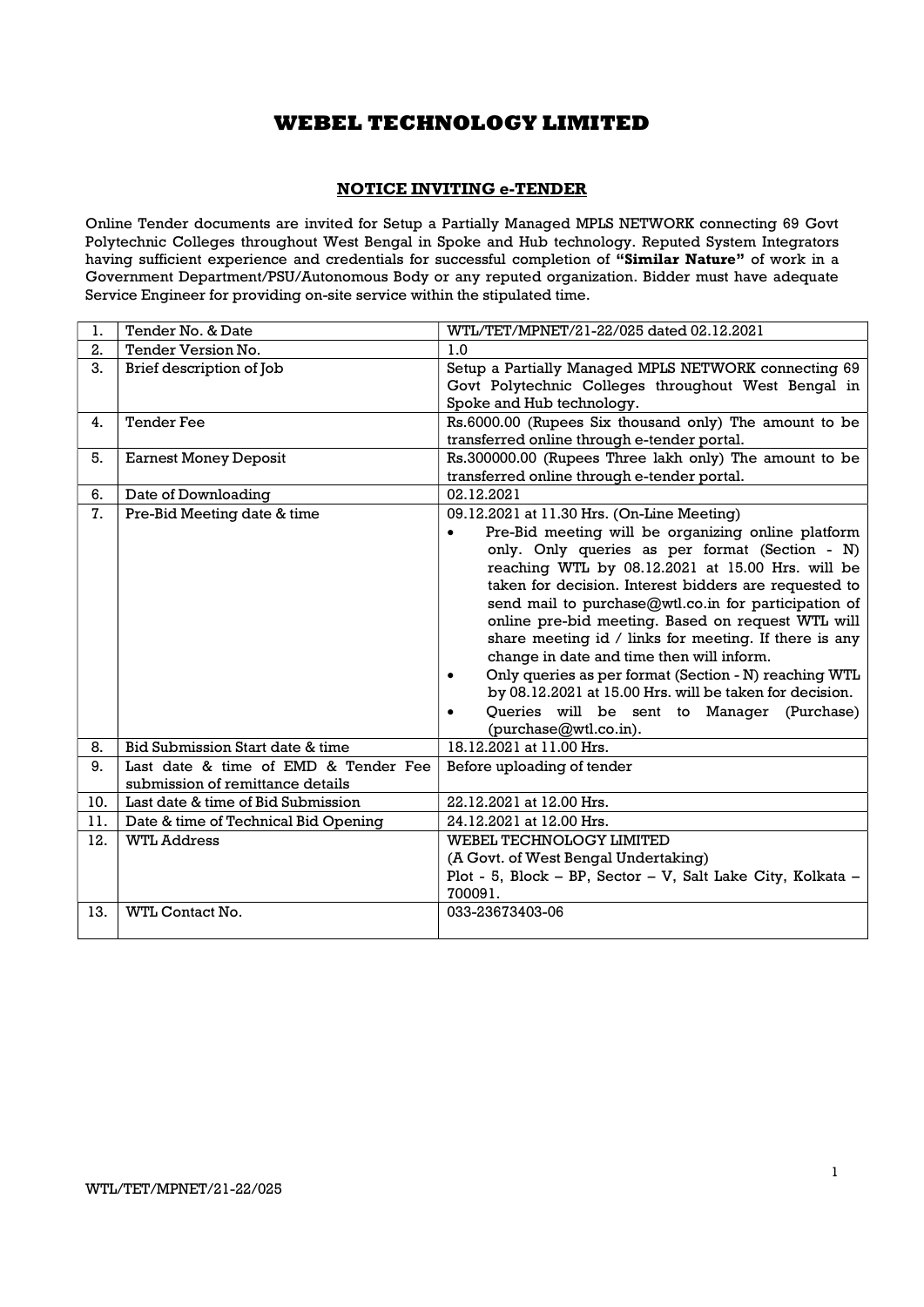- 1. Intending bidder may download the tender documents from the website https://wbtenders.gov.in directly with the help of Digital Signature Certificate. Necessary Tender fee may be remitted online through e-tender portal in favour of "Webel Technology Limited" and also to be documented through e-filling. Necessary Earnest Money Deposit (EMD) may be remitted online through e-tender portal in favour of "Webel Technology Limited" and also to be documented through e-filling.
- 2. Both Techno Commercial Bid and Financial Bid are to be submitted concurrently duly digitally signed in the website https://wbtenders.gov.in.
- 3. Tender documents may be downloaded from website and submission of Techno Commercial Bid and Financial Bid will be done as per Time Schedule stated in Section – C of this Tender Document.
- 4. The Financial Bid of the prospective Bidder will be considered only if the Techno Commercial Bid of the bidder is found qualified by the Tender Committee. The decision of the 'Tender Committee' will be final and absolute in this respect. The list of Qualified Bidders will be displayed in the website.
- 5. All clarifications / corrigenda will be published only on the https://wbtenders.gov.in.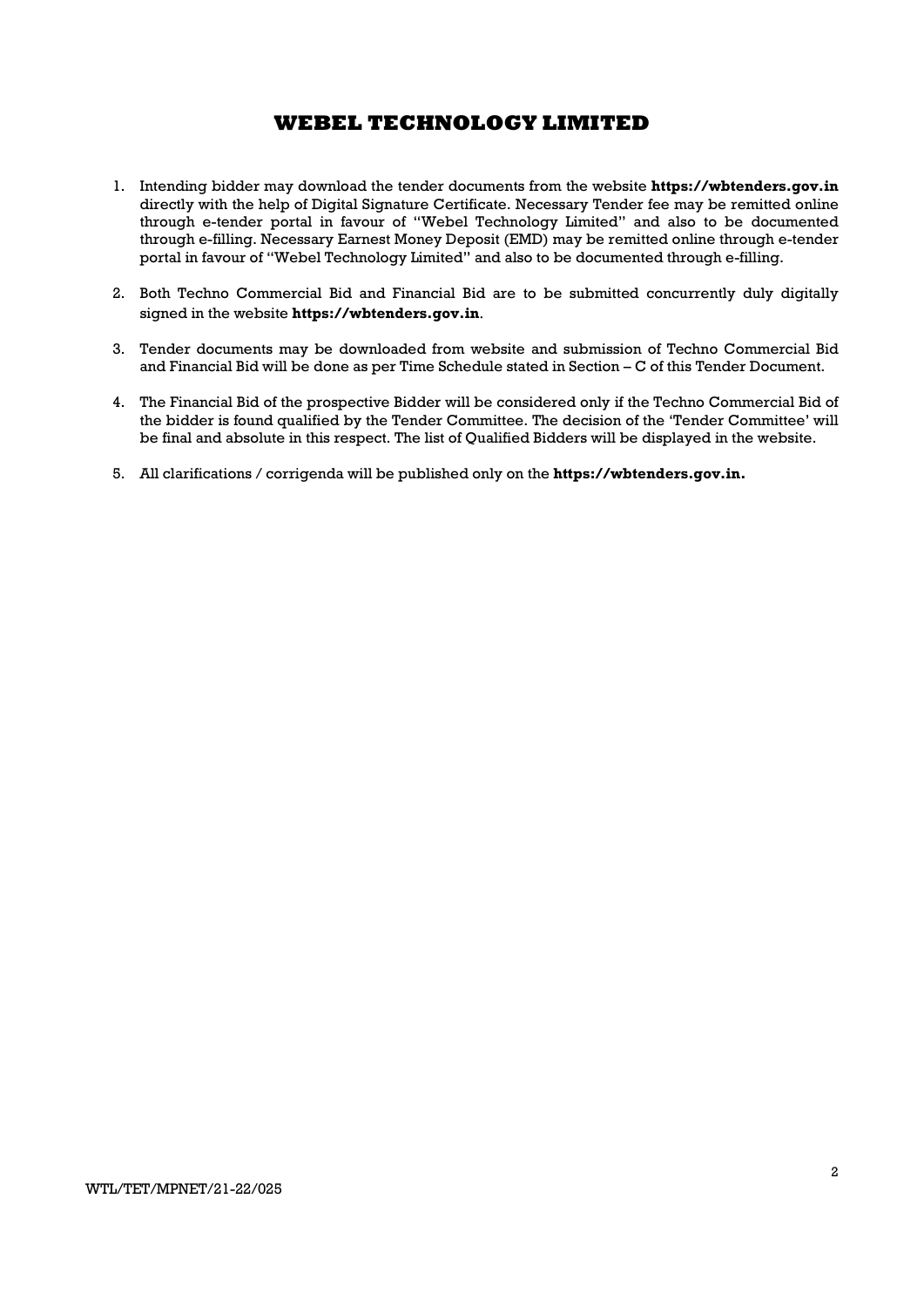### CONTENTS OF THE TENDER DOCUMENT

The Tender document comprises of the following:

- SECTION A SCOPE OF WORK & SERVICE LEVEL AGREEMENT PARAMETER
- SECTION B ELIGIBILITY CRITERIA
- SECTION C DATE AND TIME SCHEDULE
- SECTION D INSTRUCTION TO BIDDER
- SECTION E BID FORM
- SECTION F TECHNO COMMERCIAL EVALUATION & AWARDING OF CONTRACT
- SECTION G GUIDANCE FOR E-TENDERING
- SECTION H BILL OF MATERIAL
- SECTION I DETAILS OF ORDERS EXECUTED BY BIDDER
- SECTION J FINANCIAL CAPABILITY OF BIDDER
- SECTION K BIDDER'S DETAILS
- SECTION L PRE-BID MEETING OUERY
- SECTION M LIST OF CLIENTS OF SIMILAR ORDERS
- SECTION N PROFORMA FOR PERFORMANCE BANK GUARANTEE
- SECTION O NIT DECLARATION FOR BIDDER
- SECTION P LIST OF LOCATIONS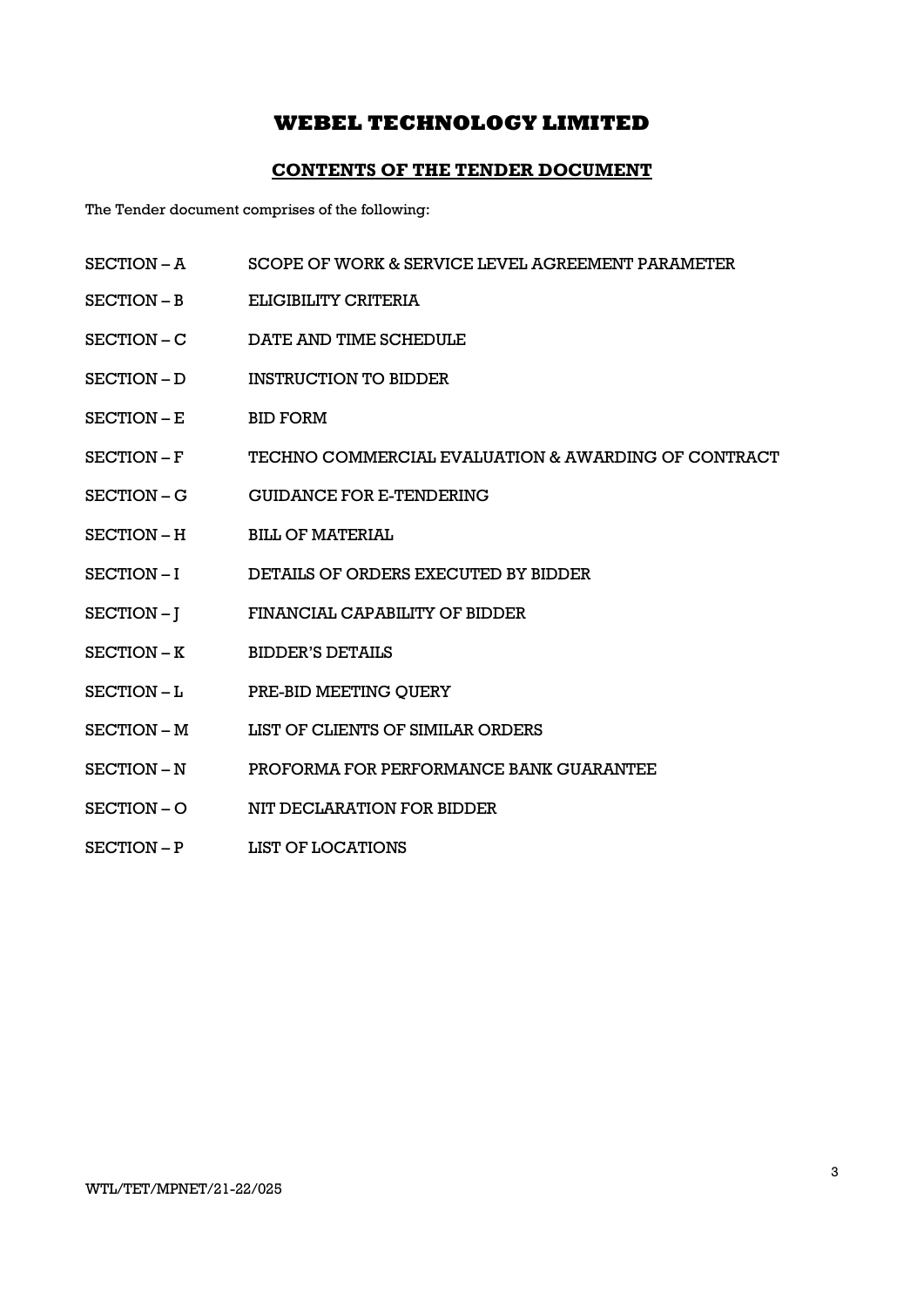### SECTION – A

### SCOPE OF WORK & SERVICE LEVEL AGREEMENT PARAMETER

- 1 The Tenderer intends to setup a Partially Managed MPLS NETWORK connecting 69 Govt POLYTECHNIC Colleges throughout West Bengal. The bidder is supposed to provide 34 MBPS MPLS link at 69 new polytechnic colleges. All the locations to be connected in HUB & Spoke technology with WBSWAN SHQ at Moni Bhandar, Webel Bhavan, Salt Lake, Sector-V. It will be the single point of convergence with 1 GBPS hub link. A single Ethernet drop needs to be provided at the SHQ router from where Internet will be pushed to 69 separate locations.
- 2 In the entire 69 locations internet will be pushed through WBSWAN SHQ.
- 3 The bidder needs to submit 100 % feasibility report to qualify for the bid.
- 4 It's the bidder's responsibility to provide 100% delivery of MPLS link in all 69 Polytechnic colleges, failing which penalty will be imposed. (Refer Penalty Section)
- 5 It's the bidder's responsibility to make the link up and operational with SLA as wireline 99.5% & Wireless 98.5 % up & for that necessary monitoring tools needs to be provided. Bandwidth utilization & link up / down status needs to be shown with a proper tool.
- 6 The Bidders needs to provide access for NMS & MRTG for link availability & bandwidth monitoring & utilization. Bidder need to monitor the MPLS from Central NOC. Bidder needs to provide a Web Access Tool for monitoring each link. Also, bidder should provide monthly/quarterly report about link up/down status.
- 7 Necessary Permission is to be obtained from the Department for installing Network Equipment for connectivity. During the entire contract period, it is the bidder's responsibility to manage the infrastructure (Tower, Mast, OFC, RF radios etc.) for MPLS connectivity.
- 8 Last Mile at Remote locations can be on RF / OFC. The bidder has to provide necessary diagram.
- 9 Department intends to use Data, Voice & Video over this MPLS Network. The bidder's offered links should be capable of handling Voice, Video and Data traffic.
- 10 The BSPs should provide / support standard Class of Services (COS). Quality of Services (QOS). Voice over IP (V01P). Video Conferencing, IPSEC and IPV4 as well as IPv6 compliant features.
- 11 A dedicated NOC support required to monitor the link performance and automatic fault booking and quick restoration of link failure for adherence to the SLA criteria.
- 12 Acceptance of the link will be site wise post installation at the Central Site.
- 13 Necessary Permission is to be provided by Department/college for installing Network Equipment for connectivity. During the entire contract period, it is the bidder's responsibility to manage the infrastructure and coordinate with the user department directly for installation / maintenance of (Tower, Mast, OFC, RF radios etc.) for MPLS connectivity.
- 14 Bidder should have Toll Free Number / Mail ID for Complain logging. Bidder should provide time-totime updates for complain logged.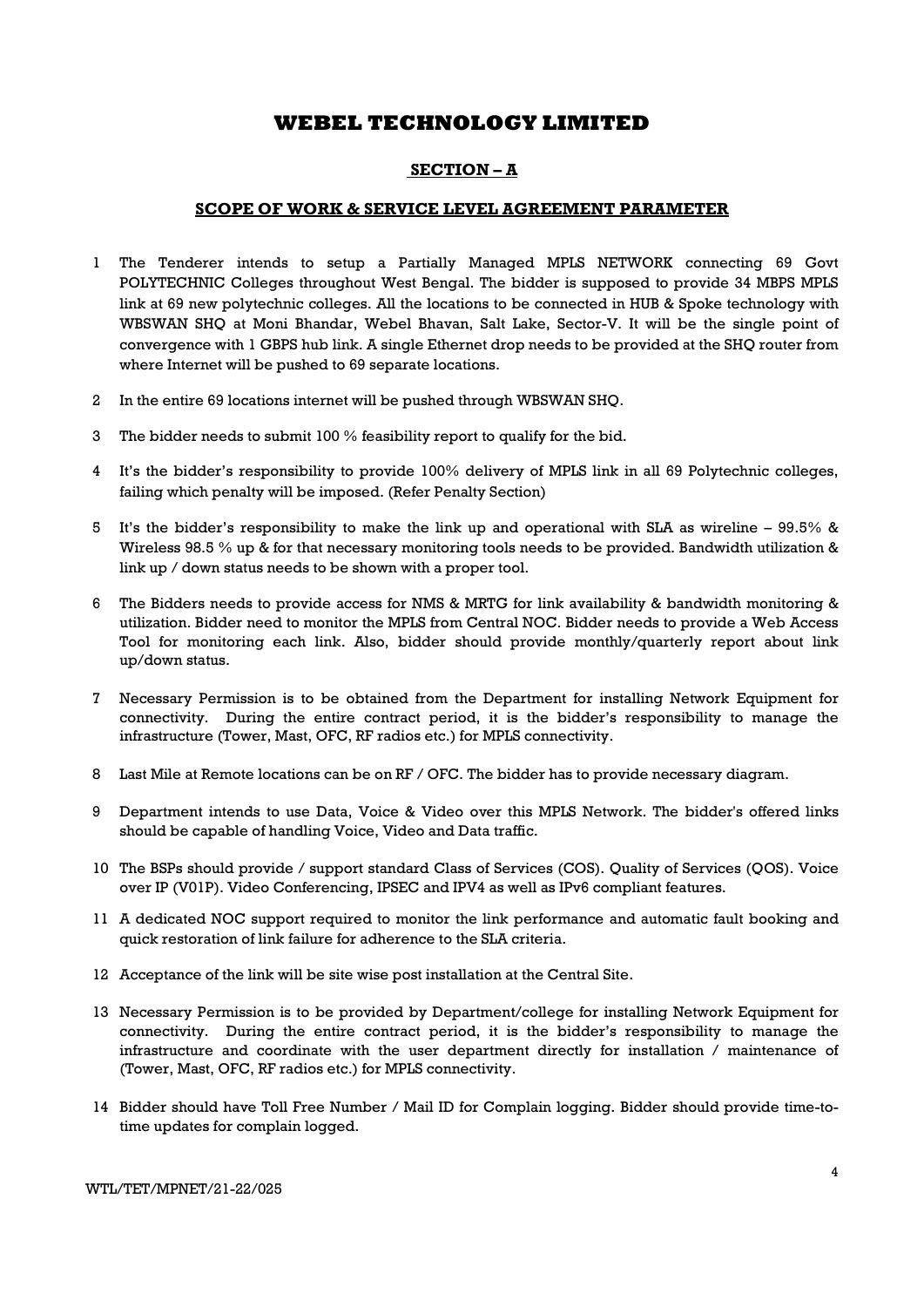- 15 The Bidder should provide the required NTU/ modem, converters and necessary equipment (patch cords, cables, RF devices etc.) for commissioning the MPLS link. The bidder should also provide replacement against the faulty equipment till the time link is running as per the SLA norms. The CPE with voltage stabilizer / AC to DC converter (as per requirement) etc. shall be supplied by the bidder.
- 16 However, the router at each location shall be supplied and maintained by WTL.
- 17 The commitment period of this contract is for 3 years (rate will be valid for 3 years), renewable each year based on performance.
- 18 The bidder should undertake, during the period of contract, the relocation/ shifting of links as per requirement. All the cabling should be done with proper clamping and with conduit & shall be neat and structured with pipe. It is the bidder responsibility to drill a hole to take the network cables inside in the premises. The network equipment should be installed in the branch communication rack.( existing network rack from where link is running)
- 19 The selected Bidder shall submit the document with requirement for site preparation, readiness & requirements for installation of the links. All the cabling should be done with proper clamping and should be neat and structured with PVC pipe casing from crone Box (DP) till Router port. The router is already provided by WTL at each location. Link failure due to internal cabling should be taken care and also resolved by BSP / SI. The site is deemed to be connected only if the acceptance test results are found satisfactory. For every testing or installation of the site, BSP / SI Engineer/Technician must visit at site and resolve the issue.
- 20 The bidder needs to check the earthing and power supply before installation of their equipment. Ownership, maintenance and upkeep of the equipment are the bidder's responsibility and WTL will not be responsible for any damage to bidder equipment due to voltage fluctuation, UPS malfunction, short circuit, any earthing issue, theft, natural calamities, etc. The bidder also has to arrange for the necessary insurance for the equipment installed at branch premises with no cost to WTL. This refers to the equipment's provided by the BSP till termination of router ( provided by WTL).

### Technical Parameters:

Latency: Average round trip delay for 100 packets of 64 Byte ping test from Remote CPE to Central site CPE

- i) Remote CPE to Central site CPE latency shall be less than 100 msec
- ii) Test on CPE will be conducted by customer
- b. Packet Loss: Average packet loss for 100 packets of 64Bytes test from CPE to PE and Central site CPE
- i) Packet Loss CPE to CPE:  $\lt 1\%$
- ii) Test on CPE will be conducted by Customer
- c. Service Availability
- i) Wired -- 99.5 % on monthly basis ( For HUB LINK )
- ii) Wireless -- 98.5 % on monthly basis. (FOR SPOKE LINK)
- iii) Downtime above permissible limits will attract penalty .

### Key Features Required for the MPLS Network:

- THREE Classes of Service (CoS) with inter-CoS bursting, enabled throughout the core network.
- IPv6 support.
- Multiple VPNs on a single access line.
- Support for a wide range of routing protocols (Static, OSPF, BGP, and EIGRP).

### Feasibility of the links/locations:

WTL will provide the details of location for the feasibility by the prospective BSP / SI's. BSPs / SI have to provide the location feasibility along with the technical bid.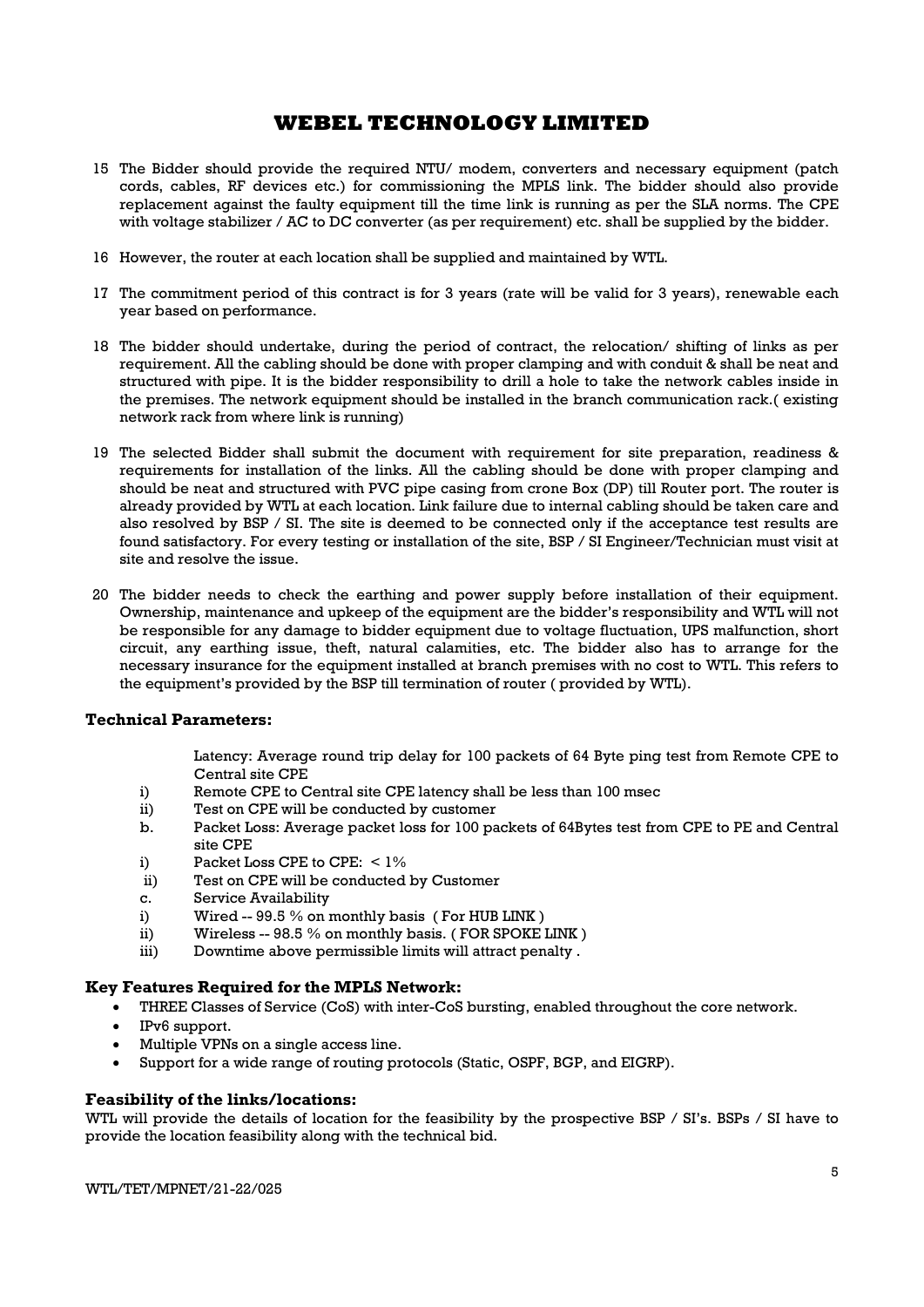### Delay in commissioning:

Penalty of 1% of overall implementation cost per location per week to be levied on the BSP / SI in case of delay (10 weeks commissioning timelines) for providing MPLS connection. The penalty will be calculated separately for each location. (Overall implementation cost per link per location is one-time charges (if any) plus annual recurring charges for first year). The penalty charges will be subject to an overall cap of 10% of overall implementation cost of the delayed circuit. If the number of delayed commissioned circuit exceeds 10% of the total number of links, WTL reserves the right to cancel the order and get the implementation job done by other BSP / SIs. However, the penalty/LD amount and charge payable to the new vendor shall be realized from the defaulting vendor.

### Expected Commissioning Time:

The expected successful commissioning time of ALL links will be within a maximum period of 10 weeks from the date of placement of work order on the selected bidder. The selected bidder should take all necessary steps to establish network and inform WTL for acceptance of link. If the Bidder does not commission the link within the stipulated time, WTL will penalize them as per the T& C of the RFP.

### Service Level Agreement (SLA) Parameters:

### 1. Responsibilities of the Bandwidth Service Provider / System Integrator

1.1. The BSP / SI shall provide seamless connectivity to all colleges using MPLS-MNS cloud/circuits including modem.

1.2. The BSP / SI will provide fully operational links with dedicated bandwidth capacity as defined for each link.

1.3. The BSP / SI shall ensure that the Downtime for the MPLS-MNS Cloud in a quarter is less than or equal to 11 hours and the Uptime in a quarter is 99.5% or more for HUB link and less than or equal to 33 hours and the Uptime in a quarter is 98.5% or more for SPOKE link . "Downtime" or "fault duration" constitutes any period of time during which the circuit is unable to transfer data due to the reasons assignable to the network provided by BSP / SI. Downtime of a link shall be calculated based on the data collected by the monitoring tools (NMS) of BSP / SI/ WBSWAN. "Uptime" refers to the availability of bandwidth across various segments and will be calculated in accordance with the formula provided in Clause 2 thereof.

1.4. BSP / SI shall allow all network protocols, all kinds of traffic and information packets (data/ voice/ video) among source and destination end points as per defined bandwidth without causing any inspection / delay /hindrance of the same from any to any network node over WBSWAN MPLS -MNS backbone.

1.5. BSP / SI shall monitor the links continuously using their own NMS to ensure the availability of services in terms of this Agreement.

1.6. BSP / SI shall comply with all laws, regulations and guidelines in force from time to time for undertaking its services in terms of this Agreement. BSP/SI shall ensure that the Ministry of Electronics and Information Technology, Government of India in compliance with all regulations and guidelines issue the configurations of the MPLS-MNS circuits deployed by it in WBSWAN from time to time.

1.7. BSP / SI shall prepare a monthly report containing availability, quality parameters and resolutions of calls and submit the same to WTL within 7th instant of next month. All data will be extracted from the NMS.

1.8. BSP / SI shall notify WTL of any service outage/ deterioration of link performance within 30 minutes of its occurrence.

1.9. BSP / SI shall ensure that the configuration of the MPLS-MNS circuit shall comply with the Guidelines issued by the Ministry of Electronics and Information Technology, Government of India including amendments thereto, if any.

1.10. BSP / SI will ensure that WBSWAN MPLS-MNS backbone will be fully secured dedicated MPLS cloud network and will not be connected to any network of other BSP / SI customers.

1.11. BSP / SI will ensure that commissioning of MPLS-MNS links as per Annexure I will be completed within 10 weeks from the date of receiving the order.

1.12. WTL or its agent shall be entitled to monitor the work being undertaken by BSP / SI in terms of this Agreement.

1.13. BSP should submit L1 feasibility report for all sites along with the bid.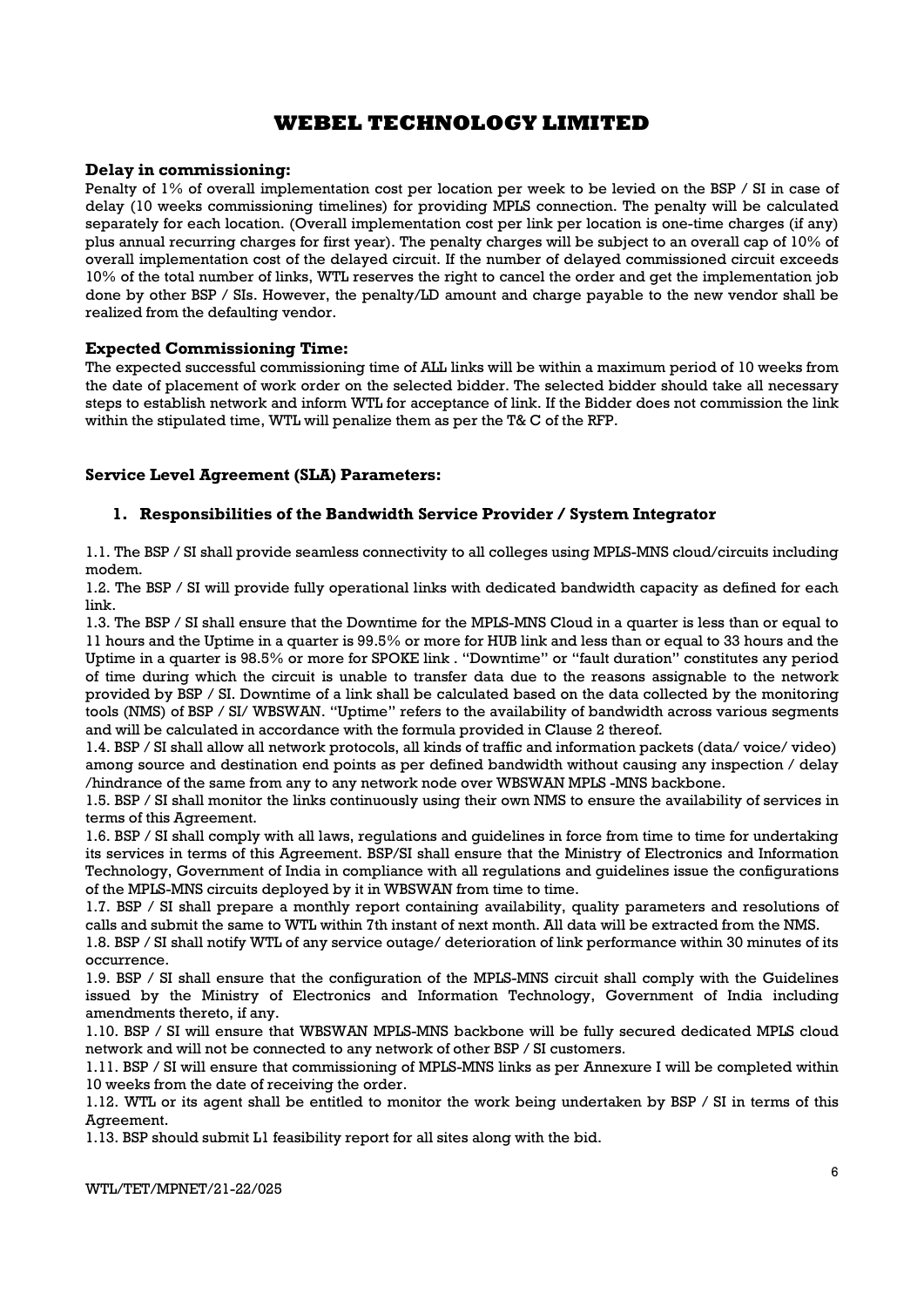1.14. It will be the BSP's responsibility for shifting of link / tower within the same premises/campus without any additional cost. For different campus or area , rate to be decided mutually.

### Calculation of "Uptime"

2.1 Uptime shall be calculated based on the following formula:

Uptime (in  $\%$ ) = 100 x [{Total Available Time per Quarter} – Downtime of a Link]

\_\_\_\_\_\_\_\_\_\_\_\_\_\_\_\_\_\_\_\_ \_\_\_\_\_\_\_\_\_\_\_\_\_\_\_\_\_\_\_\_\_\_\_\_\_\_\_\_\_\_\_\_\_\_\_\_\_\_\_\_\_\_\_\_\_\_\_\_

### [Total Available time per Quarter]

Note:

1. Total available time per quarter = (24 hours x 30 days x 3 months) – SLA Exclusion Time

2. SLA Exclusion Time is the time lost due to:

(i) Unavailability of circuit due to power failure at WBSWAN end; and

(ii) Unavailability of circuit due to force majeure conditions specified in this Agreement.

3. Downtime of a Link = Downtime of a particular link in hours.

4. Link failures when reported by the NMS tool shall be added together for each link, every quarter to arrive at the down time for that particular link for the quarter.

5. Quality of any link measured in terms of latency, packet loss and jitter. The terms are defined as follows:

### Quality of the link to be provided by BSP / SI

 Quality of link and performance parameters to be maintained by BSP / SI for all links and all tiers shall be in terms of the following parameters:

| S. No. Parameters | <b>Minimum Performance Required</b> |
|-------------------|-------------------------------------|
| Latency           | $\le$ = 100 milliseconds            |

II. Jitter <20 milliseconds

III. Packet Loss  $\leq 1\%$ 

### Network Monitoring:

- The bidder should provide Dashboard report with following Details.
- Fault Ticket no.
- Total no. of link down incident (daily, Monthly)
- Reason of failure with segregated graph.
- Link availability (Mean down time report) and utilization report. Major activities

### Penalty

i) If the Uptime in a quarter is 99.5% or more for HUB location and 98.5% for spoke location and the Downtime for a MPLS-MNS circuit in a quarter is less than 11 hours for HUB location and less than 33 hours for Spoke locations, no penalty will be levied on the quarterly bandwidth charges.

ii) (a) BSPs / SI will ensure 99.5% uptime of HUB link & 98.5% for Spoke/colleges end link for smooth working & functioning of networks. However, in case of link failure, a higher penalty (in terms of rupees) maximum at the rate of 1.5 (One and a Half) times shall be levied to BSP / SI for disruption of services throughout the quarter.

iii) In addition to what has been provided above, if the Latency, Jitter or Packet Loss in the links provided by BSP / SI exceeds the allowable limits mentioned in section for a continuous period of 30 minutes or more, then WTL's account shall be credited on prorata basis by 1.5 times the period of the non-availability of service (Outage Period ). The Outage Period shall also be considered as Downtime and penalty will be levied for such period as per above.

iv. If the up time is less than 85%, no payment will be made for that quarter and WTL will have the right to terminate the contract & place the order to new BSP/SI.

v Available MPLS bandwidth shall be of 1:1 compression ratio. In case of non-adherence in bandwidth, the link will be considered as improper link and will be considered as down. Down time shall be calculated accordingly. Bandwidth adequacy shall be monitored 24 x 7 through NMS data and real time performance of the services (video, voice and data) and applications.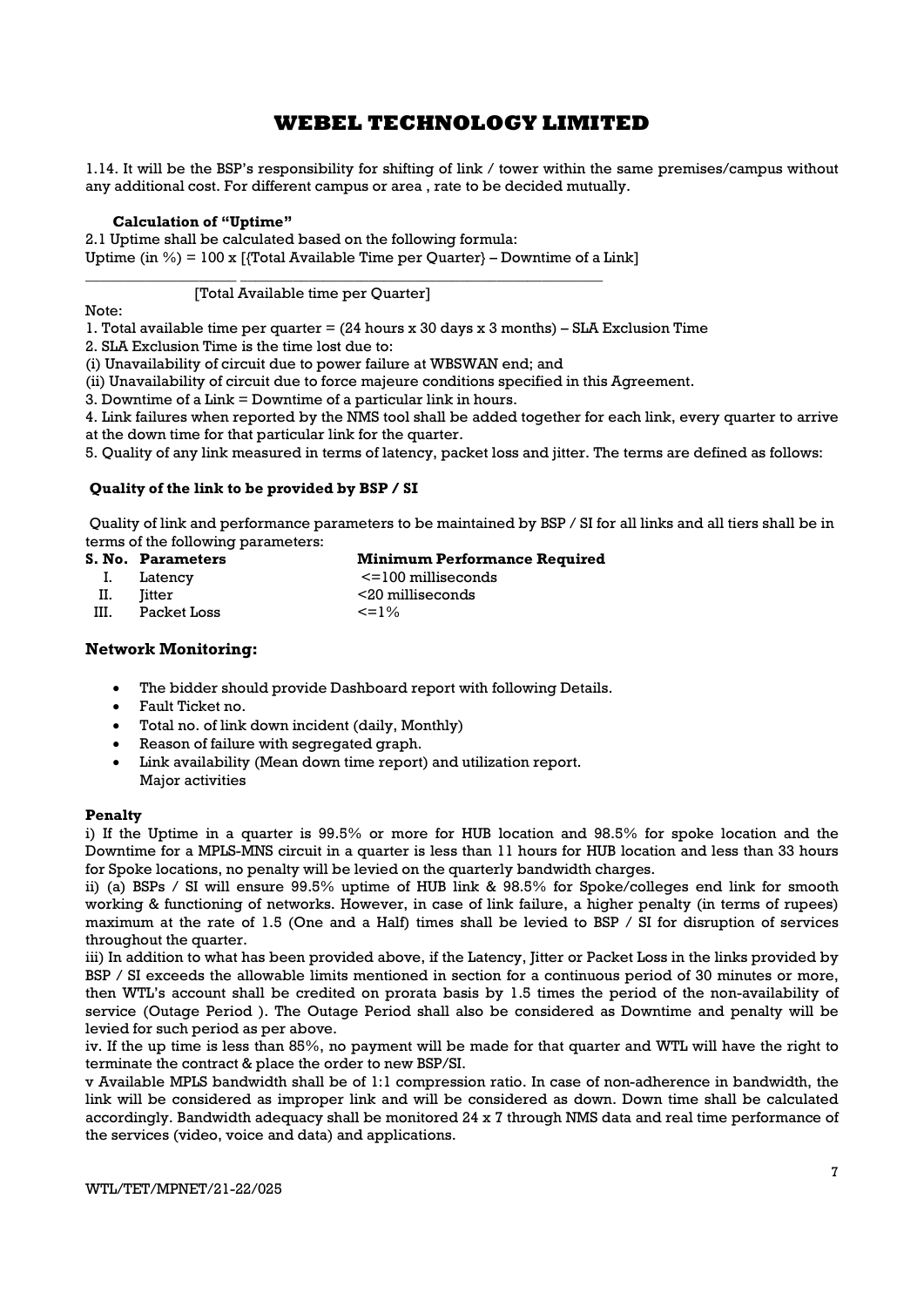vi) If the bidder fails to deliver a link, penalty will be imposed as per the given calculation. (Considering 1 link)

Penalty = Double the Annual Rental Cost (in rupees). Penalty will be deducted from the  $2<sup>nd</sup>$  quarter bill. (One Time)

Example: Assume annual rental charge for each 34 Mbps link is Rs. 1,00,000 . Considering that if bidder fails to deliver 3 Nos. of Mpls links, then penalty calculation will be : Penalty =  $1,00,000 \times 2 \times 3$  (links) = Rs. 6,00,000.

Submission of NMS Reports

Data related to availability, quality parameters and resolution of calls to be submitted by BSP / SI to WTL on monthly basis. All data to be extracted from NMS. Data validation will be done by WTL or their authorized agency, based on which payment shall be released on quarterly basis.

### Termination

1 This Agreement may be terminated by mutual written agreement between the Parties hereto by providing at least 3 months prior notice in writing.

2 WTL may terminate this Agreement by providing (30) day's written notice to BSP / SI in the following circumstances:

i. If BSP / SI commits a breach of its obligations under this Agreement and does not remedy such breach within 30 days after written notice has been given to it by WTL; and

ii. If BSP / SI becomes incapable of performing its duties and obligations under this Agreement.

### Effect of Termination

On termination of this Agreement for any reason whatsoever:

i. WTL shall be entitled to use the circuit as per mutually agreed terms and conditions; and

ii. BSP / SI shall return to WTL, or as WTL may direct, at the cost of BSP / SI, any document or product belonging to WTL in the possession of BSP / SI.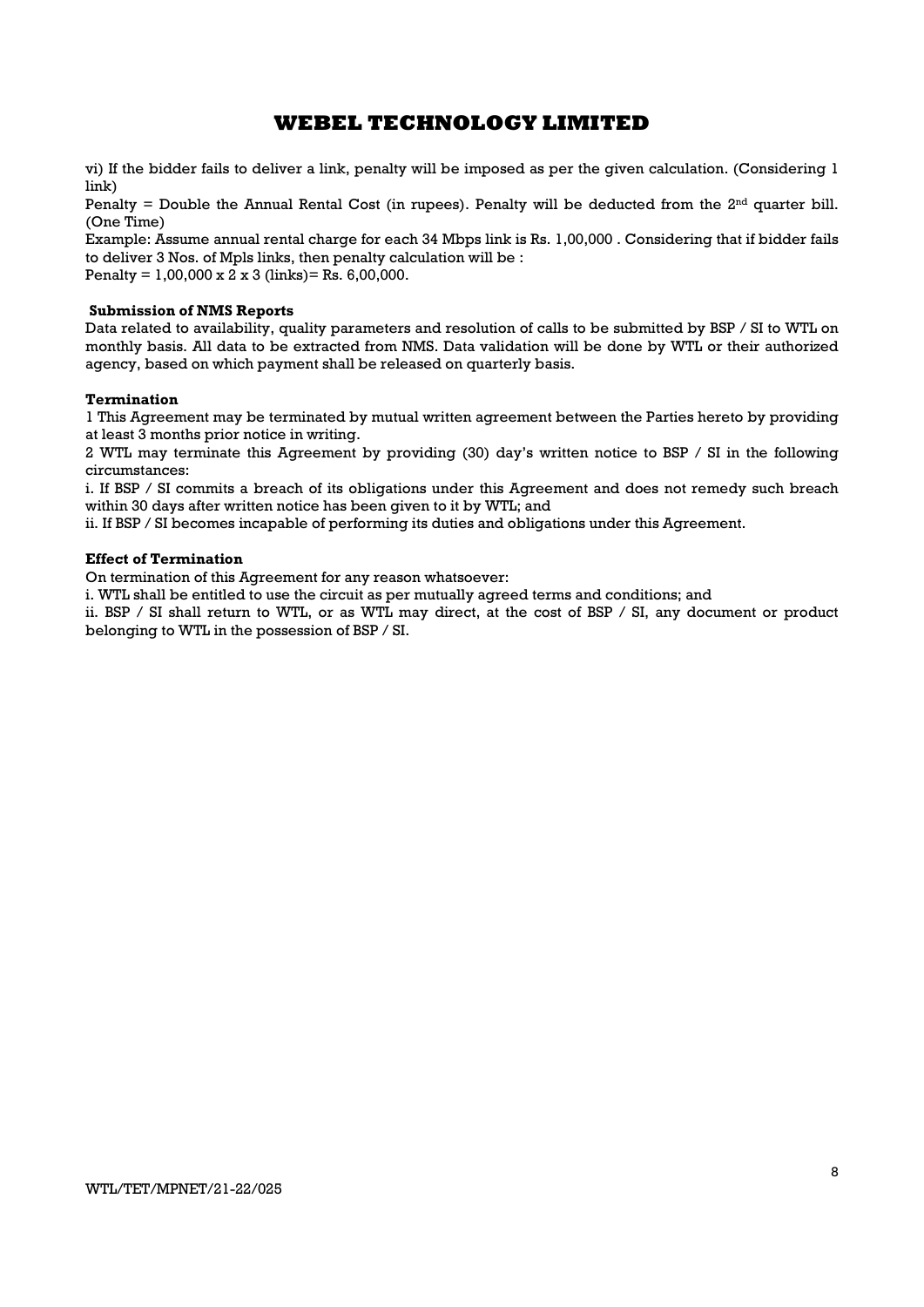### SECTION – B

### ELIGIBILITY CRITERIA

- 1. The bidder must be a company registered under Companies Act, 1956/2013 or Partnership or LLP or OPC or Proprietary Firm. Documentary (Certificate of incorporation/Relevant document) evidence to be submitted.
- 2. The bidder should have their presence in Kolkata with own office. Valid proof should be submitted along with the bid. Or, the bidder needs to give an undertaking that they will open an office in Kolkata within 30 days from the date of award.
- 3. The bidder should have valid GST Registration Certificate & PAN. Bidder shall have to submit photocopy of the documents.
- 4. The bidder shall have executed "Similar Nature" of single order an amount not less than Rs.40.00 lakh in last three financial years and current financial year (considering FY - 2018-19, 2019-20 & 2020-21) in Government Department/PSU/Autonomous Body any reputed organization. References order copy for the project to be provided.
- 5. Bidder should have call center in India. Call Center details with number & detailed escalation matrix to be submitted.
- 6. The bidder should have an annual turnover of not less than Rs.8.00 Crore each year in the last three financial years (considering FY –2017-18, 2018-19 & 2019-20). Bidder shall have to submit Audited Balance Sheet / Audited Accounts / Auditor Certificate in support of their claim.
- 7. The Bidder must have Support Service Center with manpower in Kolkata. Declaration with detailed address of Support Service Center with manpower to be submitted.
- 8. The bidder shall have Quality Certificate (ISO 9001:2015). Copy of valid Certificate to be submitted.
- 9. The bidder shall not be declared bankrupt / file for bankruptcy within last 2 years. Declaration on bidder's letter head to be submitted.
- 10. The bidder should have valid telecom license to provide MPLS (VPN) services and infrastructure under the license of Govt. of India or an NLD. The license should be valid for at least three years. Copy of license to be submitted.
- 11. The bidder must have a minimum of One (1) years' experience in the design, implementation, optimization, management and support of MPLS technology. Copy of orders to be submitted.
- 12. The bidder must have implemented MPLS connectivity to minimum three (3) clients with one (1) implementation in Govt / Public Sector in India with a network of minimum 20 offices. Copy of orders to be submitted.
- 13. The bidder shall submit Bid Form (Section E) duly signed by the authorized signatory of the company as per the format enclosed. Deviation in format may not be accepted.
- 14. The bidder shall not have been blacklisted by any State/Central Government or PSU Organization or bilateral/multilateral funding agencies for breach of ethical conduct or fraudulent practices as on date of submission of the proposal (as per DIT guidance note issued on 26-Dec-2011). Declaration on bidder's letter head to be submitted.
- 15. The bidder shall submit NIT Declaration (Section Q) duly signed by the authorized signatory of the company as per the format enclosed. Deviation in format may not be accepted.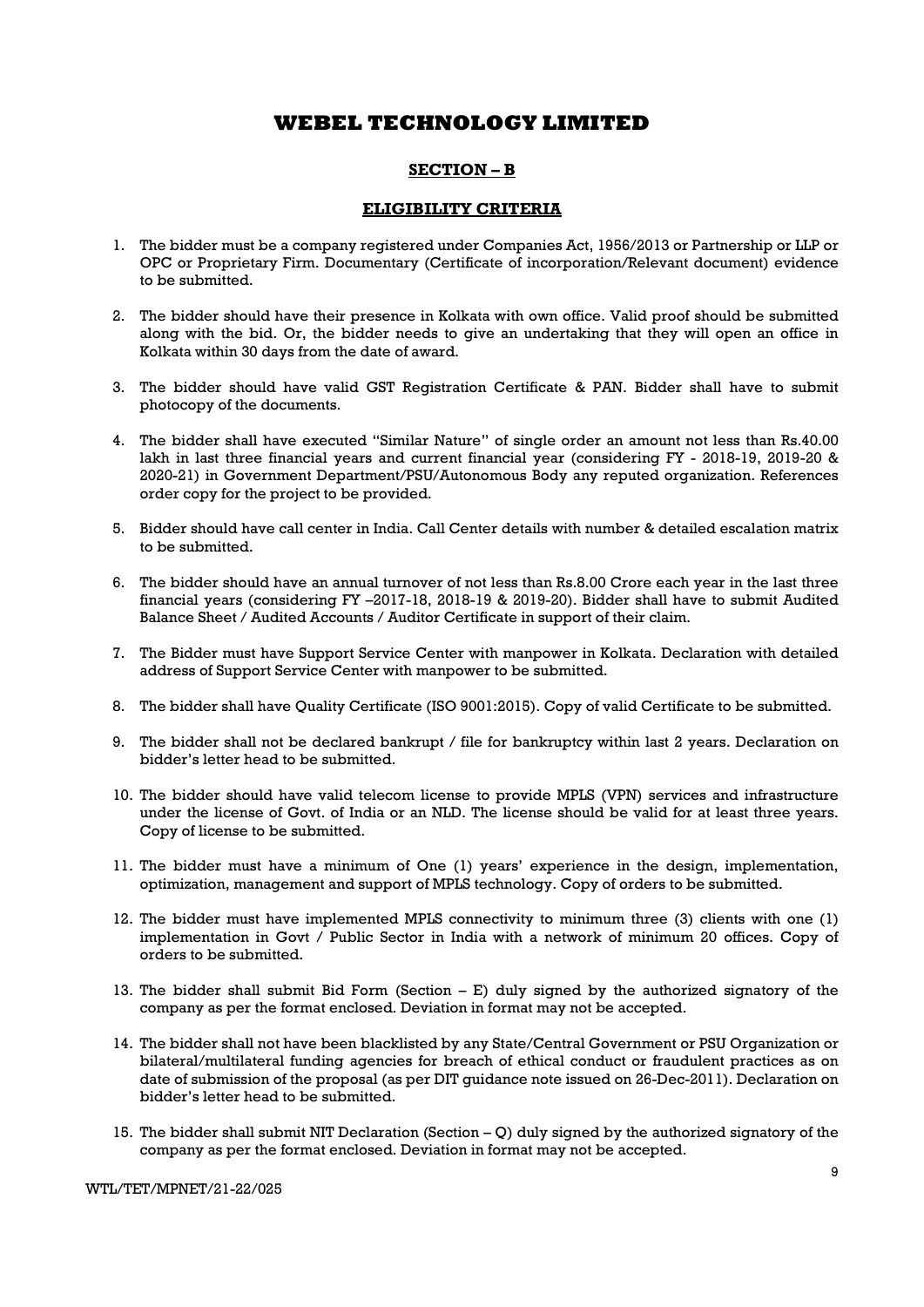- 16. Bidder should submit L1 feasibility report for all sites. Report to be submitted in bidder's letter head duly signed by authorized signatory. Any deviation in report then the bidder will be disqualified.
- 17. Bidder should also submit the details connectivity of last mile (OFC/RF/ETC) in the L1 feasibility report (without which bid will not be accepted).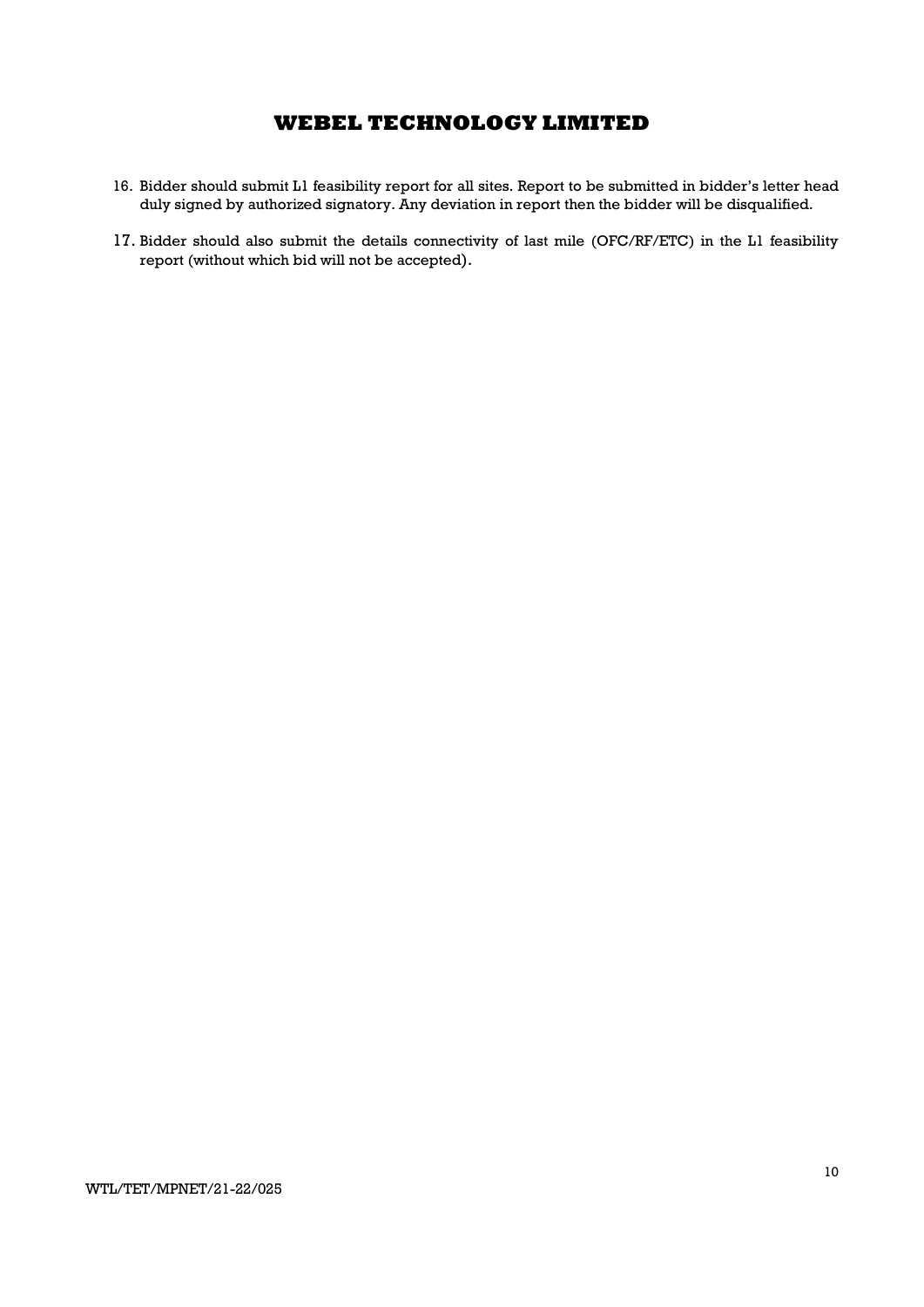## SECTION – C

## DATE AND TIME SCHEDULE

| Sl. No.        | <b>Particulars</b>                                                                                             | Date & Time                   |
|----------------|----------------------------------------------------------------------------------------------------------------|-------------------------------|
|                | Date of uploading of N.I.T. & other Documents (online)<br>(Publishing Date)                                    | 02.12.2021                    |
| $\mathbf{2}$   | Documents download/sale start date (Online)                                                                    | 02.12.2021                    |
| 3              | Last Date and time of sending the queries (Offline)                                                            | 08.12.2021 at 15.00 hrs.      |
| 4              | Pre Bid Meeting at WTL Office (On Line)                                                                        | 09.12.2021 at 11.30 hrs.      |
| 5              | Corrigendum, if any will be published (On Line)                                                                |                               |
| 6              | Bid Submission start date & time (On line)                                                                     | 18.12.2021 at 11.00 hrs.      |
| $\overline{7}$ | Last Date & time of submission of Earnest Money Deposit<br>& submission of remittance details                  | Before Uploading of<br>Tender |
| 8              | Last Date & time of submission of Tender Fee &<br>submission of remittance details                             | Before Uploading of<br>Tender |
| 9              | Bid Submission closing date & time (On line)                                                                   | 22.12.2021 at 12.00 hrs.      |
| 10             | Bid opening date & time for Technical Proposals (On line)                                                      | 24.12.2021 at 12.00 hrs.      |
| 11             | Date of uploading the final list of Technically Qualified<br>Bidder (online) after disposal of appeals, if any |                               |
| 12             | Date for opening of Financial Bid (Online)                                                                     |                               |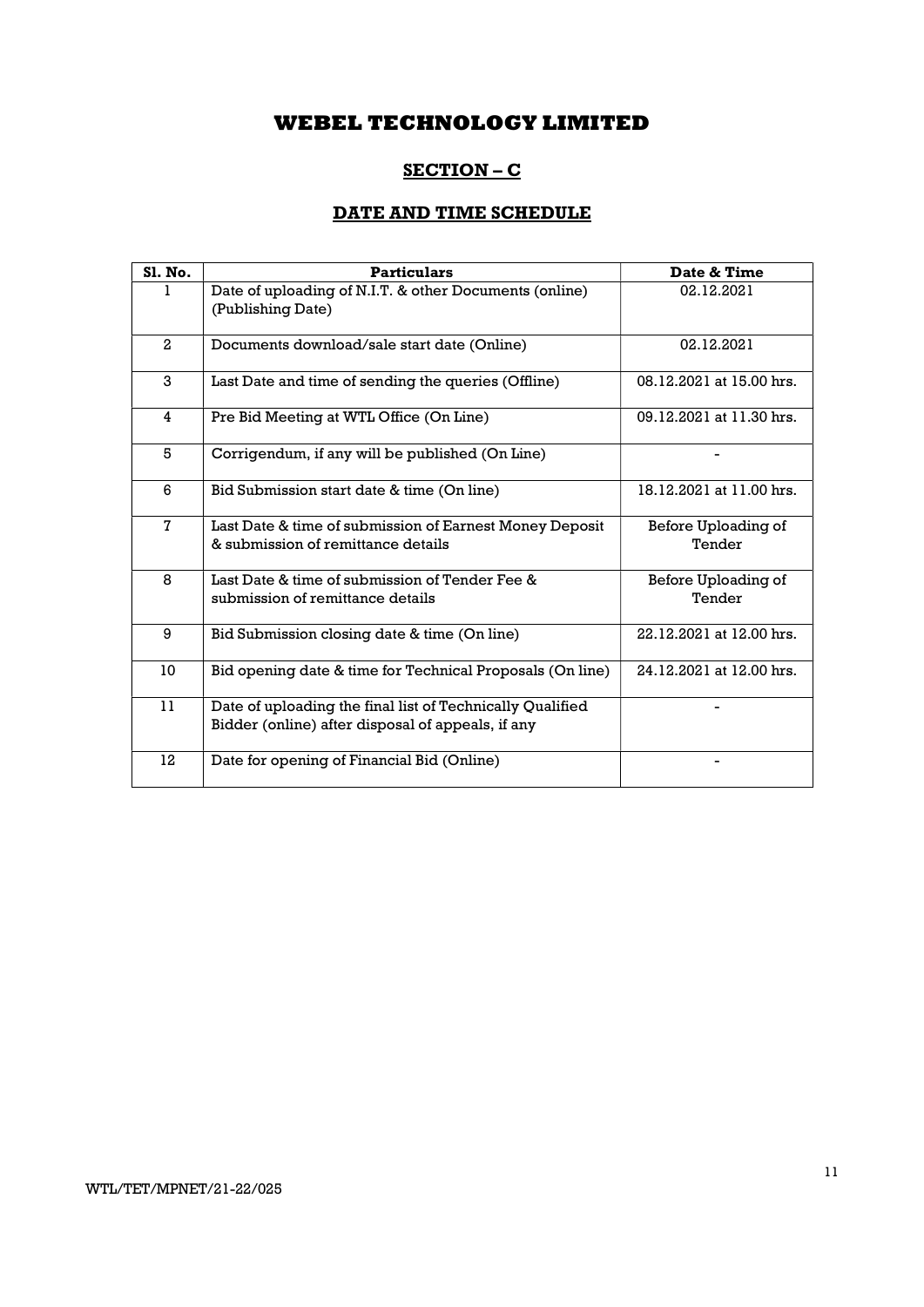### SECTION – D

### INSTRUCTION TO BIDDER

#### 1. DEFINITIONS

In this document, the following terms shall have following respective meanings:

"Acceptance Test Document" means a document, which defines procedures for testing the functioning of installed system. The document will be finalized with the contractor with in 7 days of issuance of the Letter of Award.

"Bidder" means any firm offering the solution(s), service(s) and /or materials required in the RFP. The word Bidder when used in the pre award period shall be synonymous with Bidder, and when used after award of the Contract shall mean the successful Bidder.

"Contract" is used synonymously with Agreement.

"Contract Price" means the price to be paid to the Contractor for providing the Solution, in accordance with the payment terms.

"Contractor" means the Bidder whose bid to perform the Contract has been accepted by Tender Committee and is named as such in the Letter of Award.

"Default Notice" shall mean the written notice of Default of the Agreement issued by one Party to the other.

"Installation" shall mean commissioning of links.

"Fraudulent Practice" means a misrepresentation of facts in order to influence a procurement process or the execution of a Contract and includes collusive practice among Bidders (prior to or after Bid submission) designed to establish Bid prices at artificial noncompetitive levels and to deprive the West Bengal State Beverages Corporation Ltd. and eventually Gov. of W. Bengal of the benefits of free and open competition.

"Good Industry Practice" shall mean the exercise of that degree of skill, diligence and prudence which would reasonably and ordinarily be expected from a reasonably skilled and experienced Operator engaged in the same type of undertaking under the same or similar circumstances.

"Government" / "Gov. of W. Bengal" means the Government of West Bengal.

"GoI" shall stand for the Government of India.

"GoWB" means Government of West Bengal

" TET" means Department of Technical Education and Training.

"Personnel" means persons hired by the Bidder as employees and assigned to the performance of the Infrastructure Solution or any part thereof.

"Similar Nature of Work" means Setup a Partially Managed MPLS NETWORK connecting 69 Govt Polytechnic Colleges throughout West Bengal.

"Project" means Setup a Partially Managed MPLS NETWORK connecting 69 Govt Polytechnic Colleges throughout West Bengal in Spoke and Hub technology.

"Services" means the work to be performed by the Bidder pursuant to this Contract, as described in the detailed Scope of Work.

"Interest rate" means "364 days Government of India (GoI) Treasury Bills" rate.

"Law" shall mean any Act, notification, bye law, rules and regulations, directive, ordinance, order or instruction having the force of law enacted or issued by the Central Government and/or the Government of West Bengal or any other Government or regulatory authority or political subdivision of government agency.

#### WTL/TET/MPNET/21-22/025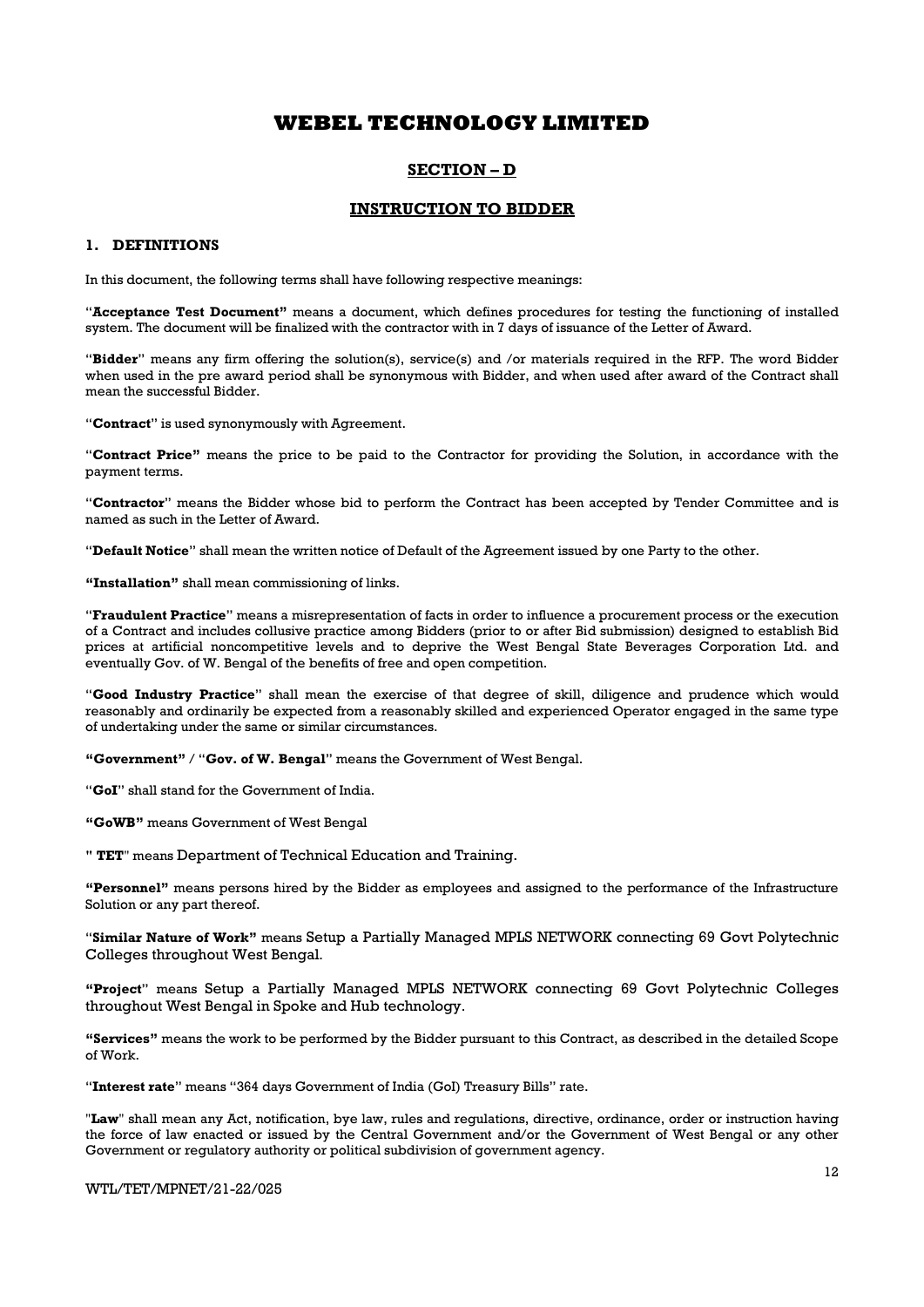"LOI" means issuing of Letter of Intent shall constitute the intention of the WTL to place the Purchase Order with the successful bidder.

"**Operator**" means the company providing the services under Agreement.

"Requirements" shall mean and include schedules, details, description, statement of technical data, performance characteristics, standards (Indian as well as International) as applicable and specified in the Contract.

"Service" means provision of Contracted service viz., operation, maintenance and associated services for DEPLOYED SYSTEMS as per Section titled "Scope of Work"

"Termination Notice" means the written notice of termination of the Agreement issued by WTL.

"Uptime" means the time period when specified services are available with specified technical and service standards as mentioned in section titled WARRANTY SUPPORT" "%Uptime" means ratio of 'up time' (in minutes) as mentioned in section titled "Warranty support"

"WTL" means Webel Technology Limited a Govt. of W. Bengal undertaking.

#### 2. PRE BID MEETING

Pre Bid Meeting will be held on 09.12.2021 at 11.30 hrs. (On-Line Meeting). Bidder can send their queries as per format (Section - L) to Manager (Purchase) (purchase $@wtl.co.in$ ). Only the queries received within the stipulated date prior to the Pre Bid Meeting will be answered. Interest bidders are requested to send mail to (purchase@wtl.co.in) for participation of online pre-bid meeting Based on request WTL will share meeting id / links for meeting. If there is any change in date and time then will inform.

#### 3. COST OF BIDDING

The bidder shall bear all costs associated with the preparation and submission of the bid and WTL will no case be responsible for those costs regardless of the conduct or outcome of the bidding process.

#### 4. BID DOCUMENT

Bidder is expected to examine all instructions, forms, terms and requirement in the bid document. The invitation to bid together with all its attachment thereto shall be considered to be read, understood and accepted by the bidder unless deviations are specifically stated in the seriatim by the bidder. Failure to furnish all information required by the bid document or a bid not substantially responsive to the bid document in every respect may result of the bid.

### 5. AMENDMENT OF BID DOCUMENT

At any time prior to the deadline for submission of proposals, WTL reserves the right to add/modify/delete any portion of this document by issuance of an Corrigendum, which would be published on the website and will also be made available to the all the Bidder who have been issued the tender document. The Corrigendum shall be binding on all bidders and will form part of the bid documents.

#### 6. MODIFICATION AND WITHDRAWAL OF BIDS

As per the bidding process available in the tender. The bidder cannot modify or withdraw its bid after submission.

#### 7. LANGUAGE OF BID & CORRESPONDENCE

The proposal will be prepared by the Bidder in English language only. All the documents relating to the proposal (including brochures) supplied by the firm should also be in English, and the correspondence between the Bidder & WTL will be in English language only. The correspondence by fax/E-mail must be subsequently confirmed by a duly signed formal copy.

### 8. BIDDER'S SOLUTION

The bidders are requested to study the Bill of Material supplied with this document carefully. While working out the solution the bidder has to work with the broad minimum specification provided in the tender documents, conforming to the model, make and Part number (wherever provided). While submitting the bid the bidder has to detail out all components needed to complete the system BOM. The bidder is required quote for each item retaining all major components/sub system detailed and specified. As the contractor will be responsible for smooth functioning of the system, availability of spares during the tenure of the warranty period has to be take care by the contractor to maintain the guaranteed uptime.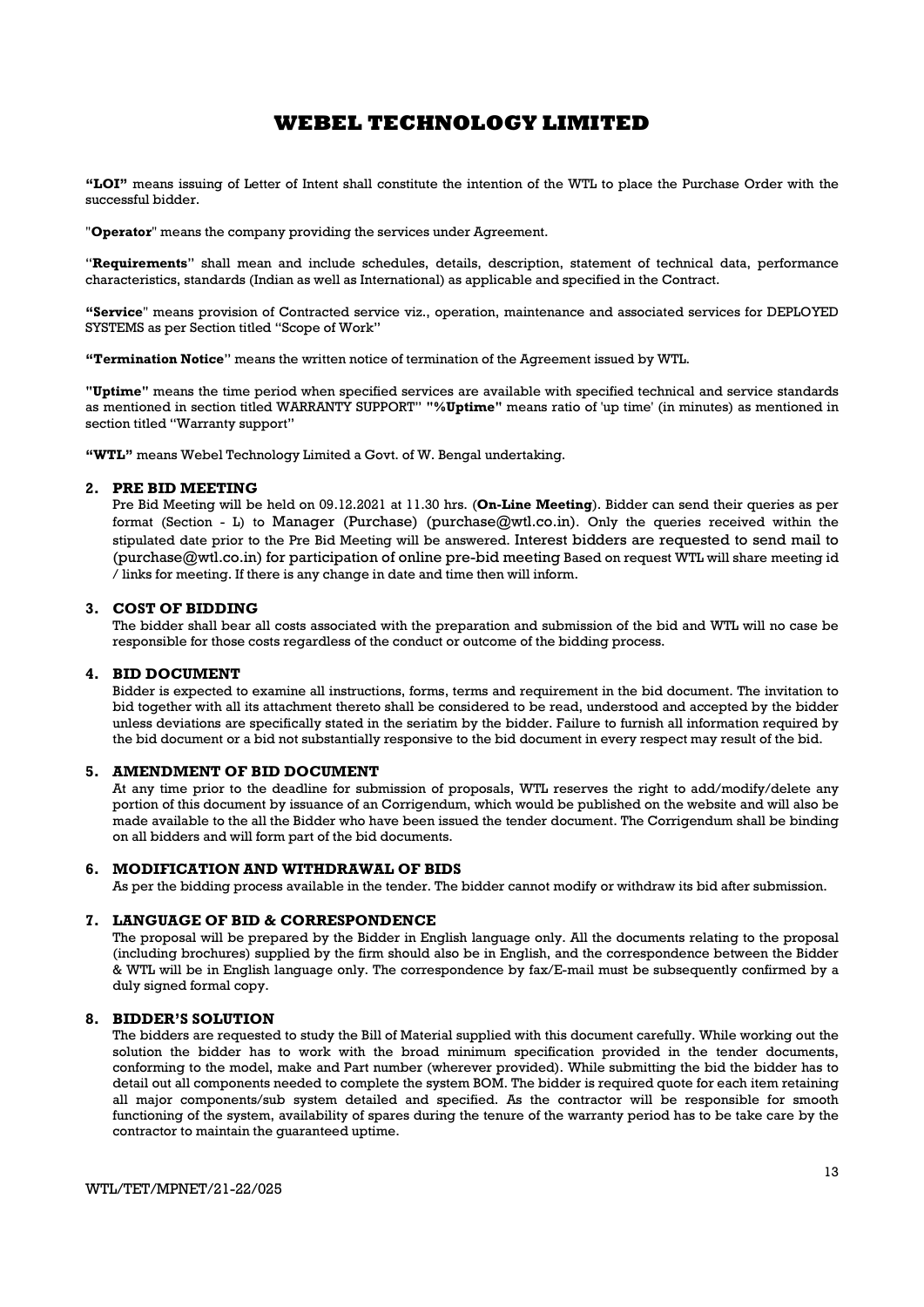### 9. EARNEST MONEY DEPOSIT (EMD) / TENDER FEE

The bidder shall furnish Online Receipt against payment of Tender Fees and Earnest Money Deposit.

#### 10. REFUND OF EMD

EMD will be refunded to the unsuccessful bidders without interest by following guidelines of circular 3975-F(Y) dated 28/07/2016 on final selection of Successful Bidders.

#### 11. FORFEITURE OF EMD

EMD made by Bidder may be forfeited under the following conditions:

If Bidder withdraws the proposal before the expiry of validity period.

During the evaluation process, if a Bidder indulges in any such activity as would jeopardize the process, the decision of WTL regarding forfeiture of EMD shall be final and shall not be called upon question under any circumstances.

If Bidder violates any of the provisions of the terms and conditions of the proposal.

In the case of a successful Bidder, if Bidder fails to:

- a) Accept the work order along with the terms and conditions.
- b) Furnish performance security.
- c) Violates any of the work conditions of this proposal or indulges in any such activities as would jeopardize the work.
- d) Submitting false/misleading information/declaration/documents/proof/etc.

The decision of WTL regarding forfeiture of EMD shall be final and shall not be called upon to question under any circumstances, besides, forfeiture of EMD even the Bidder will be deferred from participating in any job for a period of one year.

### 12. FORMS AND FORMATS

The various inputs for the Techno Commercial as Financial Bids are to be submitted in the format specified. The bidder shall use the form, wherever specified, to provide relevant information. If form does not provide space for any required information, space at the end of the form or additional sheets shall be used to convey the said information. For all other cases, the bidder shall design a form to hold the required information.

#### 13. LACK OF INFORMATION TO BIDDER

The bidder shall be deemed to have carefully examined the Bid document to his entire satisfaction. Any lack of information shall not relieve the bidder of his responsibility to fulfill his obligation under the bid. If bidder has any queries relating to bid document then he can send the queries before the Pre Bid Meeting.

#### 14. CONTRACT EXECUTION

On receipt of the Letter of Award the contractor should submit a Performance Bank Guarantee (PBG) equivalent to 10% of the total contract value within three weeks from the date of receipt of Letter of Award/Order. The PBG should be valid for six months more than the warranty period. All delivery of the material will have to be completed within 45 days from the date of acceptance of contract and the contractor has to ensure all activities leading to the commissioning of the contract to be completed within 75 days from the date of award. Subsequent to the award of contract, the contractor will have to arrange for the requisite material as per BOM.

#### 15. TIME SCHEDULE

Completion of commissioning of link within 10 weeks after receiving of LoI / Work Order / Purchase Order.

#### 16. LIQUIDATED DAMAGE / PENALTY

The job includes the supply and installation of materials mentioned in the tender document. In the event of failure to meet the job completion in stipulated date/time liquidated damage may be imposed on the contractor for sum not less than 0.5% of the contract value for that item/job for each week or part thereof, subject to a ceiling of 10% of the total contract value (excluding all taxes & duties and other charges). In the event of LD exceeds 10% of the order value, WTL reserves the right to terminate the contract and WTL will get the job completed by any other competent party. The difference of cost incurred by WTL will be recovered from the contractor and PBG will be invoked. Other as per Section – A.

### 17. LIABILITY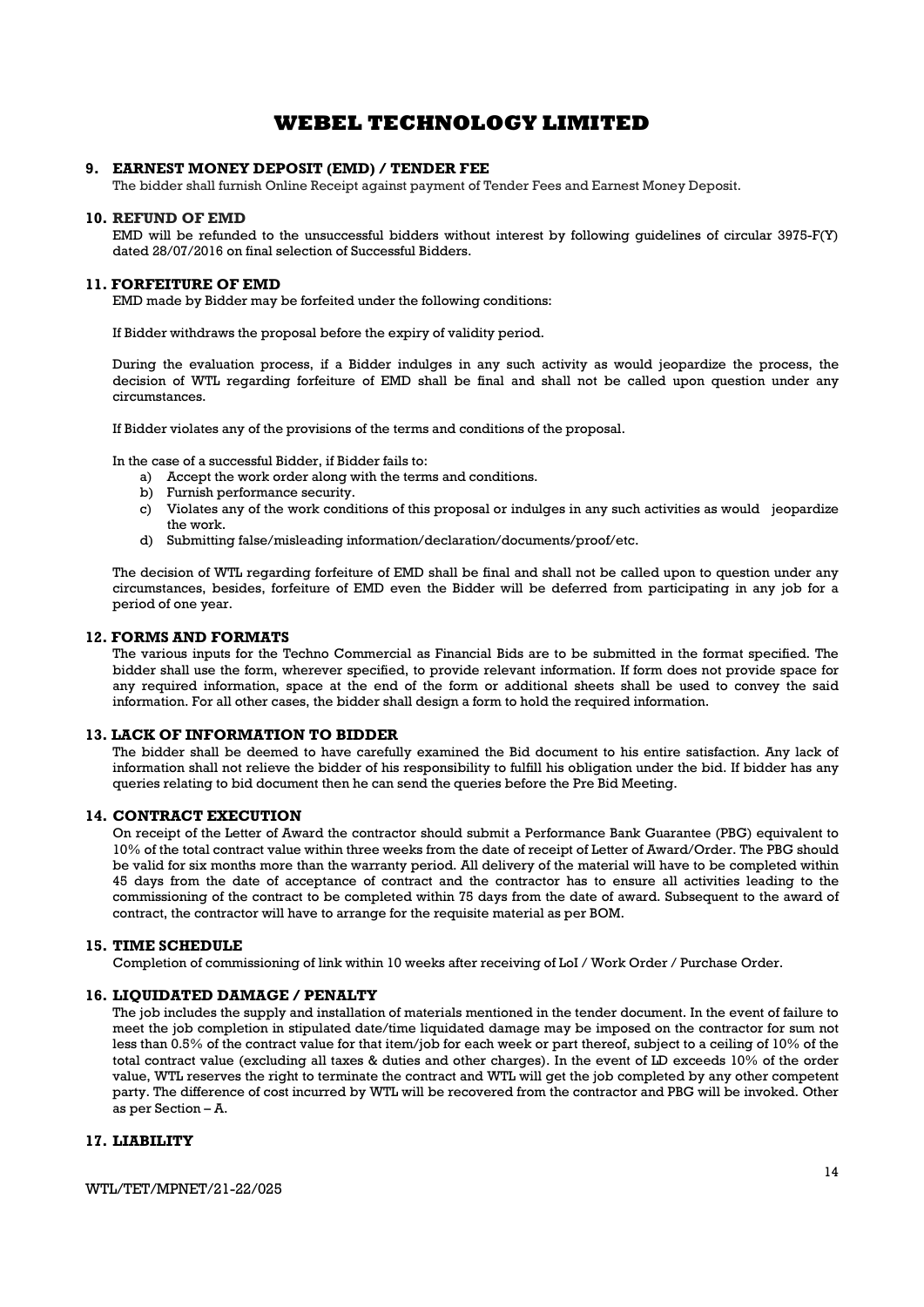In case of a default on bidder's part or other liability, WTL shall be entitled to recover damages from the Contractor. In each such instance, regardless of the basis on which WTL is entitled to claim damages from the Contractor (including fundamental breach, negligence, misrepresentation, or other contract or tort claim), Contractor shall be liable for no more than:

- Payment referred to in the Patents and Copyrights clause.
- Liability for bodily injury (including death) or damage to real property and tangible personal property limited to that cause by the Contractor's negligence.
- As to any other actual damage arising in any situation involving non-performance by Contractor pursuant to or in any way related to the subject of this Agreement, the charge paid by WTL for the individual product or Service that is the subject of the Claim. However, the contractor shall not be liable for
- For any indirect, consequential loss or damage, lost profits, third party loss or damage to property or loss of or damage to data.

For any direct loss or damage that exceeds the total payment for Contract Price made or expected to be made to the Contractor hereunder.

#### 18. PATENTS & COPYRIGHT

If a third party claims that a product delivered by the Contractor to WTL infringes that party's patent or copyright, the Contractor shall defend WTL against that claim at Contractor's expense and pay all costs, damages, and attorney's fees that a court finally awards or that are included in a settlement approved by the Contractor, provided that WTL.

- Promptly notifies Contractor in writing of the claim
- Allows Contractor to control and co-operate with Contractor in the defense and any related settlement negotiations.

Remedies: If such a claim is made or appears likely to be made, WTL would permit Contractor to enable WTL to continue to use the product, or to modify it, or replace it with one that is at least functionally equivalent. If Contractor determines that none of these alternatives is reasonably available, WTL agrees to return the product to Contractor on Contractor's written request. Contractor will then give WTL a credit equal to for a machine. WTL's net book value (provided WTL has followed generally accepted accounting principles for a generally available software product produced by Contractor (Program) the amount paid by WTL or 12 months charges (which ever is lesser) and for materials the amount paid by WTL for the materials. These will be Contractor's entire obligation regarding any claim of infringement.

#### 19. SUSPENSION OF WORK

WTL shall have the power at any time and from time to time by notice to the Contractor to delay or suspend the progress of the work or any part of the work due to any other adequate reasons and on receipt of such notice the contractor shall forthwith suspend further progress of the work until further notice from WTL. The Contractor shall recommence work immediately after receiving a notice to do so from WTL. The whole or any part of the time lost for such delay or suspension shall, if WTL in its absolute discretion thinks fit, but not otherwise, be added to the time allowed for completion.

#### 20. TERMS OF PAYMENT

Payment terms will be on back-to-back basis, i.e., payment will be made only on receipt of payment from relevant customer, i.e., Department of Technical Education and Training.

### 21. GOVERNING LAWS

This contract should be governed by and interpreted by Arbitration clause in accordance with Laws in force in India. The courts at Kolkata shall have exclusive jurisdiction in all matters arising under the contract. The selected vendor shall keep himself fully informed of all current national, state and municipal law and ordinances. The selected vendor shall at their own expense, obtain all necessary permits and license and pay all fees and taxes required by law. These will be selected vendor's entire obligation regarding any claim of infringement. The selected vendor hereto agrees that it shall comply with all applicable union, state and local laws, ordinances, regulations and codes in performing its obligations hereunder, including the procurement of licenses, permits certificates and payment of taxes where required. The selected vendor shall establish and maintain all proper records (particularly, but without limitation, accounting records) required by any law, code/practice of corporate policy applicable to it from time to time including records and returns as applicable under labor legislation.

### 22. CORRUPT OR FRAUDULENT PRATICES

The Tender Committee requires that the bidders under this Tender observe the highest standards of ethics during the procurement and execution of such contracts. For this purpose, the definition of corrupt and fraudulent practices will follow the provisions of the relevant laws in force. The Tender Committee will reject a proposal for award if it detects that the bidder has engaged in corrupt or fraudulent practices in competing for the contract in question. The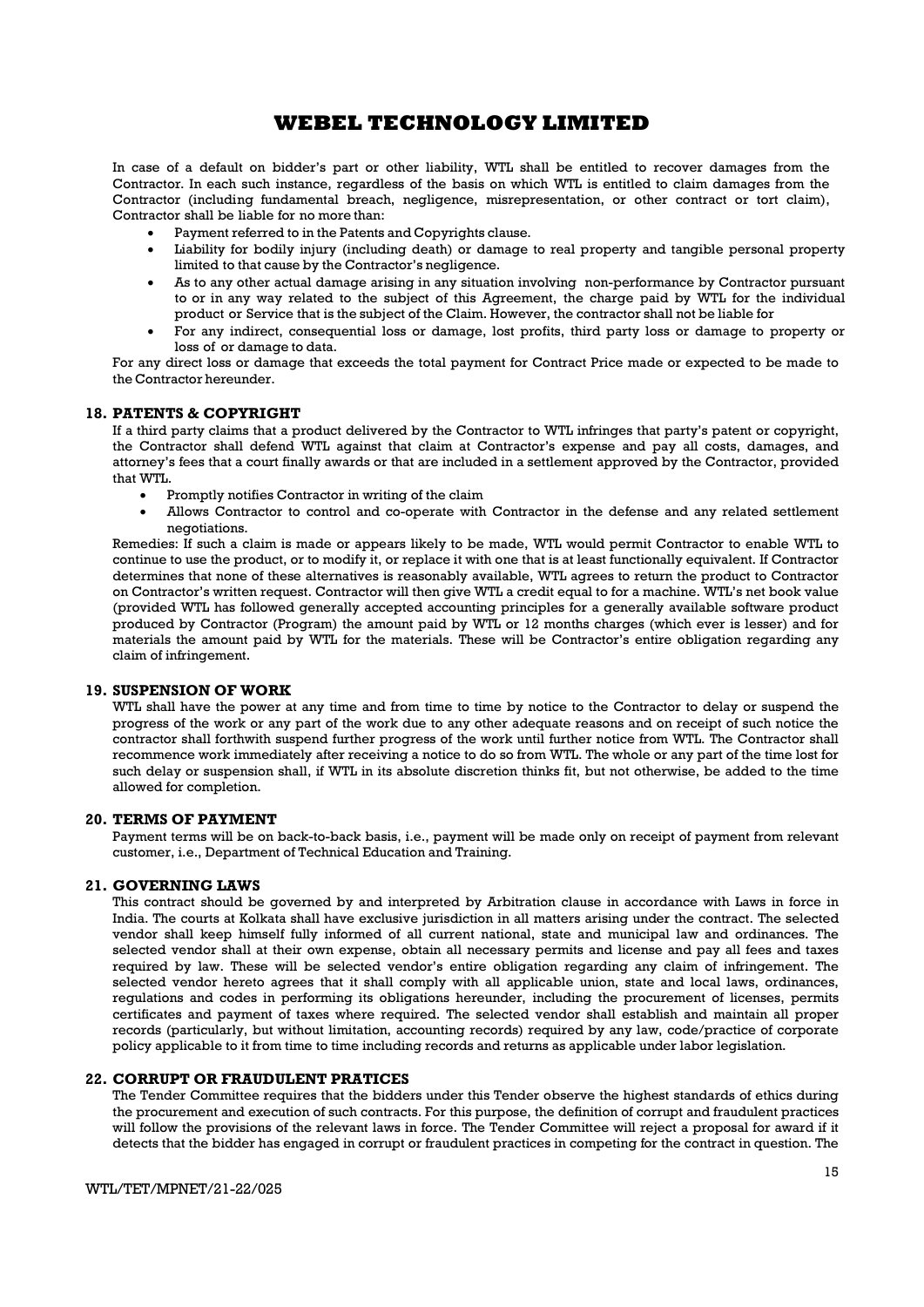Tender Committee will declare a firm ineligible, either indefinitely or for a stated period of time, if it at any time determines that the firm has engaged in corrupt and fraudulent practices in competing for, or in executing, a contract.

### 23. BIDING CLAUSE

All decisions taken by the Tender Committee regarding the processing of this tender and award of contract shall be final and binding on all parties concerned.

The Tender Committee reserves the right:

- To vary, modify, revise, amend or change any of the terms and conditions mentioned above and,
- To reject any or all the Tender/s without assigning any reason whatsoever thereof or to annul the bidding process and reject all bids at any time prior to award of contract, without thereby incurring any liability to the affected bidder(s) or any obligation to inform the affected bidder(s) of the grounds for such decision.

#### 24. WORKMEN'S COMPENSATION

In every case in which by virtue of the provision of the workmen's compensation Act 1923 or any other relevant acts and rules, compensation to a workman employed by the contractor, is payable, then this should be done by the Contractor. If WTL is obliged to make any compensation under the said rules and acts, then the amount shall be recovered without prejudice, from the bills and due of the Contractor. WTL shall not be bound to contest any claim made against the Contractor in respect of workmen's compensation.

#### 25. CONTRACTOR'S EMPLOYEES

The Contractor shall comply with the provision of all labour legislation including the requirement of the payment of Wage Act 1936 and the rules framed there under and modifications thereof in respect of men employed by him in carrying out the contract. The Contractor must ensure that he complies with PF, ESI regulation for all his deployed employees. The Contractor shall see that all authorized Sub Contractors under him similarly complied with the above requirement.

### 26. SAFETY MEASURES

The Contractor shall in the course of execution of the work take all necessary precaution for the protection of all persons and property. The Contractor shall take adequate measures to protect the work and present accident during the work. In the event of any accident to any person or persons or damage or injury of any description to any person or property due to failure on the part of the contractor in taking proper precautionary measures the contractor shall be responsible for and must make good the loss the damage at his own cost to the satisfaction of the department and employees of the department shall be indemnified from all claims or liabilities arising there from or any expenses incurred on account thereof.

#### 27. EQUIPMENT

All tools & tackles necessary for the work shall have to be procured by the contractor unless other wise specified elsewhere in these tender documents. The equipment used by the contractor for a particular work must be appropriate for the type of work. The contractor shall maintain the equipment used on the work properly so that they are in good working condition. In no case shall the contractor use defective or imperfect equipment in the work. The contractor shall arrange to replace or repair all defective equipment so that the progress of the work is not hampered. No defective equipment should be left at the site of work and the department shall not be responsible for any loss or damage to any of these equipments during the course of the execution of the work.

#### 28. SUB-CONTRACT

The purchaser (WTL) does not recognize the existence of Sub-Contractors. The Contractor's responsibility is not transferable. No consortium partner is allowed.

### 29. TERMINATION FOR DEFAULT

WTL may without prejudice to any other remedy or right of claim for breach of contract by giving not less than 30 days written notice of default sent to the contractor, terminate the order in whole or in part. If the contractor materially fails to render any or all the services within the time period specified in the contract or any extension thereof granted by WTL in writing and fails to remedy its failure within a period of thirty days after receipt of default notice from WTL. If the project (delivery, commissioning as well as warranty maintenance support is not carried out according to specification due to deficiency in service as per terms of the contract. In such case WTL will invoke the amount held back from the contractor as PBG.

#### 30. BANKRUPTCY

If the contractor becomes bankrupt or have a receiving order made against him or compound with his creditors or being a corporation commence to be wound up, not being a voluntary winding up for the purpose only or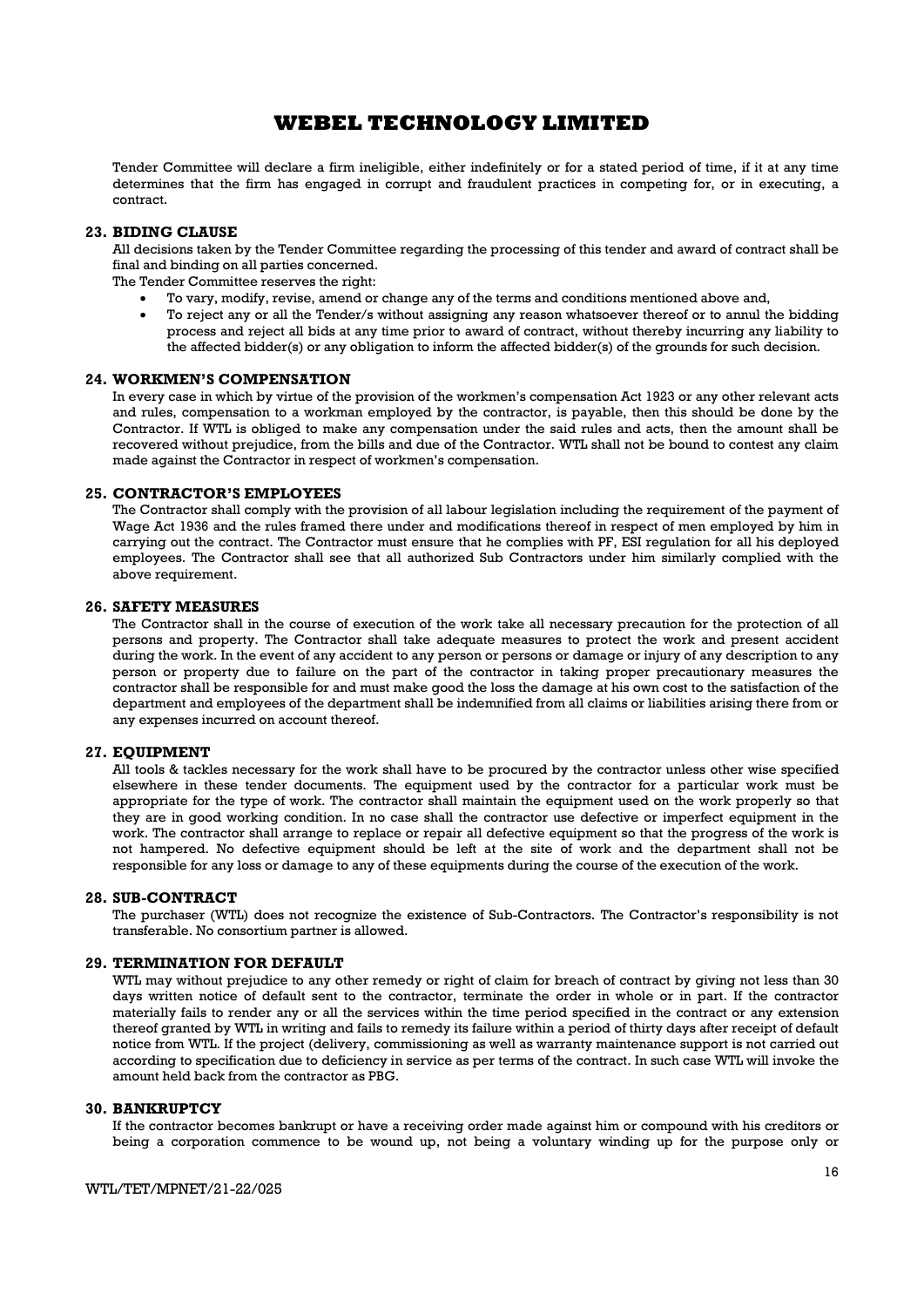amalgamation or reconstruction, or carry on their business under a receiver for the benefit of their creditors or any of them, WTL shall be at liberty to terminate the engagement forthwith without any notice in writing to the contractor or to the liquidator or receiver or to any person in whom the contractor may become vested and without any compensation to give such liquidator or receiver or other person the option of carrying out the engagement subject to their providing a guarantee for the due and faithful performance of the engagement up to an amount to be determined by WTL.

### 31. FORCE MAJEURE

It is hereby defined as any cause, which is beyond the control of the Contractor or WTL as the case may be, which such party could not foresee or with a reasonable amount of diligence could not have foreseen and which substantially affect the performance of the contract, such as

- War, Hostilities or warlike operations (whether a state of war be declared or not), invasion, act of foreign enemy and civil war.
- Rebellion, revolution, insurrection, mutiny, usurpation of civil or military, government, conspiracy, riot, civil commotion and terrorist area.
- Confiscation, nationalization, mobilization, commandeering or requisition by or under the order of any government or de facto authority or ruler, or any other act or failure to act of any local state or national government authority.
- Strike, sabotage, lockout, embargo, import restriction, port congestion, lack of usual means of public transportation and communication, industrial dispute, shipwreck, shortage of power supply epidemics, quarantine and plague.
- Earthquake, landslide, volcanic activity, fire flood or inundation, tidal wave, typhoon or cyclone, hurricane, nuclear and pressure waves or other natural or physical disaster.

If either party is prevented, hindered or delayed from or in performing any of its obligations under the Contract by an event of Force Majeure, then it shall notify the other in writing of the occurrence of such event and the circumstances of the event of Force Majeure within fourteen days after the occurrence of such event. The party who has given such notice shall be excused from the performance or punctual performance of its obligations under the Contract for so long as the relevant event of Force Majeure continues and to the extent that such party's performance is prevented, hindered or delayed.

The party or parties affected by the event of Force Majeure shall use reasonable efforts to mitigate the effect of the event of Force Majeure upto its or their performance of the Contract and to fulfill its or their obligation under the Contract but without prejudice to either party's right to terminate the Contract.

No delay or nonperformance by either party to this Contract caused by the occurrence of any event of Force Majeure shall.

- Constitute a default or breach of the contract.
- Give rise to any claim fro damages or additional cost or expense occurred by the delay or nonperformance. If, and to the extent, that such delay or nonperformance is caused by the occurrence of an event of Force Majeure.

### 32. INSURANCE COVERAGE

Appropriate insurance to cover all solution components for the transit period and until the time of its acceptance at the respective site is to be taken by the contractor. As the contractor will carry the risk for the material in his books during transit, the contractor should arrange insurance for the total system as period from the dispatch till Acceptance Test is successfully achieved. Further the contractor is to take all required insurance coverage in respect of all its personnel who shall be working on this engagement.

#### 33. PERFORMANCE BANK GUARANTEE (PBG)

As a guarantee for timely delivery, installation and commissioning of equipment as well as performance of on-site warranty support, as mentioned in Bill of Material, from the date of final acceptance of systems and pertaining to proper running of the systems, the bidder will have to submit 10% of the contract value as security in the form of Performance Bank Guarantee from any nationalized bank as per format enclosed (Section – N).

### 34. SI/BIDDER/CONTRACTOR'S RESPONSIBILITIES

Refer Section – A (Scope of Work & Service Level Agreement Parameter)

#### 35. NO WAIVER OF RIGHTS

Neither the inspection by WTL or any of their agents nor any order by WTL for payment of money or any payment for or acceptance of the whole or any part of the works by WTL, nor any extension of time, nor any possession taken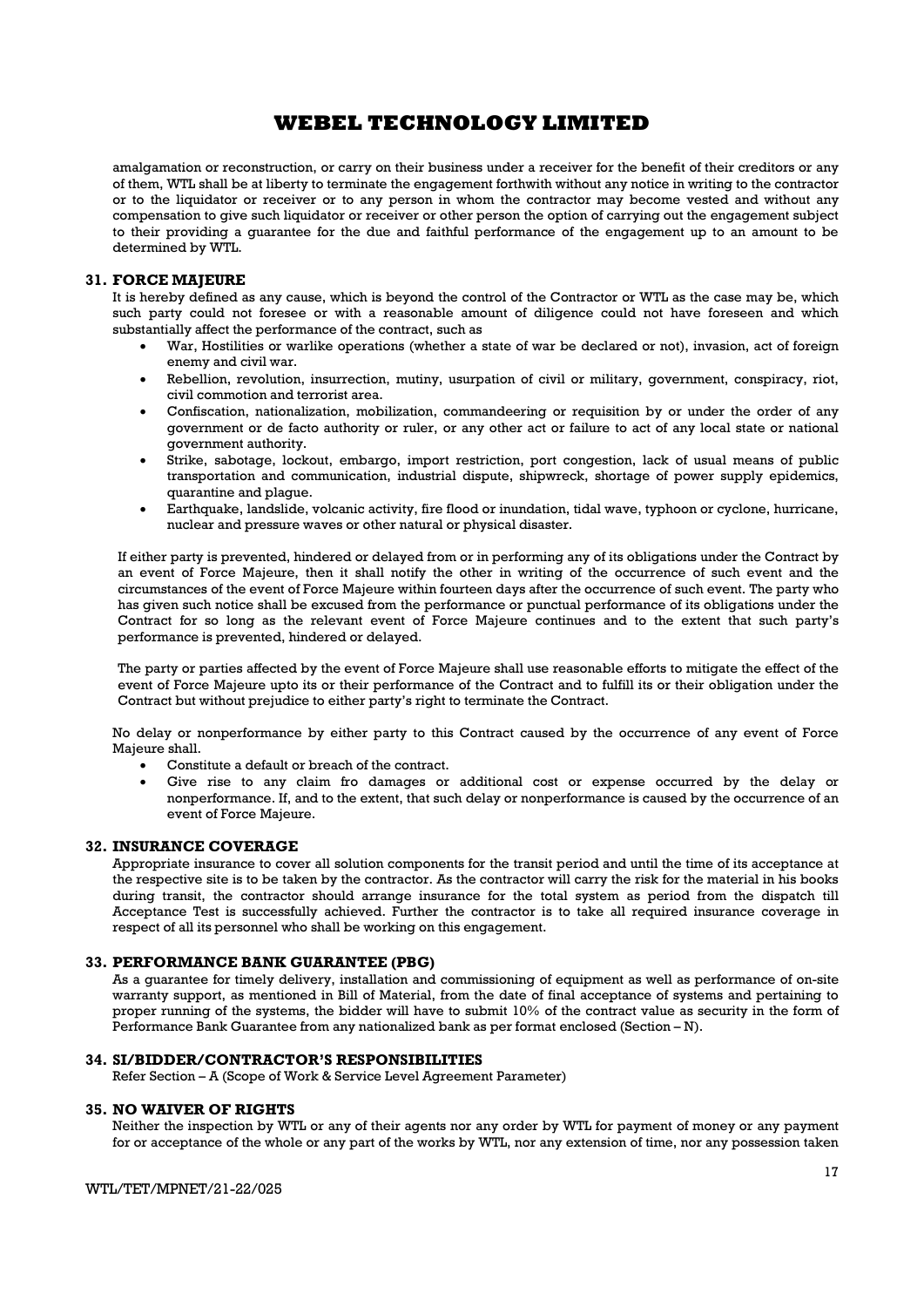by WTL shall operate as a waiver of any provision of the contract or of any power reserved to WTL, or any right to damages here in provided, nor shall any waiver of any breach in the contract be held to be a waiver of any other subsequent breach.

### 36. GRAFTS, COMMISSIONS, GIFTS, ETC.

It is the Purchaser's policy to require that bidders, suppliers, contractors and consultants under contracts, observe the highest standard of ethics during the procurement and execution of such contracts. Any graft, commission, gift or advantage given, promised or offered by or on behalf of the contractor or his partner, agent, officers, director, employee or servant or any one on his or their behalf in relation to the obtaining or to the execution of this or any other contract with WTL shall in addition to any criminal liability which it may incur, subject the contractor to the cancellation of this and all other contracts and also to payment of any loss or damage to WTL resulting from any cancellation. WTL shall then be entitled to deduct the amount so payable from any monies otherwise due to the contractor under contract.

### 37. ENFORCEMENT OF TERMS

The failure of either party to enforce at any time any of the provision of this contract or any rights in respect thereto or to exercise any option here in provided shall in no way be construed to be a waiver to such provisions, rights or options or in any way to affect the validity of the contract. The exercise by either party of any of its rights herein shall not preclude or prejudice either party from exercising the same or any other right it may have hereunder.

### 38. PERIOD OF VALIDITY OF OFFER

For the purpose of placing the order, the proposals shall remain valid till 180 days. During the period of validity of proposals, the rates quoted shall not change. In exceptional circumstances, WTL may ask for extension of the period of validity and such a request shall be binding on Bidders. WTL's request and the response to such a request by various Bidders shall be in writing. A Bidder agreeing to such an extension will not be permitted to increase its rates.

#### 39. TAXES & DUTIES

- The prices shall be inclusive of all taxes & levies including GST and other statutory duties as applicable. Rate of taxes should be indicated separately in the Price Bid.
- Contract Price specified in Price Bid should be based on the taxes & duties and charges prevailing at the date one day prior to the last date of Bid submission.
- Statutory deduction, wherever applicable, shall be made from invoice as per government rules. Necessary certificate will be issued for such deductions.
- Bidder submitting a bid shall produce valid statutory documents / certificates with respect to GST, Income Tax, ROC, Prof. Tax, Trade Licence, etc. All such documents / certificates shall remain valid on the last date of tender submission.
- In case of inter-state transaction, WTL will provide "Waybill". However, statutory charges, if any will be borne by the bidder.
- GST component of the invoice of the bidder may be kept on hold in case there ia any mismatch / irregularity in GST return filling on the part of the bidder.

### 40. DISCREPANCIES IN BID

- Discrepancy between description in words and figures, the rate which corresponds to the words quoted by the bidder shall be taken as correct.
- Discrepancy in the amount quoted by the bidder due to calculation mistake of the unit rate then the unit rate shall be regarded as firm.
- Discrepancy in totaling or carry forward in the amount quoted by the bidder shall be corrected.

#### 41. BID DUE DATE

The online tender has to submitted not later than the due date and time specified in the Important Dates Sheet. WTL may as its discretion on giving reasonable notice by fax, or any other written communication to all prospective bidders who have been issued the bid documents, extend the bid due date, in which case all rights and obligations of the WTL and the bidders, previously subject to the bid due date, shall thereafter be subject to the new bid due date as extended.

#### 42. LATE BID

Any proposal received by WTL after the deadline for submission of proposals may not be accepted.

### 43. OPENING OF BID BY WTL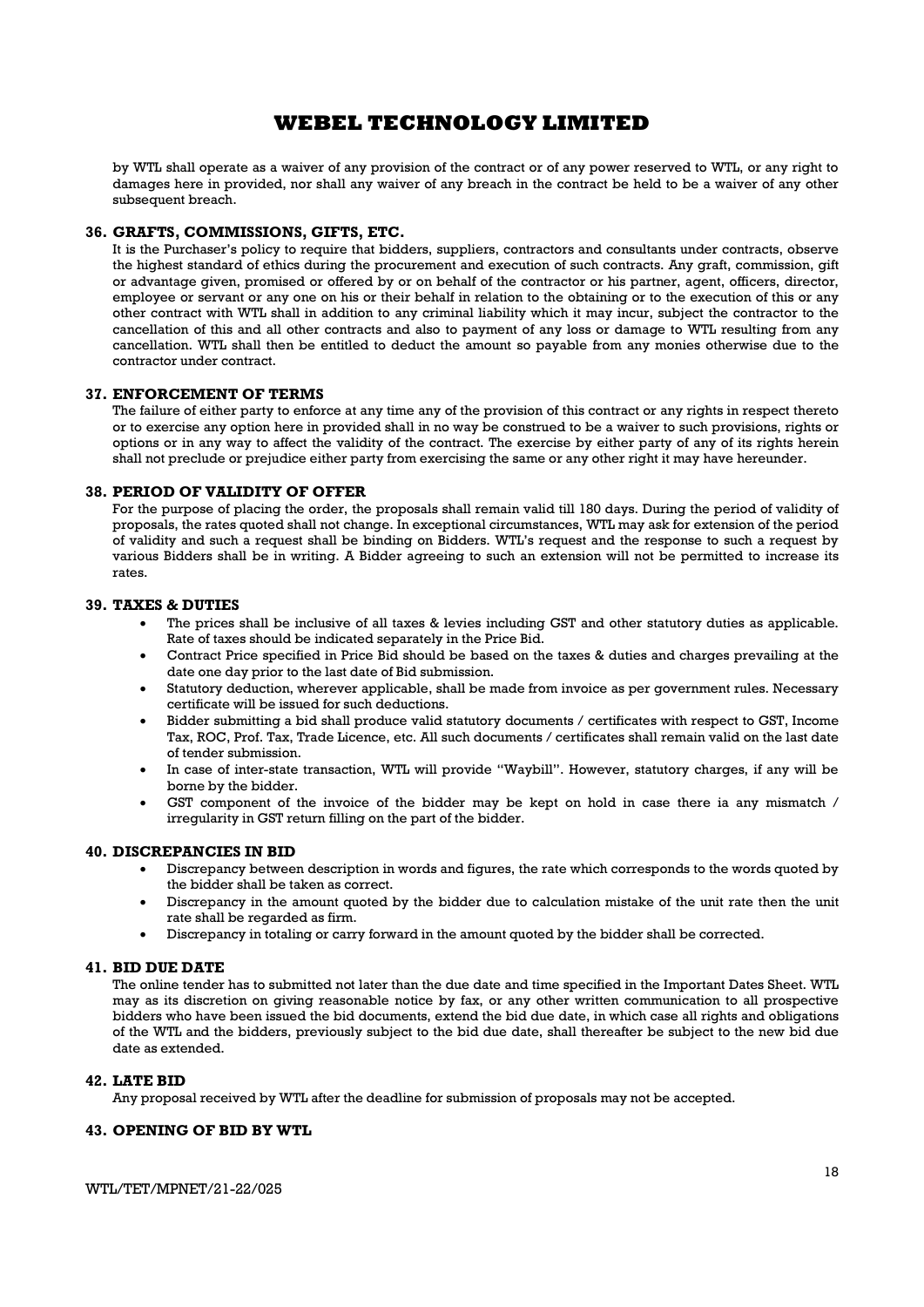Bids shall be opened and downloaded electronically through operation of the process in the e-Tender portal in presence of Tender Committee. Bidders interested to remain present during electronic bid opening may attend the bid opening session at WTL premises at scheduled date & time.

### 44. CONTACTING WTL

Bidder shall not approach WTL officers beyond office hours and/or outside WTL office premises from the time of the Bid opening to the time of finalization of successful bidder. Any effort by bidder to influence WTL office in the decision on Bid evaluation, bid comparison or finalization may result in rejection of the Bidder's offer. If the bidder wishes to bring additional information to the notice of WTL, it should be in writing following the procedure mentioned hereinabove.

### 45. WTL'S RIGHT TO REJECT ANY OR ALL BIDS

WTL reserves the right to reject any bid and to annul the bidding process and reject all bids at any time prior to award of Contract, without thereby incurring any liability to the affected bidder(s) or any obligation to inform the affected bidder(s) of the grounds for such decision.

### 46. BID CURRENCIES

Prices shall be quoted in Indian Rupees, inclusive of all prevailing GST, levies, duties, cess etc.

#### 47. PRICE

- Price should be quoted in the Price Bid format only. No deviation in any form in the Price Bid sheet is acceptable.
- Price quoted should be firm, inclusive of packing, forwarding, insurance and freight charges.
- Percentage/specified amount of taxes & duties should be clearly mentioned otherwise WTL reserves the right to reject such vague offer.
- Price to be quoted inclusive of supply, installation & commissioning charges.

### 48. CANVASSING

Canvassing or support in any form for the acceptance of any tender is strictly prohibited. Any bidder doing so will render him liable to penalties, which may include removal of this name from the register of approved Contractors.

#### 49. NON-TRANSFERABILITY OF TENDER

This tender document is not transferable.

### 50. FORMATS AND SIGNING OF BID

The original and all copies of the proposals shall be neatly typed and shall be signed by an authorized signatory(ies) on behalf of the Bidder. The authorization shall be provided by written Power of Attorney accompanying the proposal. All pages of the proposal, except for un-amended printed literature, shall be initialed by the person or persons signing the proposal. The proposal shall contain no interlineations, erase or overwriting. In order to correct errors made by the Bidder, all corrections shall be done & initialed with date by the authorized signatory after striking out the original words/figures completely.

#### 51. WITHDRAWAL OF BID

Bid cannot be withdrawn during the interval between their submission and expiry of Bid's validity period. Fresh Bid may be called from eligible bidders for any additional item(s) of work not mentioned herein, if so required.

#### 52. INTERPRETATION OF DOCUMENTS

If any bidder should find discrepancies or omission in the specifications or other tender documents, or if he should be in doubt as to the true meaning of any part thereof, he shall make a written request to the tender inviting authority for correction/clarification or interpretation or can put in a separate sheet along with his technical bid document.

#### 53. SPLITTING OF THE CONTRACT AND CURTAILMENT OF WORK

WTL reserve the right to split up and distribute the work among the successful bidders and to curtail any item of work in the schedule partly or fully.

#### 54. PREPARATION OF TENDER

Tender shall be submitted in accordance with the following instructions:

a) Tenders shall be submitted in the prescribed forms. Digital signatures shall be used. Where there is conflict between the words and the figures, the words shall govern.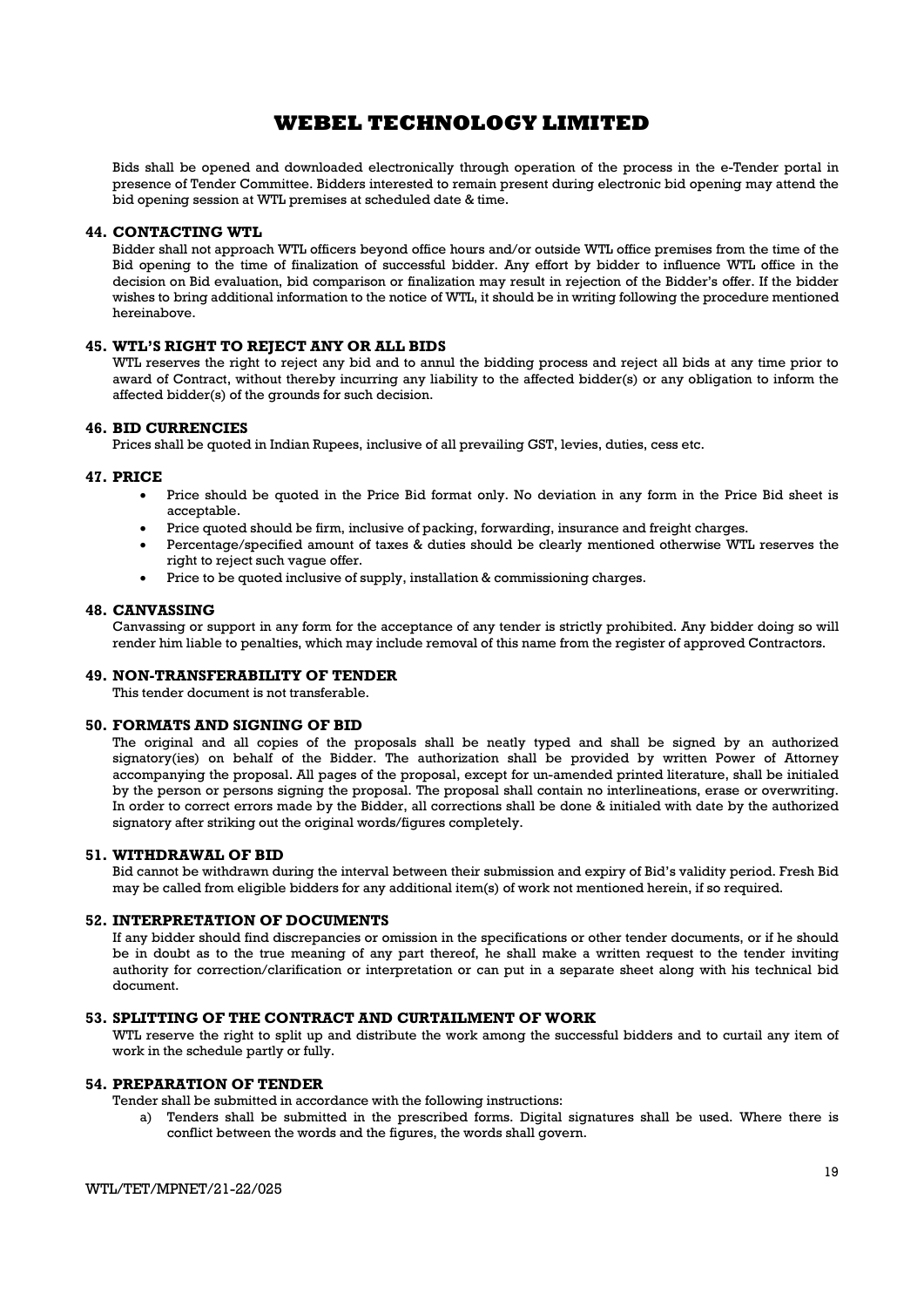- b) All notations must be in ink or type written. No erasing or overwriting will be permitted. Mistakes may be crossed out and corrections typed or written with ink adjacent thereto and must be initialed in ink by the person or persons signing the tender.
- c) Tenders shall not contain any recapitulation of the work to be done. Alternative proposals will not be considered unless called for. No written, oral, telegraphic or telephonic proposals for modifications will be acceptable.
- d) Tenders shall be uploaded as notified on or before the date and time set for the opening of tenders in the Notice Inviting Tenders.
- e) Tenders subject to any conditions or stipulations imposed by the bidder are liable to be rejected.
- f) Any bidder may withdraw his tender by written request at any time prior to the scheduled closing time for receipt of tenders and not thereafter.

#### 55. PRE-DISPATCH INSTRUCTION

All materials / equipments supplied against the purchase order shall be subjected to Inspection, check and /or test by the authorized representative from WTL.

#### 56. FINAL INSPECTION

Final inspection will be carried by the authorized representative from WTL.

#### 57. SITE INSPECTION

As per Section - A

#### 58. ERASURES OR ALTERNATIONS

The offers with overwriting and erasures may make the tender liable for rejection if each of such overwriting/erasures/manuscript ions is not only signed by the authorized signatory of the bidder. There should be no hand-written material, corrections or alterations in the offer. Technical details must be completely filled up. Correct technical information of the product being offered must be filled in. Filling up of the information using terms such as "OK", "accepted", "noted", "as given in brochure/manual" is not acceptable. The Customer may treat offers not adhering to these guidelines as unacceptable. The Customer may, at its discretion, waive any minor nonconformity or any minor irregularity in the offer. This shall be binding on all bidders and the Tender Committee reserves the right for such waivers.

#### 59. COMPLIANCE WITH LAW

The contractor hereto agrees that it shall comply with all applicable union, state and local laws, ordinances, regulations and codes in performing its obligations hereunder, including the procurement of licenses, permits certificates and payment of taxes where required. The contractor shall establish and maintain all proper records (particularly, but without limitation, accounting records) required by any law, code/practice of corporate policy applicable to it from time to time including records and returns as applicable under labor legislation.

#### 60. CLARIFICATION OF BIDS

During evaluation of the bids, the Customer/Tender Committee, at its discretion may ask the bidder for clarification of its bid. The request for the clarification and the response shall be in writing (fax/email) and no change in the substance of the bid shall seek offered or permitted.

### 61. DEEMED ACCEPTANCE

Deliverables will be deemed to be fully and finally accepted by Department of Technical Education & Training (TET). in the event Department of Technical Education & Training (TET) has not submitted such Deliverable Review Statement to Bidder/Implementation Partner before the expiration of the 30-days review period, or when Paschim Bangla Society for Skill Development uses the Deliverable in its business, whichever occurs earlier ("Deemed Acceptance").

#### 62. QUALITY CONTROL

- The contractor is obliged to work closely with WTL and/or TET, act within its authority and abide by directive issued by them on implementation activities.
- The contractor will abide by the safety measures and free WTL and TET from all demands or responsibilities arising from accident/loss of life, the cause of which is due to their negligence. The bidder will pay all indemnities arising from such incidents and will not hold WTL and TET responsible.
- The contractor will treat as confidential all data and information about the system, obtained in the execution of its responsibilities in strict confidence and will not reveal such information to any party without the prior written approval of WTL/ TET.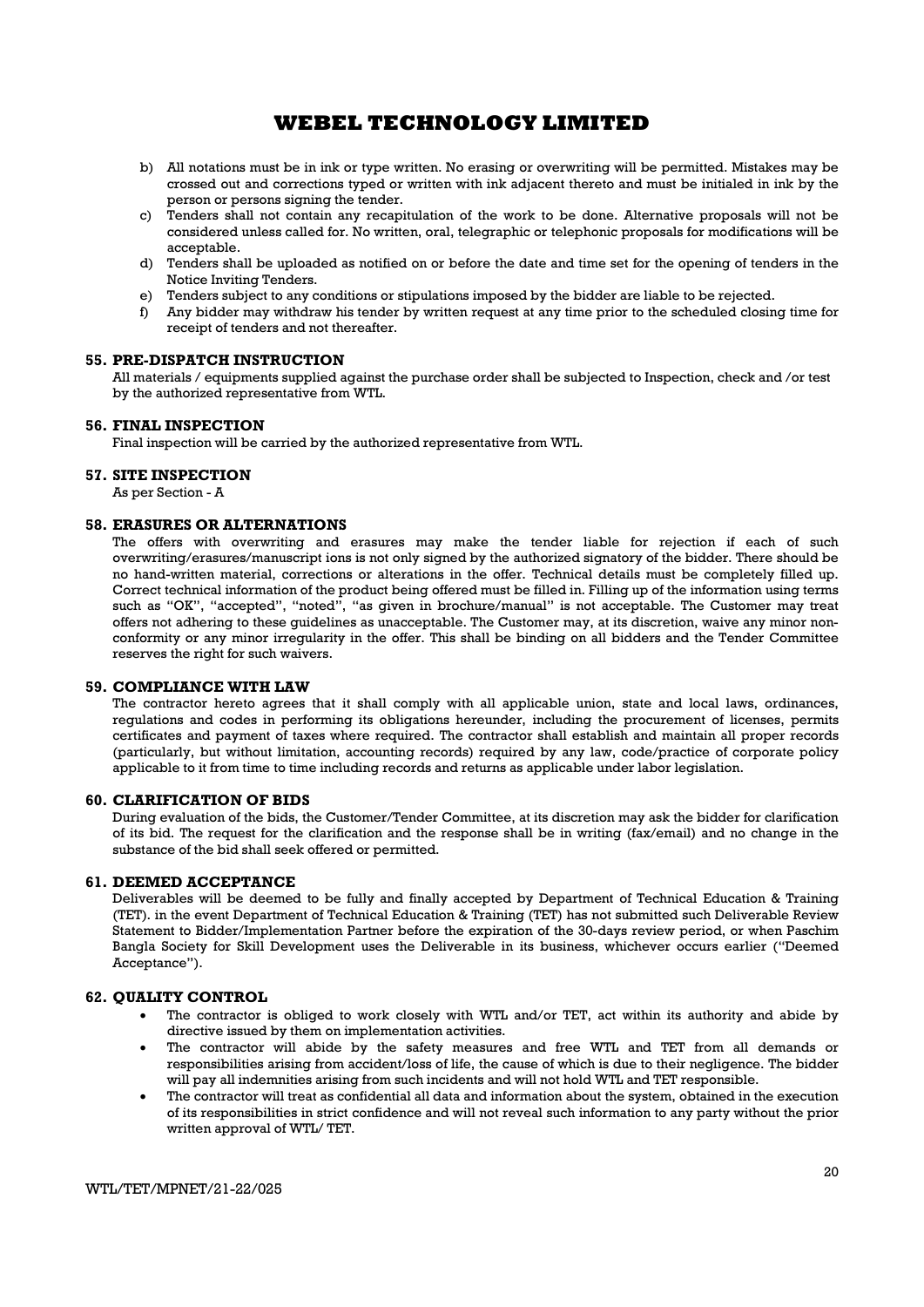- WTL reserves the right to inspect all phases of contractor's operation to ensure conformity to the specifications. WTL shall have engineers, inspectors or other duly authorized representatives made known to the contractor, present during the progress of the work and such representatives shall have free access to the work at all times. The presence or absence of representatives of WTL does not relieve the contractor of the responsibility for quality control in all phases.
- The Court of Kolkata only will have the jurisdiction to deal with and decide any legal matters or dispute whatsoever arising out of the contract.

#### 63. SITE NOT READY

The bidder shall not be in any manner liable for any delay arising out of Department of Technical Education and Training (TET) inability to handover the site within the stipulated period.

### 64. LOCATION

As per Section - P.

#### 65. GENERAL TERMS

- a) All the pages of the bid document including documents submitted therein must be duly signed and stamped failing which the offer shall be liable to be rejected.
- b) All the documents to be submitted by the bidder along with their offer should be duly authenticated by the person signing the offer and if at any point of time during procurement process or subsequently it is detected that documents submitted are forged/tampered/manipulated in any way, the total responsibility lies with the bidder and WTL reserves the full right to take action as may be deemed fit including rejection of the offer and such case is to be kept recorded for any future dealing with them.
- c) No Technical/Commercial clarification will be entertained after opening of the tender.
- d) Overwriting and erasures may make the tender liable for rejection if each of such overwriting/erasures/manuscription is not only signed by the authorized signatory of the bidder. All overwriting should be separately written and signed by the authorized signatory of the bidder.
- e) Quantity mentioned in the tender document is indicative only and orders shall be placed subject to actual requirement. WTL reserve the right to increase or decrease the quantity specified in the tender.
- f) WTL reserve the right to reject or accept or withdraw the tender in full or part as the case may be without assigning the reasons thereof. No dispute of any kind can be raised the right of buyer in any court of law or elsewhere.
- g) WTL reserve the right to ask for clarification in the bid documents submitted by the bidder. Documents may be taken if decided by the committee.
- h) Supporting technical brochures / catalogues indicating each feature in respect of offered model and make must be submitted along with the offer, in absence of which the offer is liable to be ignored.
- i) No dispute by the bidders in regard to Technical/Commercial points will be entertained by WTL and decision taken by the Tender Committee will be final.
- j) Discrepancy in the amount quoted by the bidder due to calculation mistake, the unit rate shall be regarded as firm and the totaling or carry in the amount quoted by the bidder shall be corrected accordingly.
- k) The price offers shall remain firm within the currency of contract and no escalation of price will be allowed.
- l) The acceptance of the tender will rest with the accepting authority who is not bound to accept the lowest or any tender and reserves the right to reject in part or in full any or all tender(s) received and to split up the work among participants without assigning any reason thereof.
- m) The customer/WTL at its discretion may extend the deadline for the submission of Bids.
- n) The Court of Kolkata only will have the jurisdiction to deal with and decide any legal matters or dispute whatsoever arising out of the contract.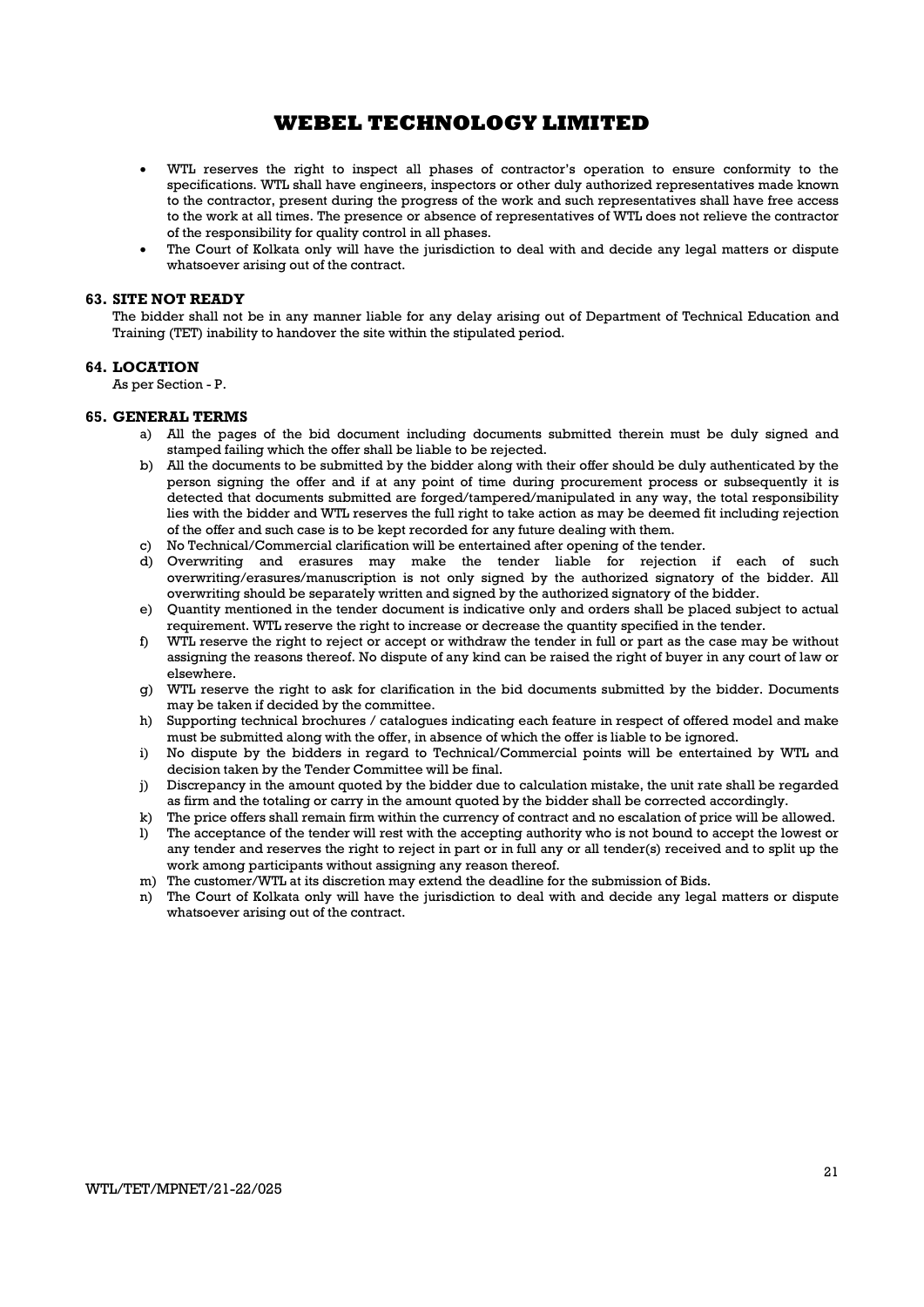## SECTION – E

### BID FORM

(Bidders are requested to furnish the Bid Form in the Format given in this section, filling the entire Blank and to be submitted on Letter Head in original)

To Webel Technology Limited Plot – 5, Block – BP, Sector - V, Salt Lake City, Kolkata – 700091.

### Sub: Setup a Partially Managed MPLS NETWORK connecting 69 Govt Polytechnic Colleges throughout West Bengal in Spoke and Hub technology.

Dear Sir,

- 1. We the undersigned bidder/(s), having read and examined in details the specifications and other documents of the subject tender no. WTL/TET/MPNET/21-22/025 dated 02.12.2020, do hereby propose to execute the job as per specification as set forth in your Bid documents.
- 2. The prices of all items stated in the bid are firm during the entire period of job irrespective of date of completion and not subject to any price adjusted as per in line with the bidding documents. All prices and other terms & conditions of this proposal are valid for a period of 180 (one hundred eighty) days from the date of opening of bid. We further declare that prices stated in our proposal are in accordance with your bidding.
- 3. We confirm that our bid prices include all other taxes and duties and levies applicable on bought out components, materials, equipments and other items and confirm that any such taxes, duties and levies additionally payable shall be to our account.
- 4. Earnest Money Deposit: We have transferred EMD amount online through e-Tender portal.
- 5. We declare that items shall be executed strictly in accordance with the specifications and documents irrespective of whatever has been stated to the contrary anywhere else in our proposal. Further, we agree that additional conditions, deviations, if any, found in the proposal documents other than those stated in our deviation schedule, save that pertaining to any rebates offered shall not be given effect to.
- 6. If this proposal is accepted by you, we agree to provide services and complete the entire work, in accordance with schedule indicated in the proposal. We fully understand that the work completion schedule stipulated in the proposal is the essence of the job, if awarded.
- 7. We further agree that if our proposal is accepted, we shall provide a Performance Bank Guarantee of the value equivalent to ten percent (10%) of the Order value as stipulated in Financial Bid (BOQ).
- 8. We agree that WTL reserves the right to accept in full/part or reject any or all the bids received or split order within successful bidders without any explanation to bidders and his decision on the subject will be final and binding on Bidder.

Dated, this …………………..day of ……………………2021

Thanking you, we remain,

WTL/TET/MPNET/21-22/025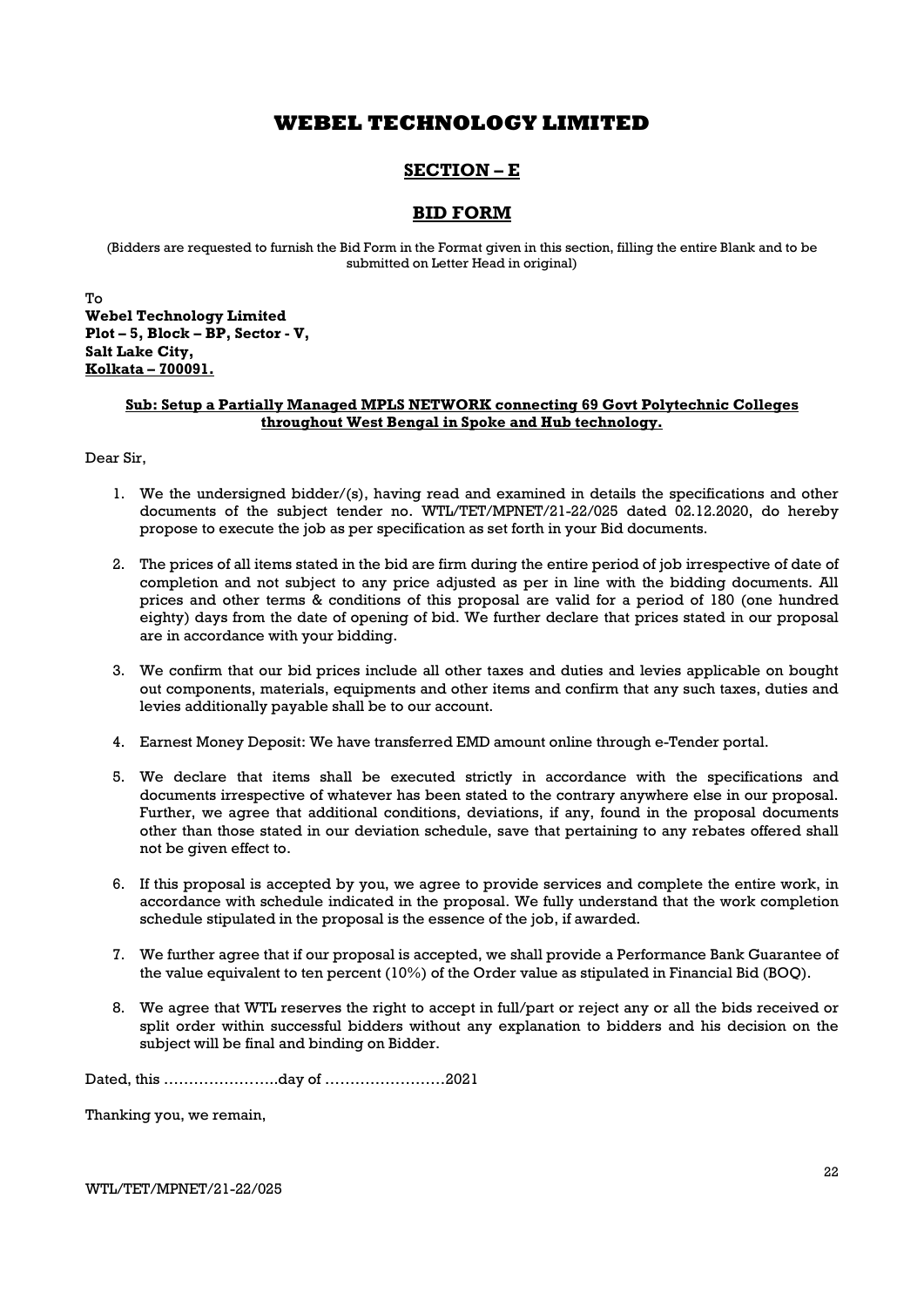Yours faithfully

………………………………………………… Signature

……………………………………………………….. Name in full

……………………………………………………….. Designation

### Signature & Authorized Verified by

………………………………………………… Signature ………………………………………………… Name in full ………………………………………………… Designation ………………………………………………… Company Stamp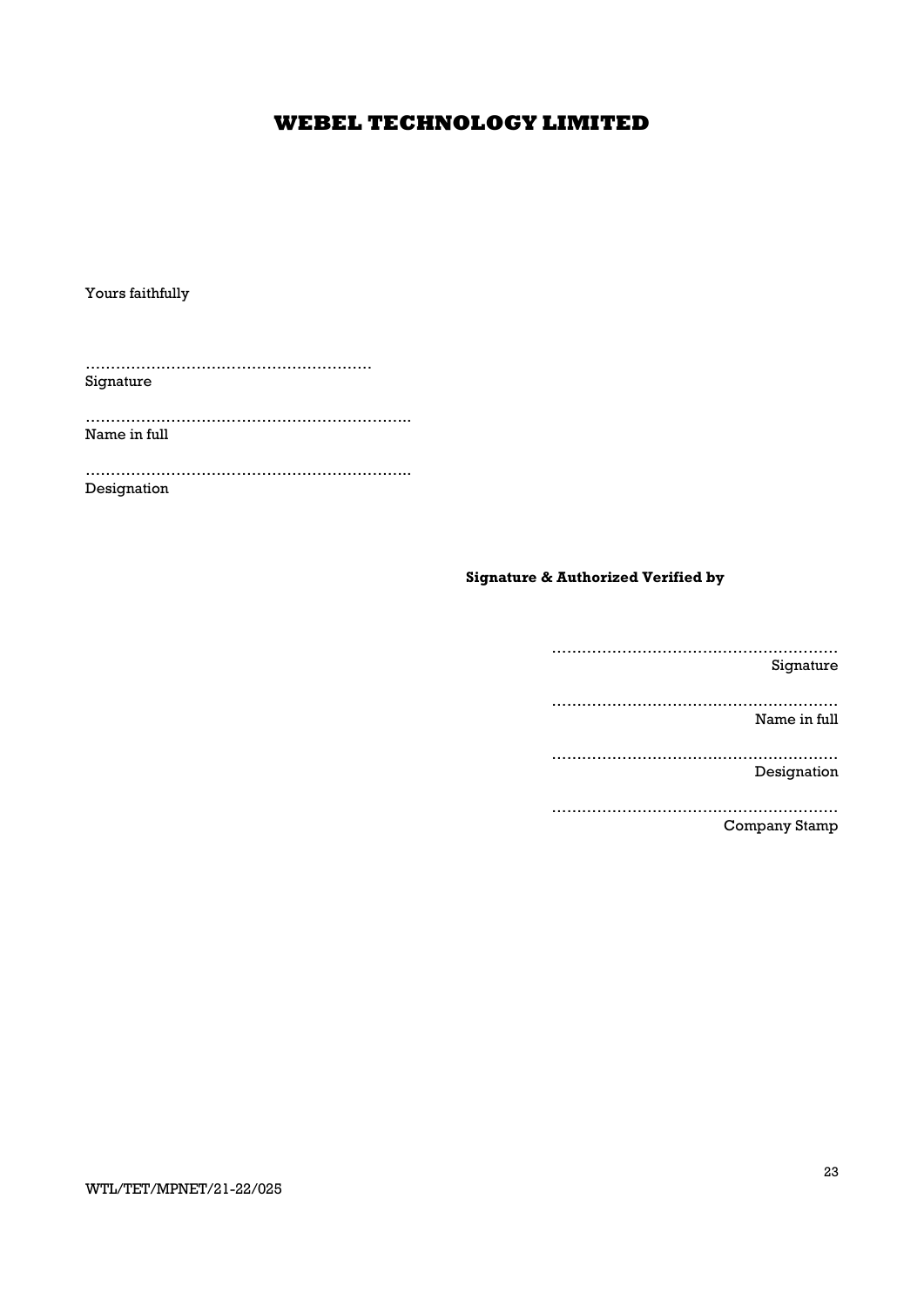## SECTION – F

### TECHNO COMMERCIAL EVALUATION & AWARDING OF CONTRACT

### 1. EVALUATION PROCEDURE

- The Eligibility Criteria (Section B) will be evaluated by Tender Committee and those qualify will be considered for further evaluation.
- After qualifying in Eligibility Criteria, qualified bidders will only be considered for Financial Bid evaluation.

### 2. FINAL EVALUATION

Financial Proposal of the bidders qualifying in the evaluation of Eligibility Criteria will be evaluated. The bidder who has qualified in the Eligibility Criteria evaluation and returns with lowest quote (L1) in financial bid would normally be awarded the contract subject to Post Qualification.

### 3. AWARDING OF CONTRACT

An affirmative Post Qualification determination will be prerequisite for award of the contract to the lowest quoted bidder. A negative determination will result in rejection of bidder's bid, in which event the WTL will proceed to the next lowest evaluated bidder to make a similar determination of that bidder's capability to perform satisfactorily. The successful bidder (s) will have to give security deposit in the form of Performance Bank Guarantee.

### 4. POST QUALIFICATION

The determination will evaluate the Bidder's financial, technical, design, integration, customization, production, management and support capabilities and will be based on an examination of the documentary evidence of the Bidder's qualification, as well as other information WTL deems necessary and appropriate. This determination may include visits or interviews with the Bidder's client's reference in its bid, site inspection, and any other measures.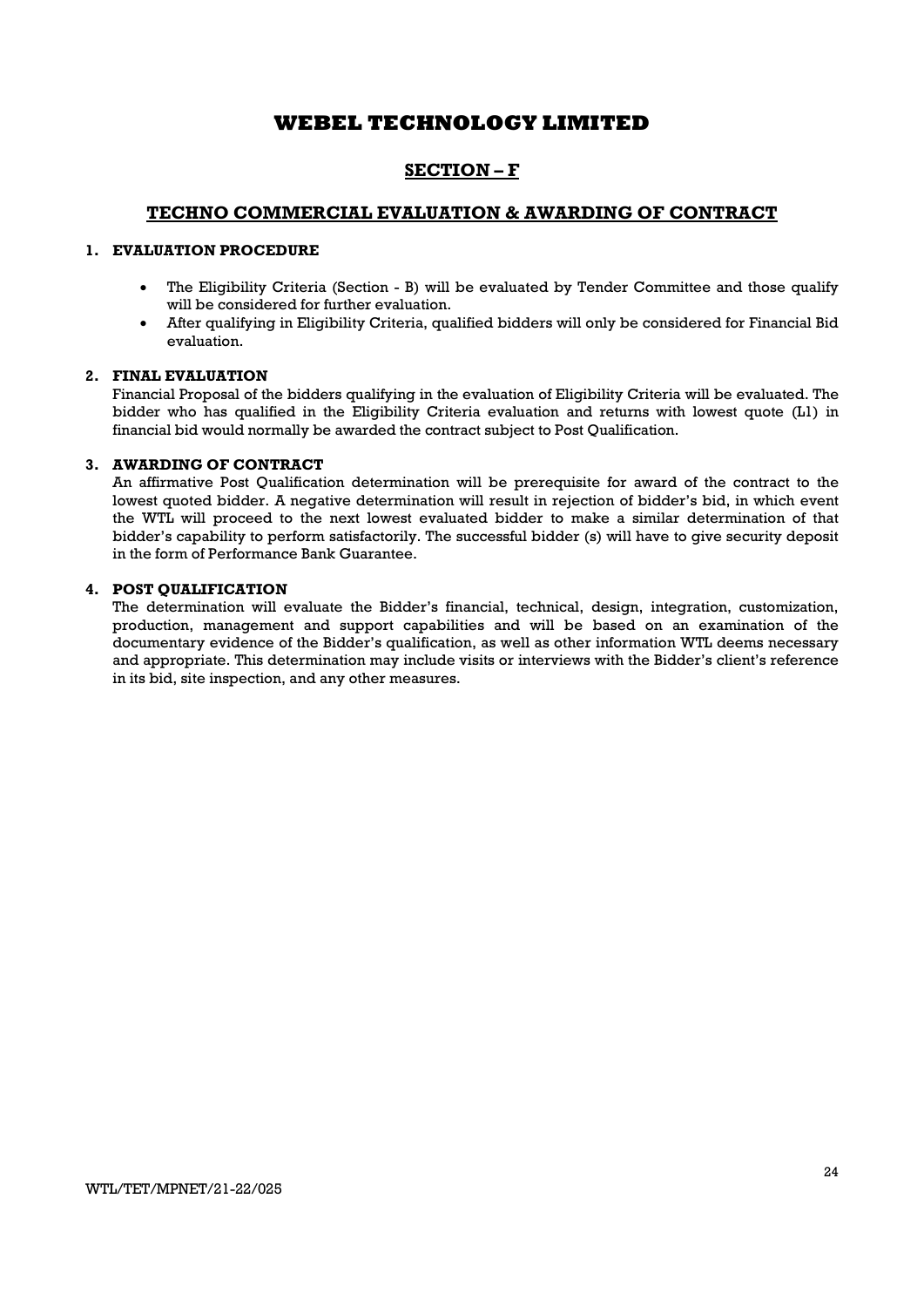## SECTION – G

### GUIDANCE FOR E-TENDERING

Instructions / Guidelines for electronic submission of the tenders have been annexed for assisting the Bidders to participate in e-Tendering.

### Registration of Bidder:

Any Bidder willing to take part in the process of e-Tendering will have to be enrolled & registered with the Government e-Procurement System through logging on to **https://wbtenders.gov.in.** The Bidder is to click on the link for e-Tendering site as given on the web portal.

### Digital Signature Certificate (DSC):

Each Bidder is required to obtain a Class-II or Class-III Digital Signature Certificate (DSC) for submission of tenders from the approved service provider of the National Informatics Centre (NIC) on payment of requisite amount. Details are available at the Web Site stated above. DSC is given as a USB e-Token.

 The Bidder can search & download N.I.T. & BOQ electronically from computer once he logs on to the website mentioned above using the Digital Signature Certificate. This is the only mode of collection of Tender Documents.

### Participation in more than one work:

A prospective bidder shall be allowed to participate in the job either in the capacity of individual or as a partner of a firm. If, found to be applied severally in a single job all the applications will be rejected.

### Submission of Tenders:

Tenders are to be submitted through online to the website stated above in two folders at a time, one in Techno Commercial Proposal & the other is Financial Proposal before the prescribed date & time using the Digital Signature Certificate (DSC). The documents are to be uploaded virus scanned copy duly Digitally Signed. The documents will get encrypted (transformed into non readable formats)

The proposal should contain scanned copies of the following in two covers (folders).

### Techno Commercial Cover:

### Technical Document 1 (scanned & join in pdf format then upload)

1. NIT Declaration duly stamped & signed in letter head of bidder (Section – O)

### Technical Document 2 (scanned & join in pdf format then upload)

- 1. Bid Form as per format (Section E)
- 2. Supporting documents of Eligibility Criteria

### Technical Compliance (scanned & joins in pdf format then upload)

1. Supporting documents of Eligibility Criteria

### Financial Cover:

BOQ will be downloaded and same will be uploaded with quoted rates. While uploading BOQ file name shall remain unchanged. Absence of this document shall lead to summary rejection of the bid.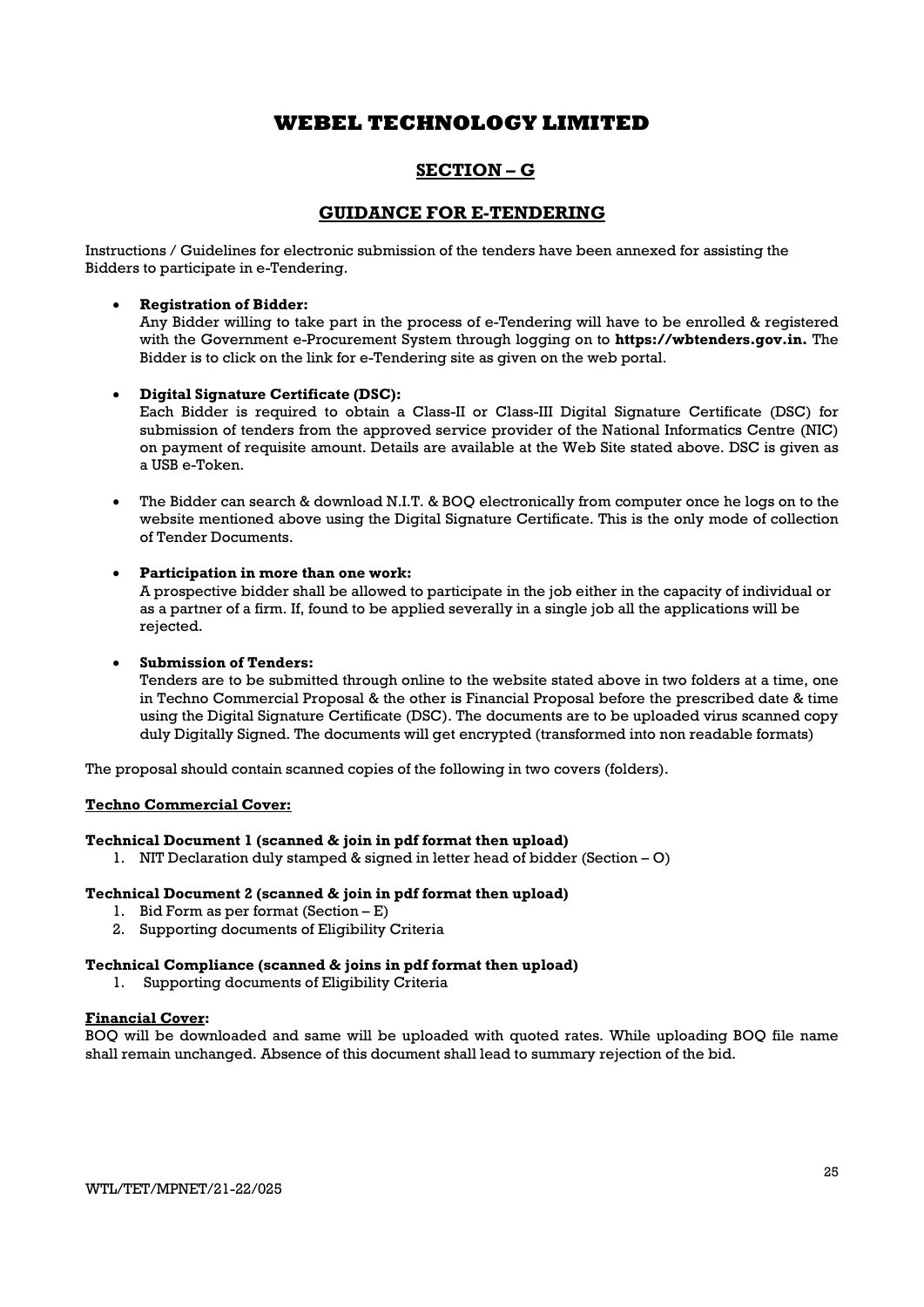### NON-STATUTARY COVER (MY SPACE) CONTAIN FOLLOWING DOCUMENT: (In each folder, scanned coy will be uploaded with single file having multiple pages)

| S1.<br>No. | <b>Category Name</b>   | <b>Sub Category Name</b>         | <b>Sub Category Description</b>                                                                                           |
|------------|------------------------|----------------------------------|---------------------------------------------------------------------------------------------------------------------------|
| A          | <b>CERTIFICATES</b>    | A1. CERTIFICATES                 | <b>GST Registration Certificate</b><br>$\bullet$<br><b>PAN</b><br><b>Trade License</b><br>As required of Section - B<br>٠ |
| B          | <b>COMPANY DETAILS</b> | <b>B1. COMPANY DETAILS 1</b>     | As required of Section - B<br>$\bullet$                                                                                   |
|            |                        | <b>B2. COMPANY DETAILS 2</b>     | Company Profile (Not more than 3 pages)<br>$\bullet$<br>As required                                                       |
| C          | <b>CREDENTIAL</b>      | <b>CREDENTIAL 1</b>              | Order copies as per Section - B                                                                                           |
|            |                        | <b>CREDENTIAL 2</b>              | Product brochure<br>$\bullet$<br>Other documents, if any                                                                  |
| D          | <b>DECLARATION</b>     | DECLARATION 1                    | List of Clients as per format $(Section - M)$                                                                             |
|            |                        | DECLARATION 2                    | Financial Capability of Bidder as per format (Section $-I$ )                                                              |
|            |                        | DECLARATION 3                    | Bidder's Details as per format (Section - K)                                                                              |
|            |                        | DECLARATION 4                    | Details of Order Execution as per format (Section - I)                                                                    |
|            |                        | DECLARATION 5                    | As required of Section - B                                                                                                |
| F          | FINANCIAL INFO         | P/L & BALANCE SHEET<br>2015-2016 | P/L & BALANCE SHEET 2017-2018                                                                                             |
|            |                        | P/L & BALANCE SHEET<br>2016-2017 | P/L & BALANCE SHEET 2018-2019                                                                                             |
|            |                        | P/L & BALANCE SHEET<br>2017-2018 | P/L & BALANCE SHEET 2019-2020                                                                                             |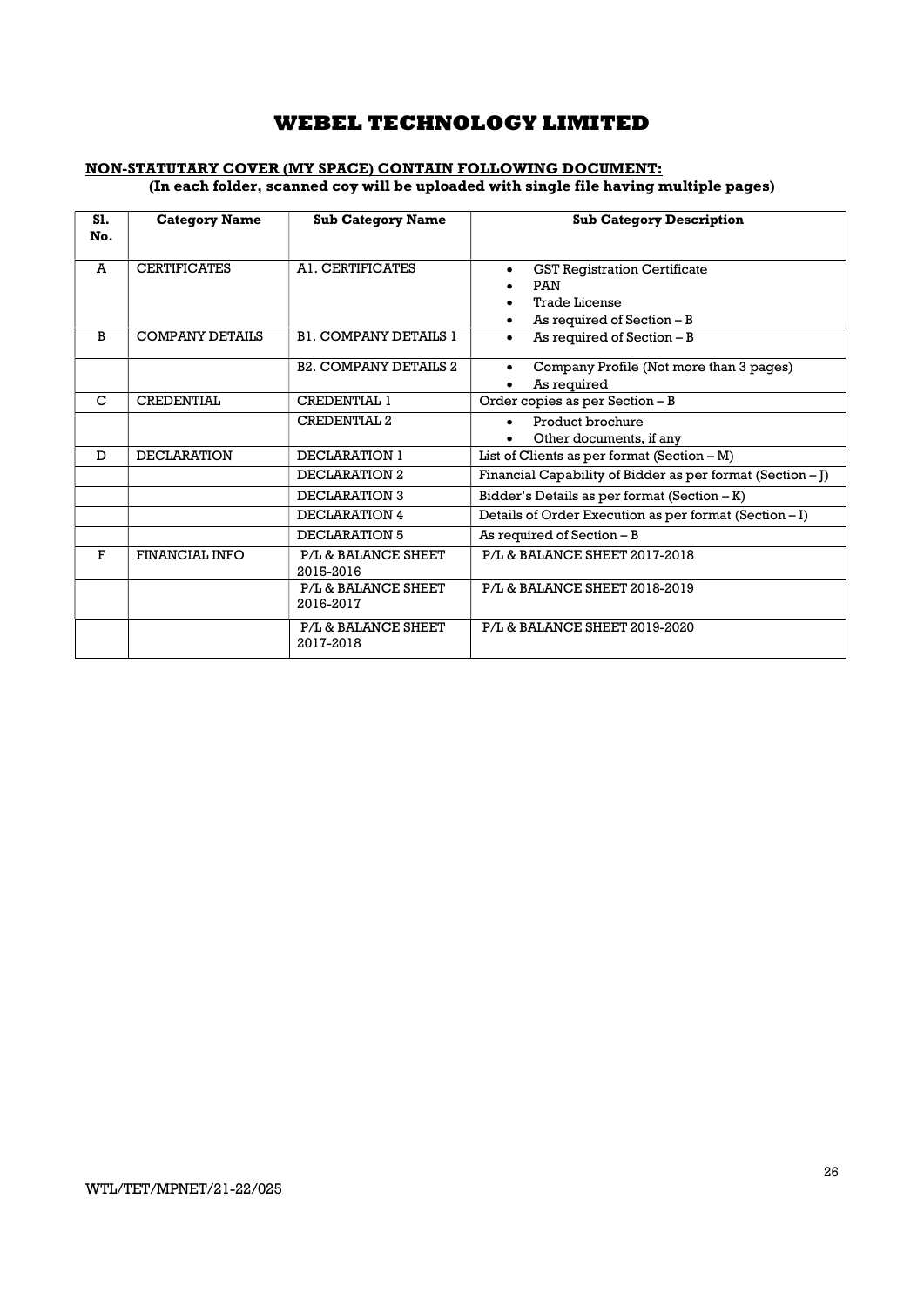## SECTION – H

## BILL OF MATERIAL

| S1.<br>No. | <b>Description of material</b>                  | Qty. | Unit |
|------------|-------------------------------------------------|------|------|
|            |                                                 |      |      |
|            | ANNUAL RECURRING CHARGES FOR 1 GBPS HUB LINK    |      | No.  |
| 2          | ONE TIME CHARGES FOR 1 GBPS HUB LINK            |      | No.  |
| 3          | ANNUAL RECURRING CHARGES FOR 34 MBPS SPOKE LINK | 69   | No.  |
|            | ONE TIME CHARGES FOR 34 MBPS SPOKE LINK         | 69   | No.  |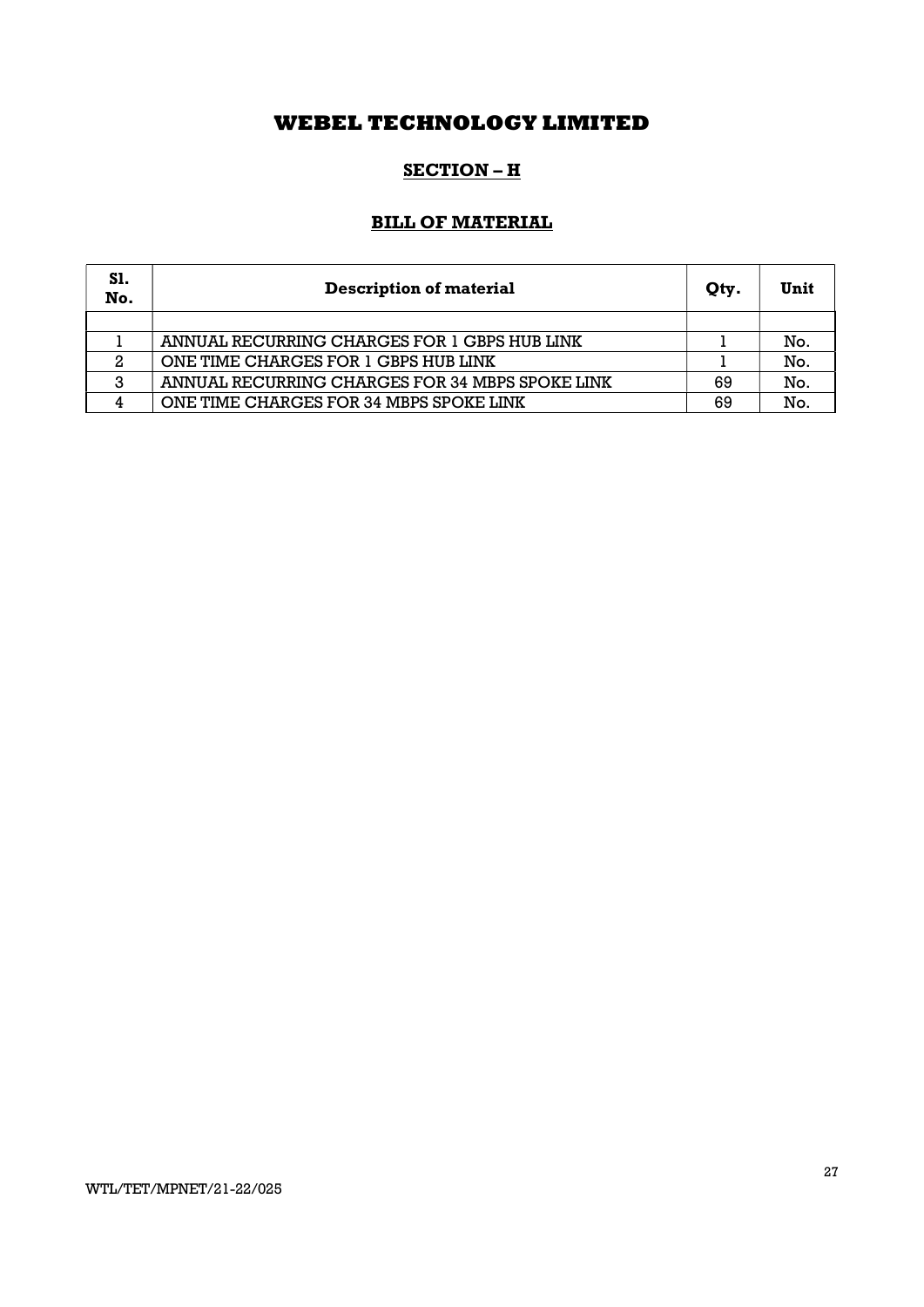## SECTION - I

### DETAILS OF ORDERS EXECUTED BY BIDDER

(Tender No. WTL/TET/MPNET/21-22/025)

| <b>S1.</b><br>No. | Order No. | Order<br><b>Date</b> | Order<br><b>Value</b> | <b>Brief description of items</b><br>and job details | Completed<br>(Yes/NO) | Name of the<br><b>Customer</b> | <b>Contact details</b><br>of the Customer |
|-------------------|-----------|----------------------|-----------------------|------------------------------------------------------|-----------------------|--------------------------------|-------------------------------------------|
|                   |           |                      |                       |                                                      |                       |                                |                                           |
|                   |           |                      |                       |                                                      |                       |                                |                                           |
|                   |           |                      |                       |                                                      |                       |                                |                                           |
|                   |           |                      |                       |                                                      |                       |                                |                                           |
|                   |           |                      |                       |                                                      |                       |                                |                                           |
|                   |           |                      |                       |                                                      |                       |                                |                                           |
|                   |           |                      |                       |                                                      |                       |                                |                                           |
|                   |           |                      |                       |                                                      |                       |                                |                                           |

Authorized Signatory (Signature In full): \_\_\_\_\_\_\_\_\_\_\_\_\_\_\_\_\_\_\_\_\_\_\_\_\_\_\_\_\_\_\_\_\_

Name and title of Signatory: \_\_\_\_\_\_\_\_\_\_\_\_\_\_\_\_\_\_\_\_\_\_\_\_\_\_\_\_\_\_\_\_\_\_\_\_\_\_\_\_\_\_

| Stamp of the Company: |  |
|-----------------------|--|
|-----------------------|--|

### Note:

- A. Type of Project shall indicate the implementation of services (Delivery & Installation of Laser Printers and other accessories).
- B. Scope of work shall indicate whether it is implementation, Operation or maintenance.
- C. Submit Customer Order Copy details of the order indicating the project value, customer contact details.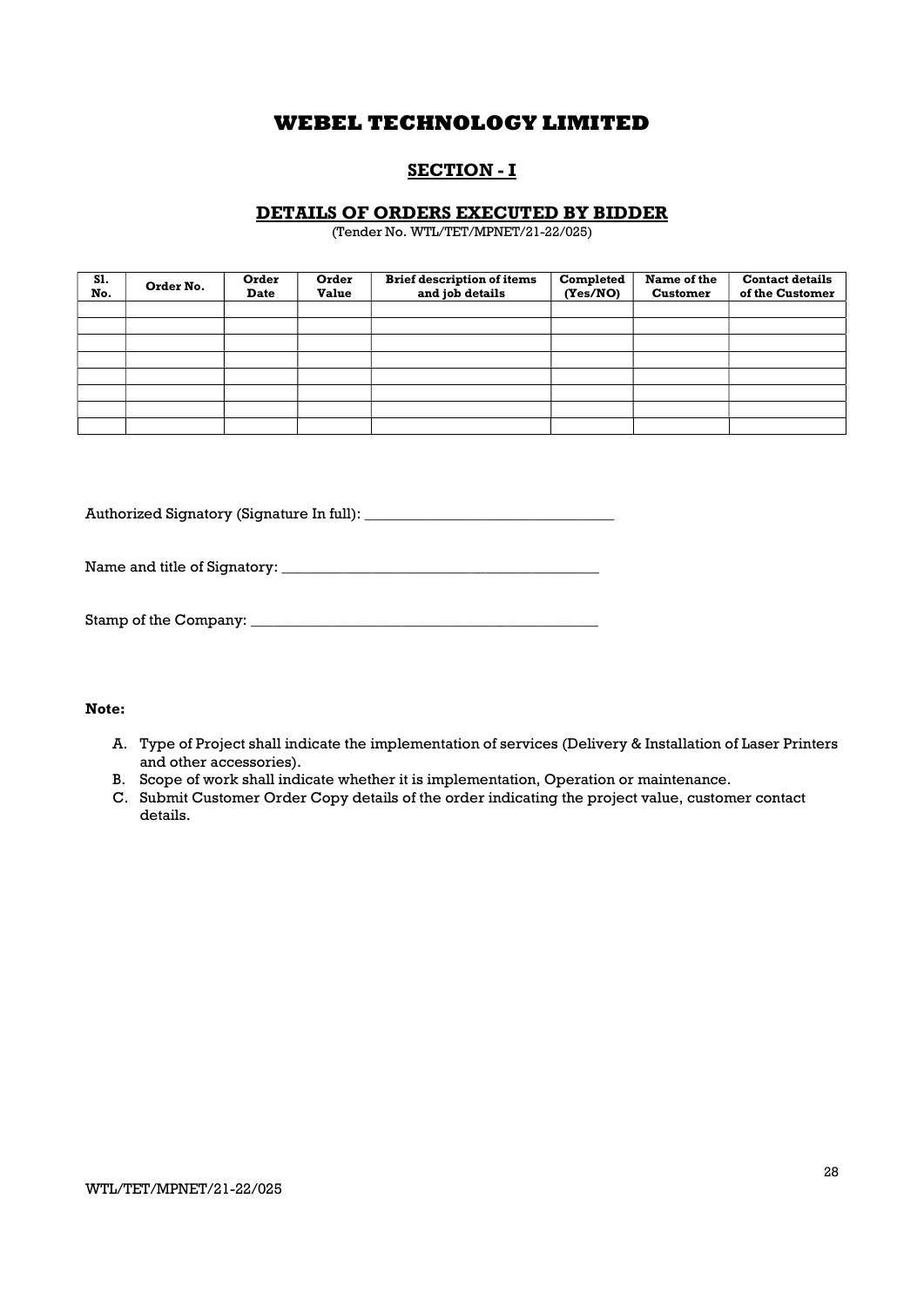## SECTION – J

### FINANCIAL CAPABILITY OF BIDDER

(Tender No. WTL/TET/MPNET/21-22/025)

### FINANCIAL INFORMATION

|         | Name of the Bidder | Turnover (Rs. / Crores) |         |         |
|---------|--------------------|-------------------------|---------|---------|
| Sl. No. |                    | 2017-18                 | 2018-19 | 2019-20 |
|         |                    |                         |         |         |
|         |                    |                         |         |         |
|         |                    |                         |         |         |

Authorized Signatory (Signature In full): \_\_\_\_\_\_\_\_\_\_\_\_\_\_\_\_\_\_\_\_\_\_\_\_\_\_\_\_\_\_\_\_\_

Name and title of Signatory: \_\_\_\_\_\_\_\_\_\_\_\_\_\_\_\_\_\_\_\_\_\_\_\_\_\_\_\_\_\_\_\_\_\_\_\_\_\_\_\_\_\_

#### Note:

Submit the audited financial statement/ audited annual report of the last three financial years.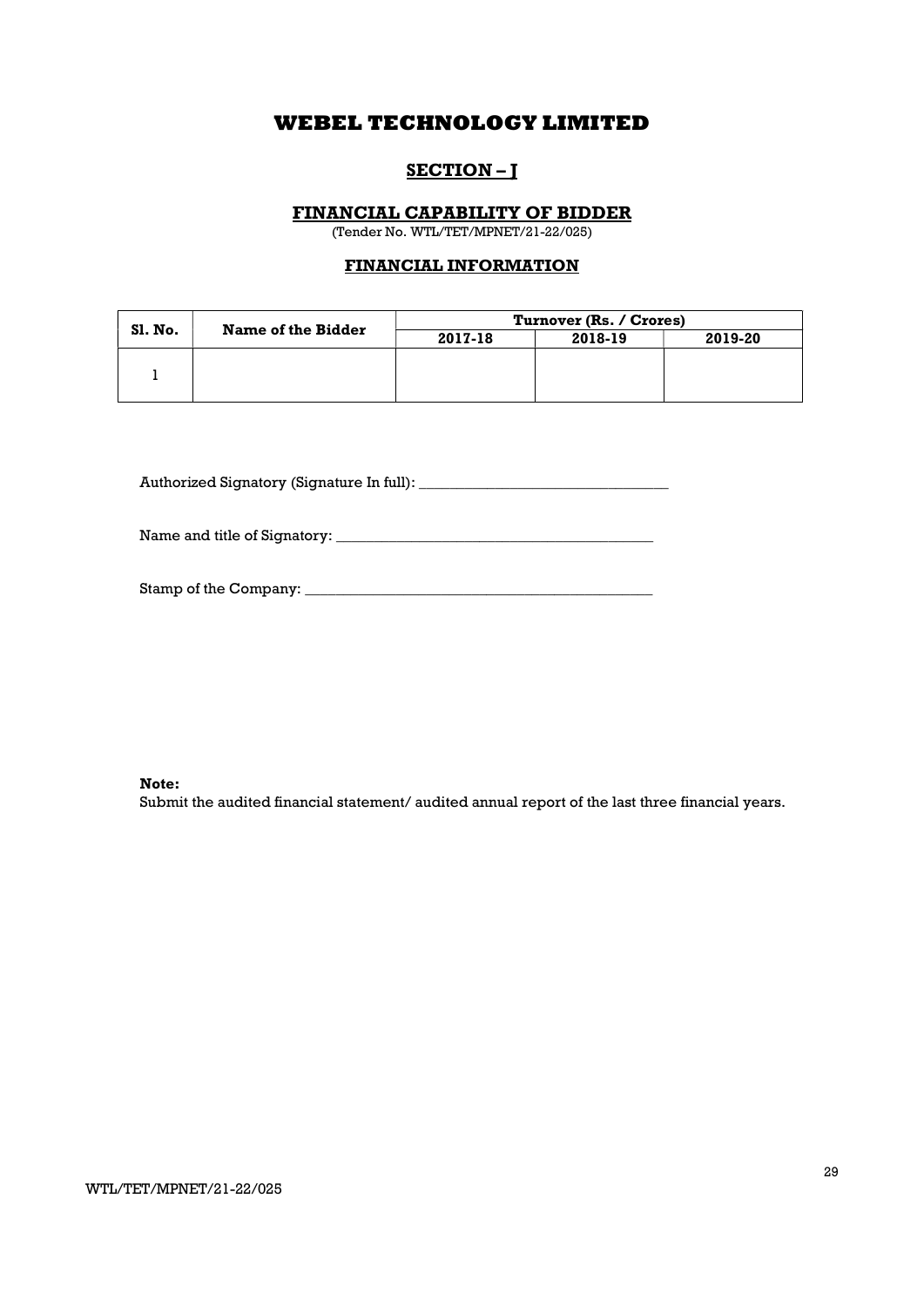## SECTION – K

## BIDDERS'S DETAILS

(Tender No. WTL/TET/MPNET/21-22/025)

| 1            | Name of the Firm                                                                                                 |  |
|--------------|------------------------------------------------------------------------------------------------------------------|--|
| $\mathbf{2}$ | <b>Registered Office Address</b>                                                                                 |  |
|              | <b>Contact Number</b>                                                                                            |  |
|              | <b>Fax Number</b>                                                                                                |  |
|              | E-mail                                                                                                           |  |
| 3            | Correspondence / Contact address                                                                                 |  |
|              | Name & Designation of Contact person                                                                             |  |
|              | <b>Address</b>                                                                                                   |  |
|              | <b>Contact Number</b>                                                                                            |  |
|              | <b>Fax Number</b>                                                                                                |  |
|              | E-mail                                                                                                           |  |
| 4            | Is the firm a registered company? If yes, submit                                                                 |  |
|              | documentary proof                                                                                                |  |
|              | Year and Place of the establishment of the company                                                               |  |
| 6            | Former name of the company, if any                                                                               |  |
| 7            | Is the firm                                                                                                      |  |
|              | a Government/ Public Sector Undertaking                                                                          |  |
|              | a propriety firm                                                                                                 |  |
|              | a partnership firm (if yes, give partnership deed)<br>٠                                                          |  |
|              | a limited company or limited corporation<br>٠                                                                    |  |
|              | a member of a group of companies, (if yes, give<br>٠                                                             |  |
|              | name and address and description of other<br>٠                                                                   |  |
|              | companies)                                                                                                       |  |
|              | a subsidiary of a large corporation (if yes give the<br>٠                                                        |  |
|              | name and address of the parent organization). If the                                                             |  |
|              | company is subsidiary, state what involvement if                                                                 |  |
|              | any, will the parent company have in the project.                                                                |  |
| 8            | Is the firm registered with Sales Tax department? If yes,                                                        |  |
|              | submit valid GST Registration certificate.                                                                       |  |
| 9            | Is the firm registered for Service Tax with Central Excise                                                       |  |
|              | Department (Service Tax Cell)? If yes, submit valid Service                                                      |  |
|              | Tax registration certificate.                                                                                    |  |
| 10           | Total number of employees. Attach the organizational chart                                                       |  |
|              | showing the structure of the organization.                                                                       |  |
| 11           | Are you registered with any Government/ Department/<br>Public Sector Undertaking (if yes, give details)          |  |
| 12           |                                                                                                                  |  |
|              | How many years has your organization been in business<br>under your present name? What were your fields when you |  |
|              | established your organization                                                                                    |  |
| 13           | What type best describes your firm? (Purchaser reserves                                                          |  |
|              | the right to verify the claims if necessary)                                                                     |  |
|              | Manufacturer                                                                                                     |  |
|              | Supplier                                                                                                         |  |
|              | System Integrator                                                                                                |  |
|              | Consultant                                                                                                       |  |
|              | Service Provider (Pl. specify details)                                                                           |  |
|              | Software Development                                                                                             |  |
|              | Total Solution provider (Design,<br>Supply,                                                                      |  |
|              | Integration, O&M)                                                                                                |  |
|              | IT Company                                                                                                       |  |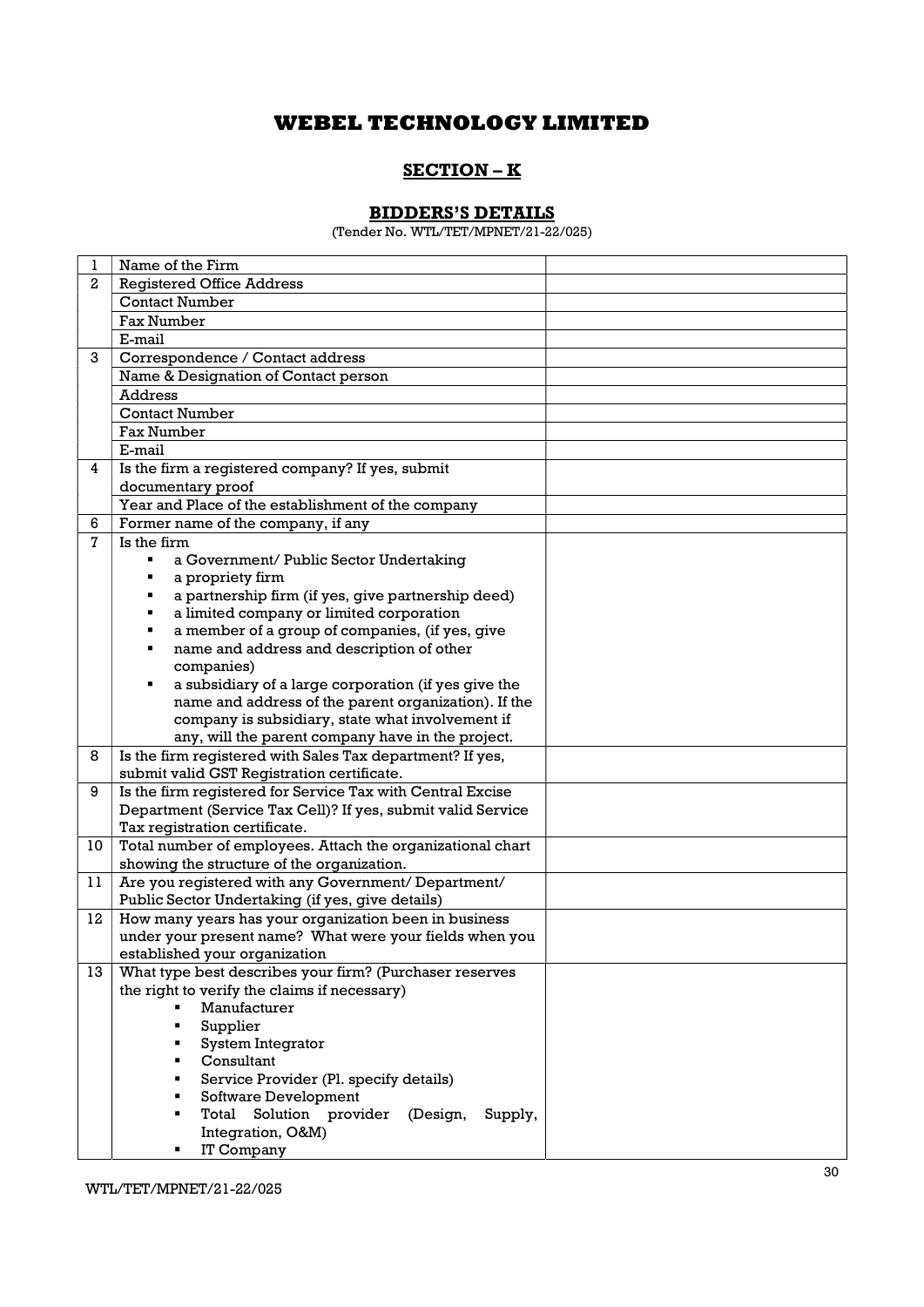| 14 | Number of Offices in district head quarters in West Bengal  |  |
|----|-------------------------------------------------------------|--|
| 15 | Is your organization having ISO 9001:2015 certificates?     |  |
| 16 | List the major clients with whom your organization has been |  |
|    | is currently associated.                                    |  |
| 17 | Have you in any capacity not completed any work awarded     |  |
|    | to you? (If so, give the name of project and reason for not |  |
|    | completing the work)                                        |  |
| 18 | Have you ever been denied tendering facilities by any       |  |
|    | Government / Department / Public sector Undertaking?        |  |
|    | (Give details)                                              |  |

Authorized Signatory (Signature In full): \_\_\_\_\_\_\_\_\_\_\_\_\_\_\_\_\_\_\_\_\_\_\_\_\_\_\_\_\_\_\_\_\_

Name and title of Signatory: \_\_\_\_\_\_\_\_\_\_\_\_\_\_\_\_\_\_\_\_\_\_\_\_\_\_\_\_\_\_\_\_\_\_\_\_\_\_\_\_\_\_

Company Rubber Stamp: \_\_\_\_\_\_\_\_\_\_\_\_\_\_\_\_\_\_\_\_\_\_\_\_\_\_\_\_\_\_\_\_\_\_\_\_\_\_\_\_\_\_\_\_\_\_\_\_\_\_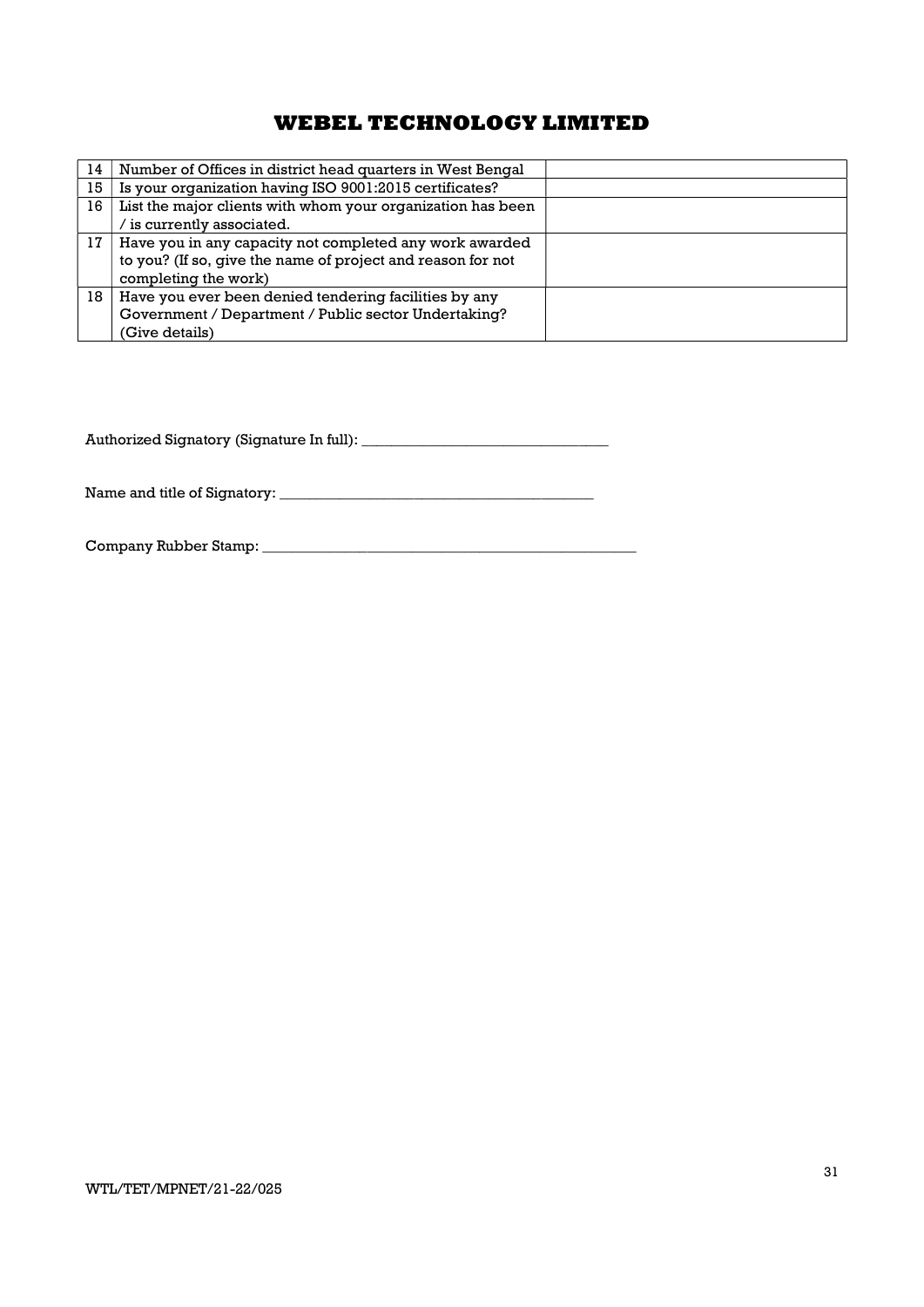## SECTION – L

### FORMAT FOR PRE-BID MEETING QUERY

(Tender No. WTL/TET/MPNET/21-22/025)

Name of the Bidder:

**Oueries** 

| <b>S1.</b><br>No. | <b>Section</b><br>No. | <b>Clause</b><br>No. | Page<br>No. | Queries |
|-------------------|-----------------------|----------------------|-------------|---------|
|                   |                       |                      |             |         |
|                   |                       |                      |             |         |
|                   |                       |                      |             |         |
|                   |                       |                      |             |         |
|                   |                       |                      |             |         |
|                   |                       |                      |             |         |
|                   |                       |                      |             |         |
|                   |                       |                      |             |         |
|                   |                       |                      |             |         |

Note: The filled form to be submitted in XLS & PDF Format. There is a cut off date for receiving of queries before Pre Bid Meeting. Queries received after the cutoff period will not be accepted. The Purchaser reserves the right to respond all queries over e-mail.

Authorized Signatory (Signature In full): \_\_\_\_\_\_\_\_\_\_\_\_\_\_\_\_\_\_\_\_\_\_\_\_\_\_\_\_\_\_\_\_\_

Name and title of Signatory: \_\_\_\_\_\_\_\_\_\_\_\_\_\_\_\_\_\_\_\_\_\_\_\_\_\_\_\_\_\_\_\_\_\_\_\_\_\_\_\_\_\_

Company Rubber Stamp: \_\_\_\_\_\_\_\_\_\_\_\_\_\_\_\_\_\_\_\_\_\_\_\_\_\_\_\_\_\_\_\_\_\_\_\_\_\_\_\_\_\_\_\_\_\_\_\_\_\_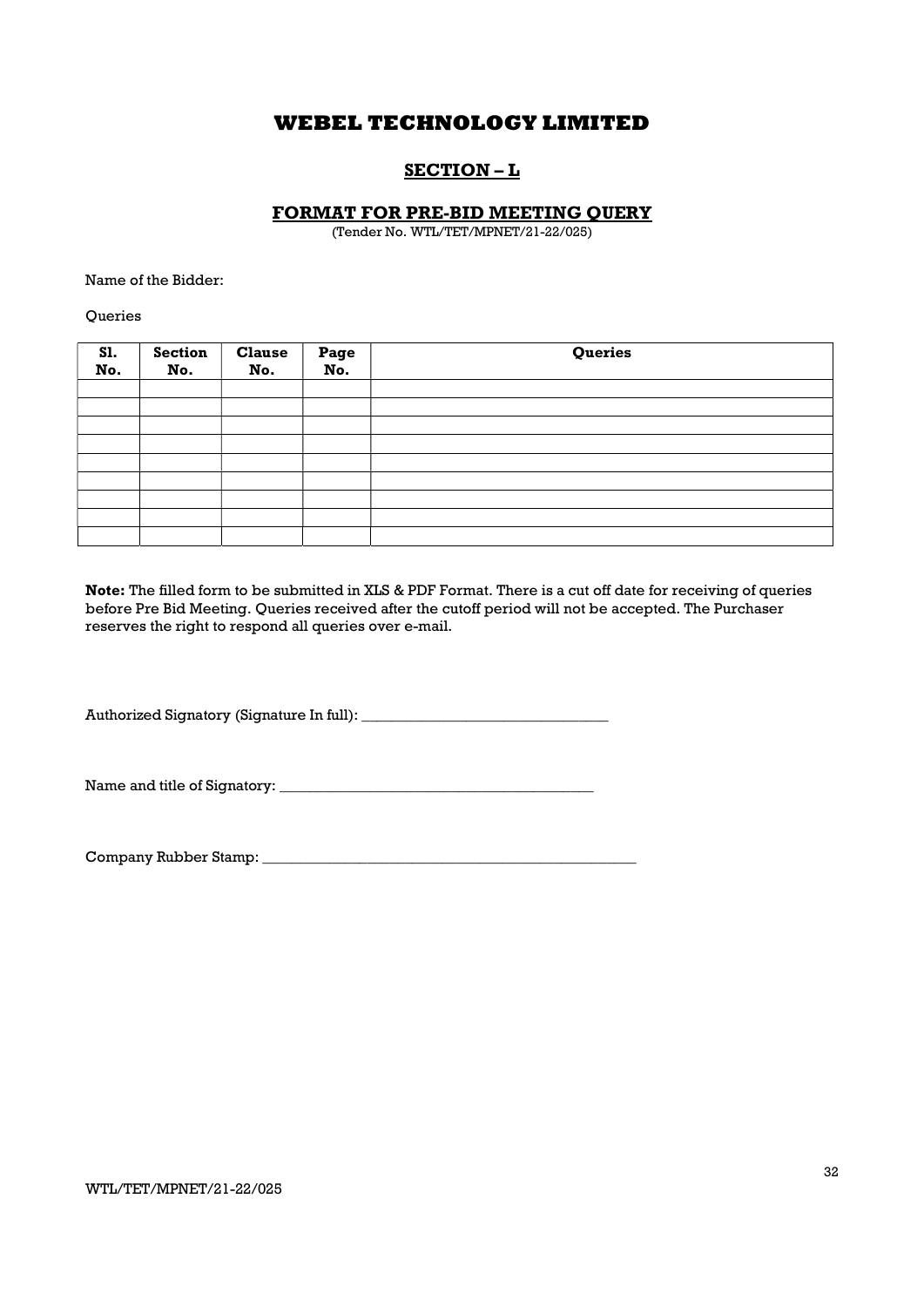## SECTION – M

### LIST OF CLIENTS OF SIMILAR ORDERS

(Tender No. WTL/TET/MPNET/21-22/025)

| S1.<br>No. | <b>Name of the Client</b> | <b>Address</b> | <b>Contact</b><br>Person | Designation | Contact<br><b>Numbers</b> |
|------------|---------------------------|----------------|--------------------------|-------------|---------------------------|
|            |                           |                |                          |             |                           |
|            |                           |                |                          |             |                           |
|            |                           |                |                          |             |                           |
|            |                           |                |                          |             |                           |
|            |                           |                |                          |             |                           |
|            |                           |                |                          |             |                           |
|            |                           |                |                          |             |                           |
|            |                           |                |                          |             |                           |
|            |                           |                |                          |             |                           |
|            |                           |                |                          |             |                           |
|            |                           |                |                          |             |                           |
|            |                           |                |                          |             |                           |
|            |                           |                |                          |             |                           |
|            |                           |                |                          |             |                           |
|            |                           |                |                          |             |                           |
|            |                           |                |                          |             |                           |

Authorized Signatory (Signature In full): \_\_\_\_\_\_\_\_\_\_\_\_\_\_\_\_\_\_\_\_\_\_\_\_\_\_\_\_\_\_\_\_\_

Name and title of Signatory: \_\_\_\_\_\_\_\_\_\_\_\_\_\_\_\_\_\_\_\_\_\_\_\_\_\_\_\_\_\_\_\_\_\_\_\_\_\_\_\_\_\_

Company Rubber Stamp: \_\_\_\_\_\_\_\_\_\_\_\_\_\_\_\_\_\_\_\_\_\_\_\_\_\_\_\_\_\_\_\_\_\_\_\_\_\_\_\_\_\_\_\_\_\_\_\_\_\_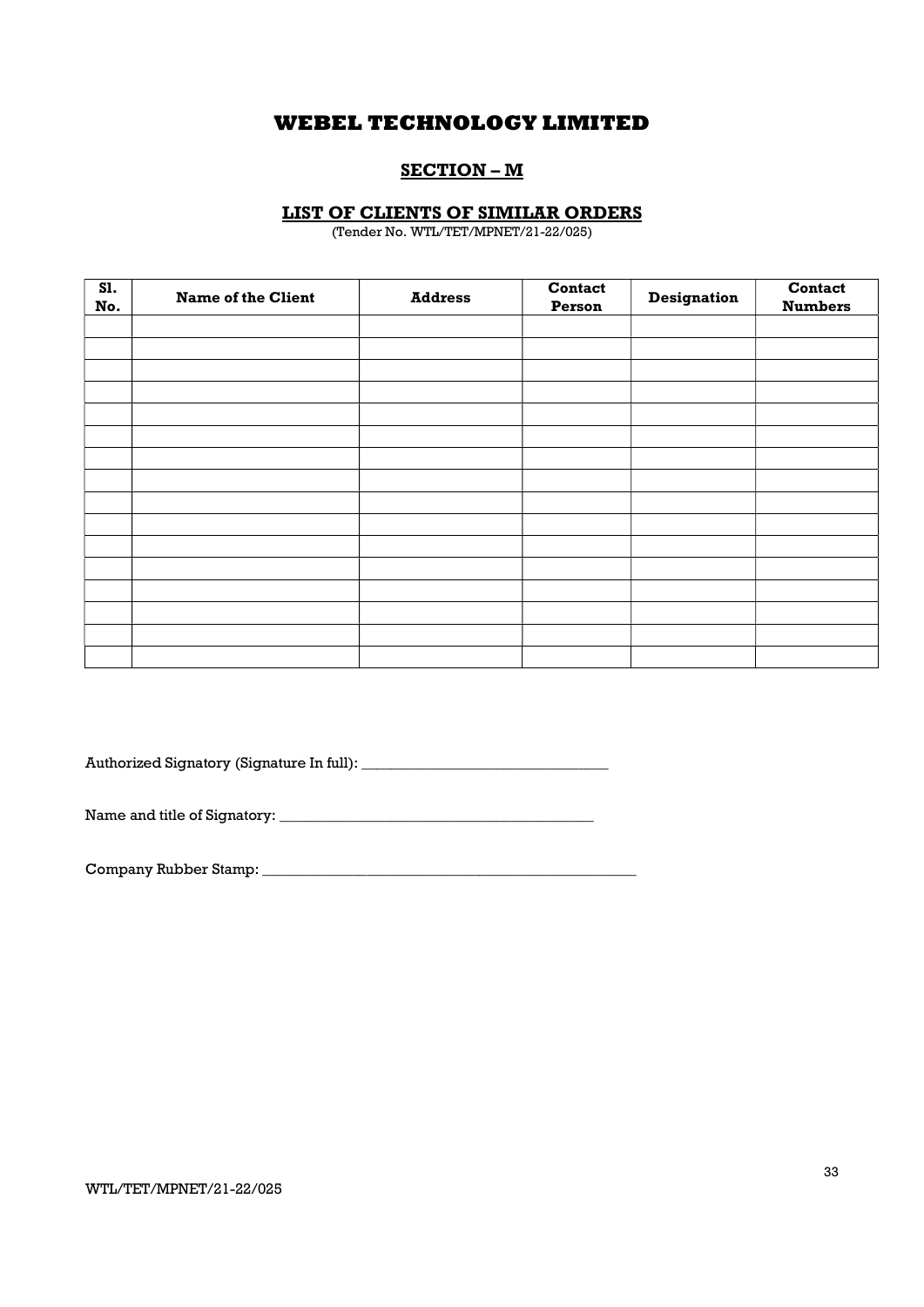## SECTION – N

### PROFORMA FOR PERFORMANCE BANK GUARANTEE

(On non-judicial stamp paper of appropriate value to be purchased in the name of executing Bank)

### PROFORMA OF BANK GUARANTEE FOR SECURITY DEPOSIT –CUM-PRFORMANCE **GUARANTEE**

Ref …………………….. Bank Guarantee no…………….

Date…………………..

#### PROFORMA OF BG FOR SECURITY DEPOSIT

KNOW ALL MEN BY THESE PRESENTS that in consideration of WEBEL TECHNOLOGY LIMTED, a Government of West Bengal Undertaking incorporated under the Companies Act, 1956 having its Registered office at Webel Bhavan, Block EP&GP, Sector V, Kolkata-700 091 (hereinafter called "The Purchaser") having agreed to accept from \_\_\_\_\_\_\_\_\_\_\_\_\_\_\_\_\_(hereinafter called "The Contractor") Purchaser") having agreed to accept from \_\_\_\_\_ Having its Head Office at \_\_\_\_\_\_\_\_\_\_\_\_\_\_\_\_\_, a Bank guarantee for Rs. \_\_\_\_\_\_\_\_\_\_\_\_\_\_ in lieu of Cash Security Deposit for the due fulfillment by the Contractor of the terms & conditions of the Work Order No. dated a controller issued by the Purchaser for  $_$  (hereinafter called "the said work order \_\_\_\_\_\_\_dated\_\_\_\_\_\_\_\_\_\_\_\_)". We \_\_\_\_\_\_\_\_\_\_\_\_\_\_\_\_ (Name & detailed address of the branch) (hereinafter called "the Guarantor") do hereby undertake to indemnify and keep indemnified the Purchaser to the extent of Rs. \_\_\_\_\_\_\_\_ (Rupees \_\_\_\_\_\_\_\_\_\_\_\_\_\_\_\_\_\_\_\_\_\_\_\_\_) only against any loss or damage caused to or suffered by the Purchaser by reason of any breach by the Contractor of any of the terms and conditions contained in the said Work Order No. \_\_\_\_\_\_\_\_\_\_\_\_\_\_\_\_\_\_\_\_ dated\_\_\_\_\_\_\_\_\_\_\_\_\_\_\_\_\_\_ of which breach the opinion of the Purchaser shall be final and conclusive.

(2) AND WE, \_\_\_\_\_\_\_\_\_\_\_\_\_\_\_\_\_\_\_\_DO HEREBY Guarantee and undertake to pay forthwith on demand to the Purchaser such sum not exceeding the said sum of \_\_\_\_\_\_Rupees\_\_\_\_\_\_\_\_\_\_\_\_) only as may be specified in such demand, in the event of the Contractor failing or neglecting to execute fully efficiently and satisfactorily the order for \_\_\_\_\_\_\_\_\_\_\_\_\_\_\_\_\_\_\_\_\_\_\_\_\_\_ \_\_\_\_\_\_\_\_\_\_\_\_\_\_\_ Work Order no. ,  $\_$  dated  $\_$ 

(3) WE \_\_\_\_\_\_\_\_\_\_\_\_\_\_\_\_\_\_\_\_\_\_\_\_\_\_ further agree that the guarantee herein contained shall remain in full force and effect during the period that would be taken for the performance of the said order as laid down in the said Work Order No. \_\_\_\_\_\_\_\_\_\_\_\_\_\_\_\_ dated \_\_\_\_\_\_\_\_\_\_\_\_\_\_\_ including the warranty obligations and that it shall continue to be enforceable till all the dues of the Purchaser under or by virtue of the said Work Order No. **Example 2** dated the same been fully paid and its claims satisfied or is charged or till the Purchaser or its authorized representative certified that the terms and conditions of the said Work Order No. \_\_\_\_\_\_\_\_\_\_\_\_\_\_\_\_\_\_\_\_\_\_ dated \_\_\_\_\_\_\_\_\_\_\_\_\_\_\_\_\_ have been fully and properly carried out by the said contractor and accordingly discharged the guarantee.

(4) We \_\_\_\_\_\_\_\_\_\_\_\_\_\_\_\_\_\_\_\_\_\_\_\_\_\_\_\_\_ the Guarantor undertake to extend the validity of Bank Guarantee at the request of the contractor for further period of periods from time to time beyond its present validity period failing which we shall pay the Purchaser the amount of Guarantee.

(5) The liability under the Guarantee is restricted to Rs. \_\_\_\_\_\_\_\_\_ (Rupees \_\_\_\_\_\_\_\_\_\_\_\_\_\_

) only and will expire on  $\qquad \qquad$  and unless a claim in writing is presented to us or an action or suit to enforce the claim is filled against us within 6 months from \_\_\_\_\_\_\_\_\_\_\_\_\_\_\_ all your rights will be forfeited and we shall be relieved of and discharged from all our liabilities (thereinafter)

(6) The Guarantee herein contained shall not be determined or affected by liquidation or winding up or insolvency or closer of the Contractor.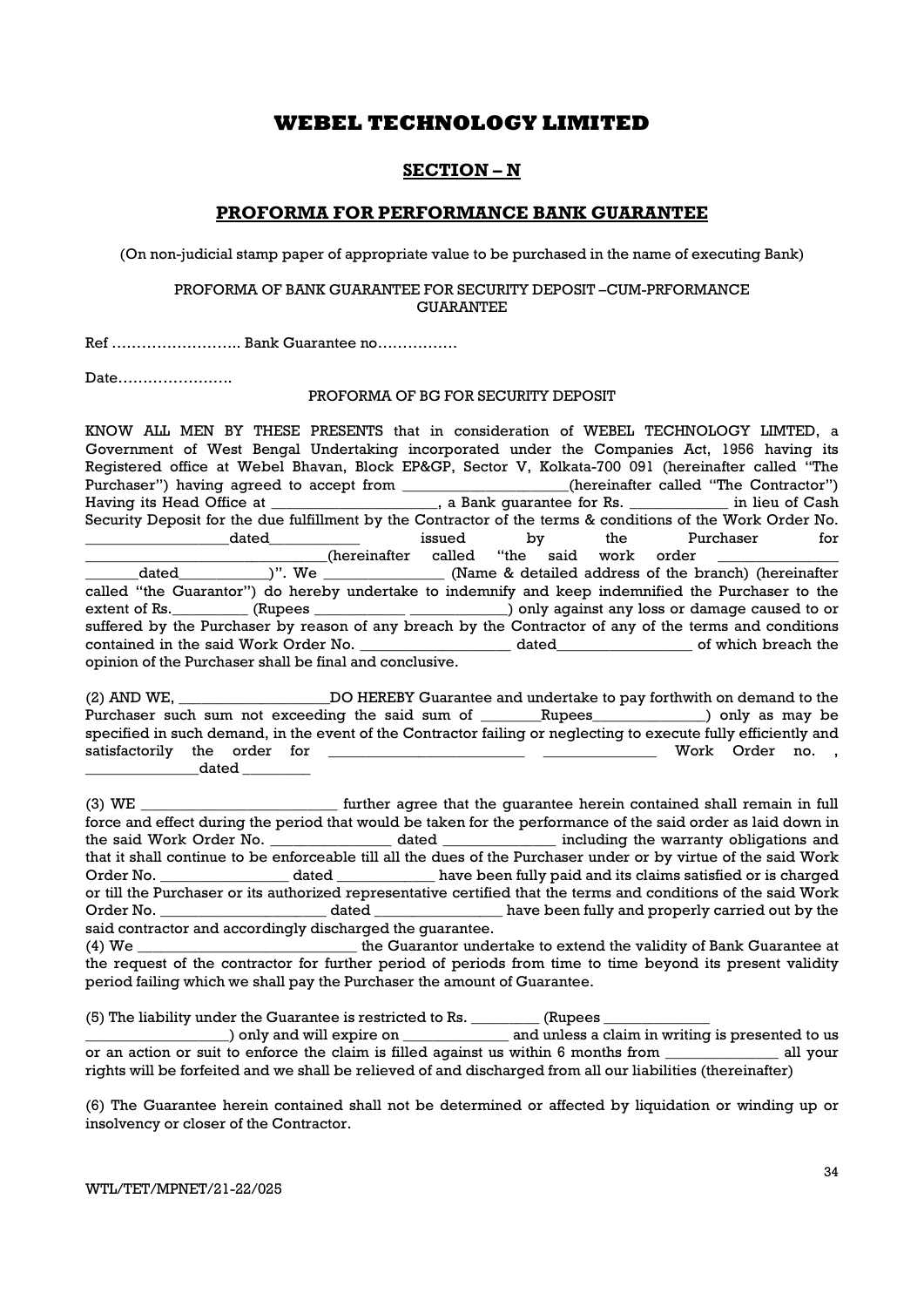(7) The executants has the power to issue this guarantee on behalf of Guarantor and holds full and valid power of Attorney granted in his favour by the Guarantor authorizing him to execute the Guarantee.

(8) Notwithstanding anything contained herein above, our liability under this guarantee is restricted to Rs. ) only and our quarantee shall remain in force up to \_\_\_\_\_\_\_\_\_\_\_\_\_\_\_ and unless a demand or claim under the guarantee is made on us in writing on or before all your rights under the guarantee shall be forfeited and we shall be relieved and discharged from all liabilities there under.

WE, \_\_\_\_\_\_\_\_\_\_\_\_\_\_\_\_\_\_\_\_\_\_\_\_\_\_ lastly undertake not to revoke this guarantee during the currency except with the previous consent of the Purchaser in writing. In witness whereof we have set and subscribed our hand on this \_\_\_\_\_\_\_\_\_\_\_\_\_\_\_\_\_\_\_\_\_\_\_\_\_ day of  $\mathbb{Z}^2$ 

SIGNED, SEALED AND DELIVERED

 $\overline{\phantom{a}}$  , we can consider the constant of  $\overline{\phantom{a}}$ (Stamp of the executants)

WITNESS

 $1) \tightharpoonup$ 

 $2)$  \_ (Name & address in full with Rubber Stamp)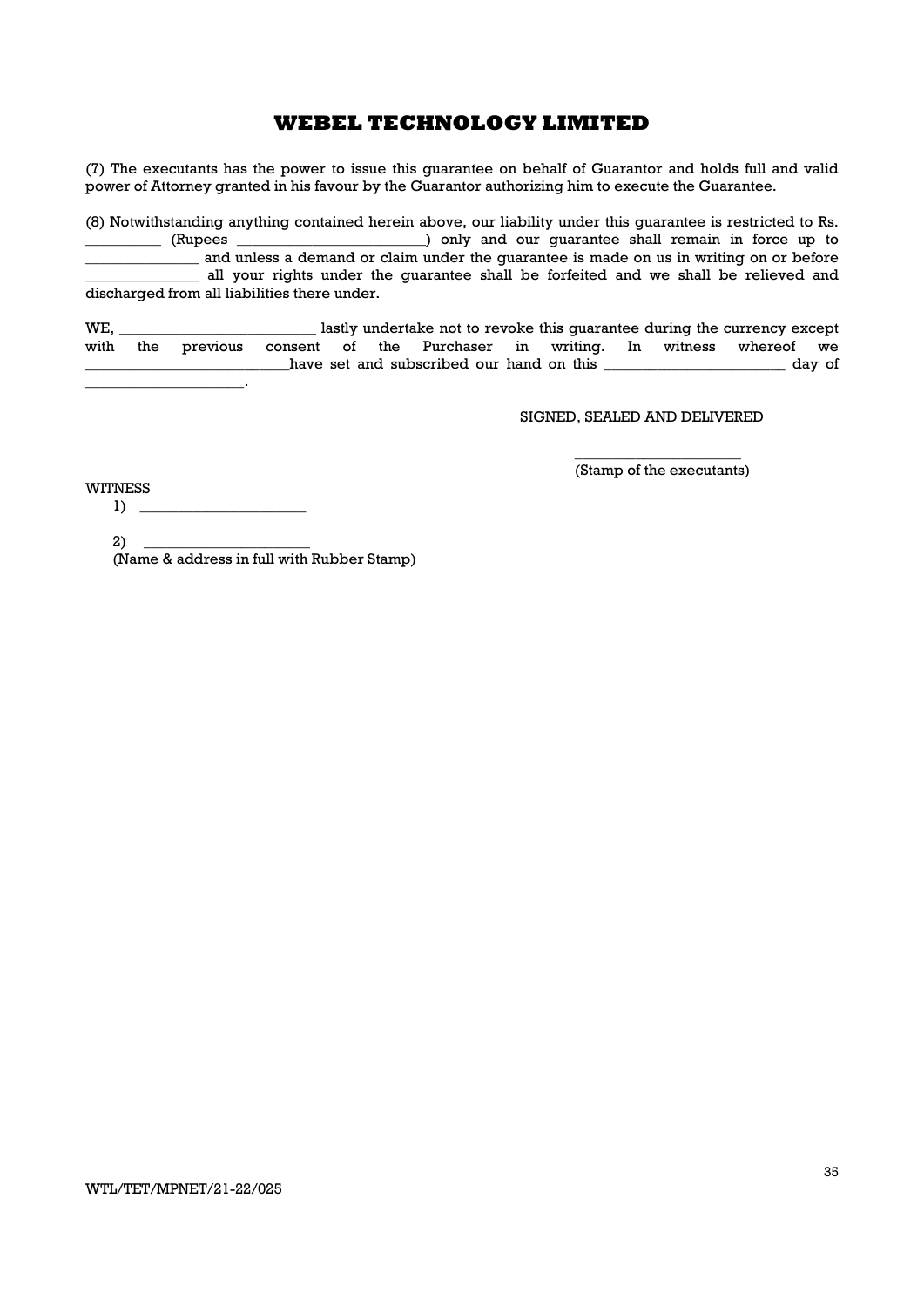### INSTRUCTIONS FOR FURNISHING BANK GUARANTEE

- 1. Bank Guarantee (B.G.) for Advance payment, Mobilization Advance, B.G. for security Deposit-cum-Performance Guarantee, Earnest Money should be executed on the Non- Judicial Stamp paper of the applicable value and to be purchased in the name of the Bank.
- 2. The Executor (Bank authorities) may mention the Power of Attorney No. and date of execution in his/her favour with authorization to sign the documents. The Power of Attorney is to be witnessed by two persons mentioning their full name and address.
- 3. The B.G. should be executed by a Nationalized Bank/ Scheduled Commercial Bank preferably on a branch located in Kolkata. B.G. from Co-operative Bank / Rural Banks is not acceptable.
- 4. A Confirmation Letter of the concerned Bank must be furnished as a proof of genuineness of the Guarantee issued by them.
- 5. Any B.G. if executed on Non-Judicial Stamp paper after 6 (six) months of the purchase of such stamp shall be treated as Non-valid.
- 6. Each page of the B.G. must bear signature and seal of the Bank and B.G. Number.
- 7. The content of the B.G. shall be strictly as Proforma prescribed by WTL in line with Purchase Order /LOI/ Work Order etc. and must contain all factual details.
- 8. Any correction, deletion etc. in the B.G. should be authenticated by the Bank Officials signing the B.G.
- 9. In case of extension of a Contract the validity of the B.G. must be extended accordingly.
- 10. B.G. must be furnished within the stipulated period as mentioned in Purchase Order / LOI / Work Order etc.
- 11. Issuing Bank / The Bidder are requested to mention the Purchase Order / Contract / Work Order reference along with the B.G. No. For making any future queries to WTL.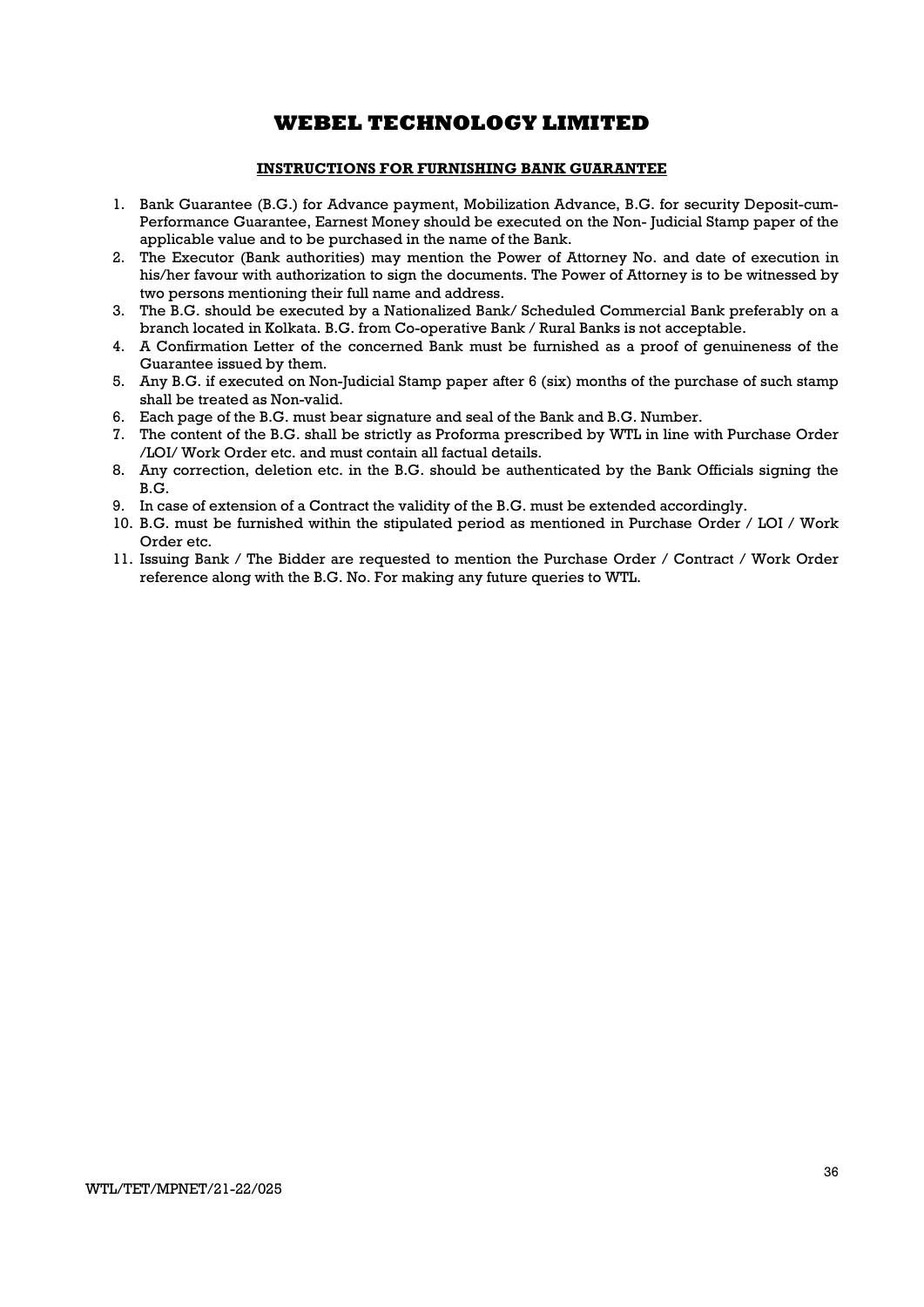## SECTION – O

### NIT DECLARATION FOR BIDDER

(Bidders are requested to furnish the Format given in this section, filling the entire Blank and to be submitted on Bidder's Letter Head)

To Webel Technology Limited Plot – 5, Block – BP, Sector - V, Salt Lake City, Kolkata – 700091.

### Sub: Setup a Partially Managed MPLS NETWORK connecting 69 Govt Polytechnic Colleges throughout West Bengal.

Dear Sir,

We the undersigned bidder/(s) declare that we have read and examined in details the specifications and other documents of the subject tender no. WTL/TET/MPNET/21-22/025 dated 02.12.2021 for Setup a Partially Managed MPLS NETWORK connecting 69 Govt Polytechnic Colleges throughout West Bengal in Spoke and Hub technology published by Webel Technology Limited in e-Tender website.

We further declare that we have agreed and accepted all the clauses / sub-clauses / formats / terms & conditions other requirements related to the said tender and we will abide by the same as mentioned in the tender document while participating and executing the said tender.

Thanking you, we remain

Yours faithfully

………………………………………………… Signature

………………………………………………………..

Name in full

……………………………………………………….. Designation

……………………………………………………….. Company Stamp

Dated, this …………………..day of ………………2021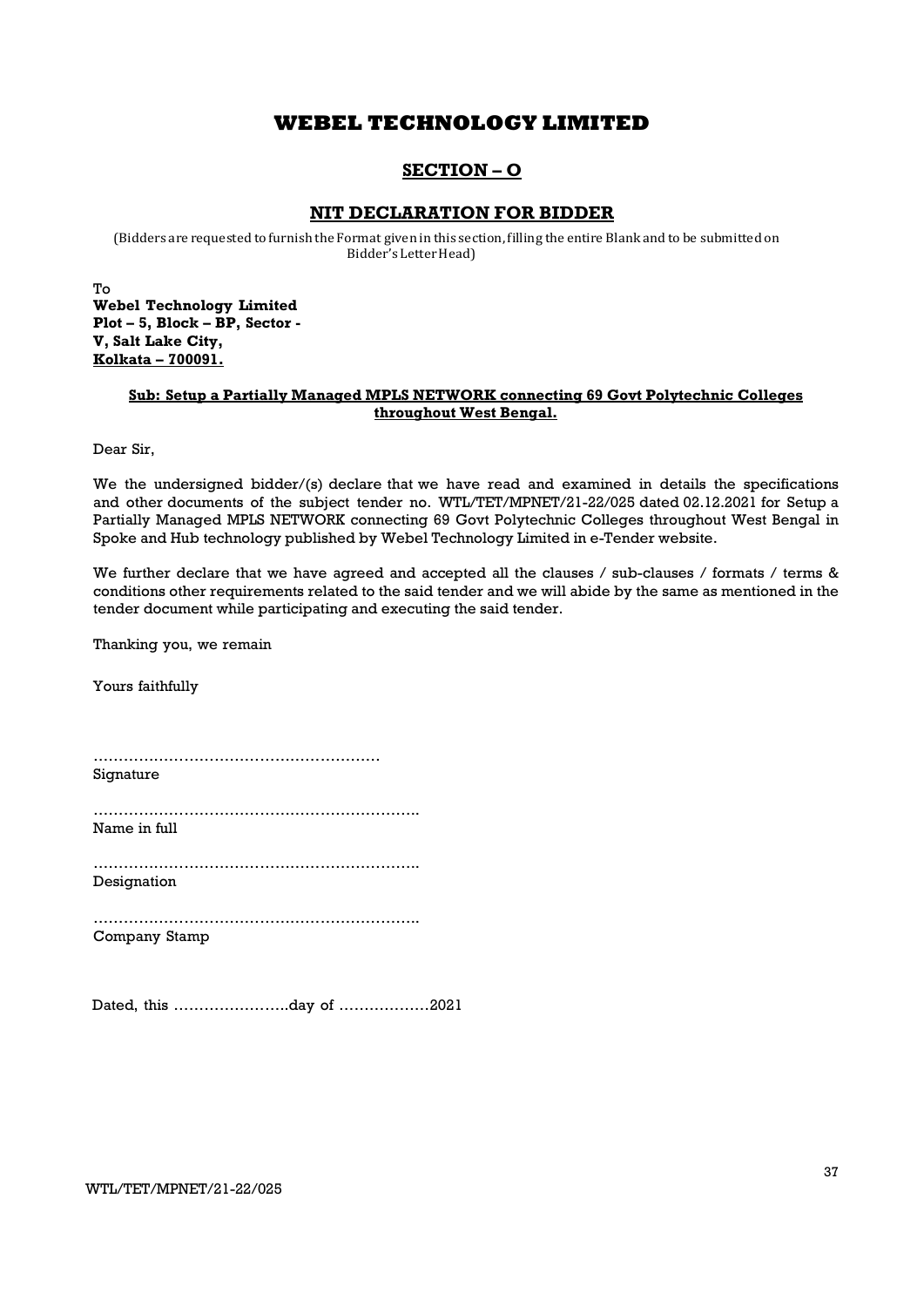## SECTION – P

## LIST OF LOCATIONS

|              | <b>69 GOVT POLYTECHNICS ADDRESS &amp; CONTACT NUMBER</b>         |                                                                                     |                               |                                        |                          |                        |  |  |
|--------------|------------------------------------------------------------------|-------------------------------------------------------------------------------------|-------------------------------|----------------------------------------|--------------------------|------------------------|--|--|
| S1<br>No.    | <b>Name of Polytechnic</b>                                       | <b>Full Address with PIN</b><br>code                                                | Name of Head of<br>Instt      | <b>DDO</b><br>(Principal<br>$/$ O-I-C) | <b>Mobile No</b>         | <b>Spoke Bandwidth</b> |  |  |
| 1            | Acharyya Jagadish<br>Chandra Bose<br>Polytechnic                 | Berachampa, P.O.-<br>Devalaya, Dist.-North 24-<br>Parganas, PIN-743424.             | Sri Partha Pratim<br>Koley    | Officer-in-<br>Charge                  | 9432127138               | 34 Mbps                |  |  |
| $\mathbf{2}$ | Acharyya Prafulla<br>Chandra Ray<br>Polytechnic                  | 188, Raja S. C. Mullick<br>Road, P.O.-Jadavpur,<br>Kolkata - 700032.                | Sri Sandip<br>Bandopadhyay    | Officer-in-<br>Charge                  | 9433611764<br>8335849866 | 34 Mbps                |  |  |
| 3            | Arambag Govt<br>Polytechnic                                      | P.O.- Chandur, P.S.-<br>Arambagh, Dist.-<br>Hooghly, PIN - 712602.                  | Sri Arup Roy                  | Officer-in-<br>Charge                  | 8697600463               | 34 Mbps                |  |  |
| 4            | Asansol Polytechnic                                              | P.O.-Dakshin Dhadka,<br>Asansol. Dist.- Paschim<br>Bardhaman, PIN-713302.           | Sri Avijit Dutta              | Officer-in-<br>Charge                  | 9433250678               | 34 Mbps                |  |  |
| 5            | Baghmundi Govt<br>Polytechnic                                    | Baghmundi, P.O.-<br>Pathardih, P.S.-<br>Baghmundi, Dist.- Purulia,<br>PIN-723152.   | Sri Asim Kr<br>Mahato         | Officer-in-<br>Charge                  | 9434246717               | 34 Mbps                |  |  |
| 6            | Bandwan Polytechnic                                              | Madhupur, P.O. - Jitan,<br>Dist.- Purulia,<br>PIN - 723129.                         | Sri Sukanta Soren             | Officer-in-<br>Charge                  | 9681766952               | 34 Mbps                |  |  |
| 7            | Bankura Govt<br>Polytechnic                                      | Kalpathar, Bankura,<br>PIN-722146.                                                  | Sri Manik Mondal              | Officer-in-<br>Charge                  | 9474552925               | 34 Mbps                |  |  |
| 8            | <b>Baruipur Govt</b><br>Polytechnic                              | P.O.-Mallickpur, P.S.-<br>Baruipur, Dist.-24<br>Parganas (South), PIN-<br>700145.   | Sri Debashis Roy<br>Chowdhury | Officer-in-<br>Charge                  | 9883250047               | 34 Mbps                |  |  |
| 9            | Bipradas Pal Chowdhury<br>Instt of Technology,<br>Krishnanagar   | H. P. Chatterjee Road,<br>P.O. - Krishnanagar, Dist.-<br>Nadia, PIN - 741101.       | Smt Madhabi<br><b>Biswas</b>  | Officer-in-<br>Charge                  | 8617076782               | 34 Mbps                |  |  |
| 10           | <b>Birla Instt of Technology</b>                                 | 56, Barrackpore Trunk<br>Road, Kolkata - 700050.                                    | Dr. Amit Ranjan<br>Ghatak     | Principal                              | 9831395117               | 34 Mbps                |  |  |
| 11           | Calcutta Technical<br>School                                     | 110, Surendra Nath<br>Banerjee Road, Kolkata -<br>700013.                           | Sri Debabrata<br>Pradhan      | Officer-in-<br>Charge                  | 9836009349               | 34 Mbps                |  |  |
| 12           | Central Calcutta<br>Polytechnic                                  | 21, Convent Road,<br>Kolkata-700014.                                                | Sri Tapas Sen                 | Officer-in-<br>Charge                  | 7003941345               | 34 Mbps                |  |  |
| 13           | <b>Central Footwear</b><br><b>Training Centre,</b><br>Budgebudge | Kalipur, P.O.-P.N. Pur,<br>Budge Budge, Dist.- South<br>24-Parganas,<br>PIN-700138. | Mrimoy Kanjilal               | Officer-in-<br>Charge                  | 9832064074               | 34 Mbps                |  |  |
| 14           | Contai Polytechnic                                               | P.O.-Darua, P.S.- Contai,<br>Dist.-Purba Medinipur,<br>PIN-721401.                  | Sri Prabir Maity              | Officer-in-<br>Charge                  | 9547389323               | 34 Mbps                |  |  |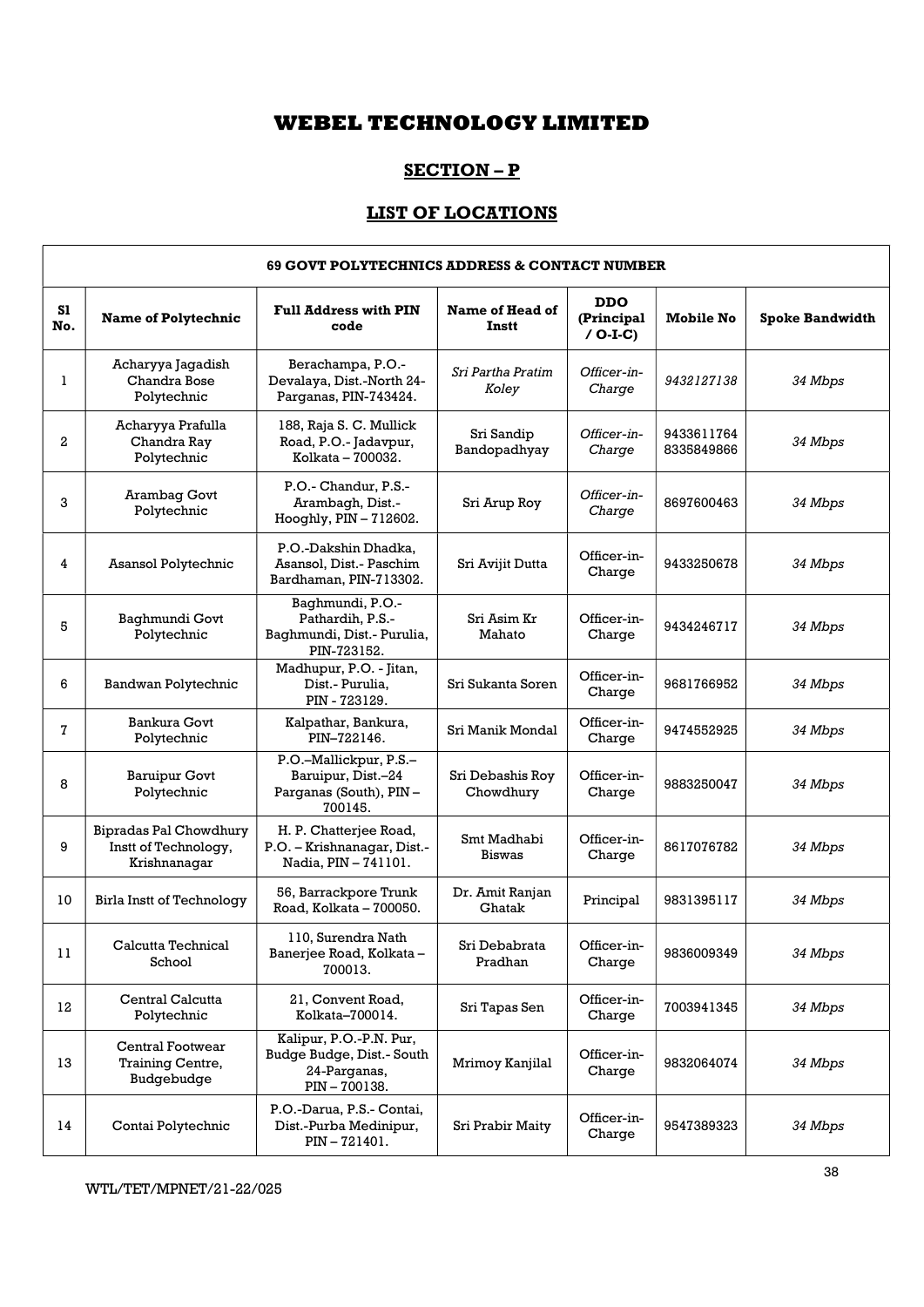| 15 | Coochbehar Polytechnic                                                    | Keshab Road, P.O. & Dist.<br>- Cooch Behar,<br>PIN-736 101.                                                            | Dr Pujan Sarkar                  | Principal             | 7908835590               | 34 Mbps |
|----|---------------------------------------------------------------------------|------------------------------------------------------------------------------------------------------------------------|----------------------------------|-----------------------|--------------------------|---------|
| 16 | Darjeeling Poluytechnic                                                   | P.O.-Kurseong, Dist.-<br>Darjeeling, PIN - 734203.                                                                     | Smt Manjana<br>Tamang            | Officer-in-<br>Charge | 8348808181               | 34 Mbps |
| 17 | Diamond Harbour Govt<br>Polytechnic                                       | Ward No. - 16, Diamond<br>Harbour Municipality,<br>P.O. - Diamond Harbour,<br>Dist.- South 24 Parganas,<br>PIN-743331. | Sri Sukhendu<br>Sekhar Bhnuia    | Officer-in-<br>Charge | 9933578248               | 34 Mbps |
| 18 | Dr Meghnad Saha Instt<br>of Technology                                    | P.O.-Debhog, Haldia,<br>Dist.-Purba Medinipur,<br>PIN-721657.                                                          | Sri Anup Maity                   | Officer-in-<br>Charge | 9800441805<br>9434113323 | 34 Mbps |
| 19 | <b>Engineering Instt for</b><br>Junior Executives                         | M.B. Road, Dalalpukur,<br>Dist.-Howrah, PIN-711104.                                                                    | Sri Rabin Ratan<br>Das           | Officer-in-<br>Charge | 9007258456               | 34 Mbps |
| 20 | Falakata Polytechnic                                                      | P.O.-Falakata, Dist.-<br>Alipurduar, PIN - 735211.                                                                     | Sri Mrinal Kanti<br><b>Byadh</b> | Officer-in-<br>Charge | 9641477255               | 34 Mbps |
| 21 | Gaighata Govt<br>Polytechnic                                              | Vill - Debipur, P.O.-<br>Chandpara, P.S.-<br>Gaighata, Dist.- North 24<br>Parganas, PIN-743245.                        | Sri Debabrata<br>Debnath         | Officer-in-<br>Charge | 9830580908               | 34 Mbps |
| 22 | Gangarampur Govt<br>Polytechnic                                           | Kadighat, P.O. - Belbari,<br>Dist.-Dakshin Dinajpur,<br>PIN-733124.                                                    | Sri Prithwis Das                 | Officer-in-<br>Charge | 9932206272               | 34 Mbps |
| 23 | Gayespur Govt<br>Polytechnic                                              | P.O.- Gayeshpur, P.S.-<br>Kalyani, Dist.- Nadia, PIN<br>$-741234.$                                                     | Sri Arabinda<br>Mandal           | Officer-in-<br>Charge | 9333119345               | 34 Mbps |
| 24 | <b>Ghatal Govt Polytechnic</b>                                            | Konnagar, P.O.- Ghatal,<br>P.S.- Ghatal,<br>Dist.- Paschim Medinipur,<br>PIN-721212.                                   | Sri Manabrata<br>Bhattacharjee   | Officer-in-<br>Charge | 9475142327               | 34 Mbps |
| 25 | Harashankar<br>Bhattacharyya Instt of<br>Technology & Mining,<br>Raniganj | P.O.- Raniganj, Dist.-<br>Paschim Bardhaman,<br>PIN - 713347.                                                          | Sri Anupam Roy                   | Officer-in-<br>Charge | 9002213302               | 34 Mbps |
| 26 | Hilli Govt Polytechnic                                                    | P.O.- Teor, P.S.- Hilli,<br>Dist.- Dakshin Dinajpur,<br>PIN-733145.                                                    | Sri Anupam<br>Bhowmik            | Officer-in-<br>Charge | 9932669998               | 34 Mbps |
| 27 | Hooghly Instt of<br>Technology                                            | P.O. & Dist. - Hooghly,<br>PIN-712103.                                                                                 | Sri Soumitra Saha                | Principal             | 9433747439               | 34 Mbps |
| 28 | <b>Islampur Govt</b><br>Polytechnic                                       | Barhat, P.O.- Islampur,<br>Dist.- Uttar Dinajpur, PIN-<br>733207.                                                      | Sri Subhasish<br>Mukhopadhyay    | Principal             | 9475608801               | 34 Mbps |
| 29 | Iswar Chandra<br>Vidyasagar Polytechnic,<br>Jhargram                      | P.O.- Sevayatan, P.S.-<br>Jhargram, Dist.- Jhargram,<br>PIN-721514.                                                    | Sro Anjan<br>Acharyya            | Officer-in-<br>Charge | 9433453103<br>8777092543 | 34 Mbps |
| 30 | Jalpaiguri Poly Instt                                                     | P.O.-Denguajhar,<br>Jalpaiguri, PIN-735121.                                                                            | Dr Pujan Sarkar                  | Principal             | 9474092754               | 34 Mbps |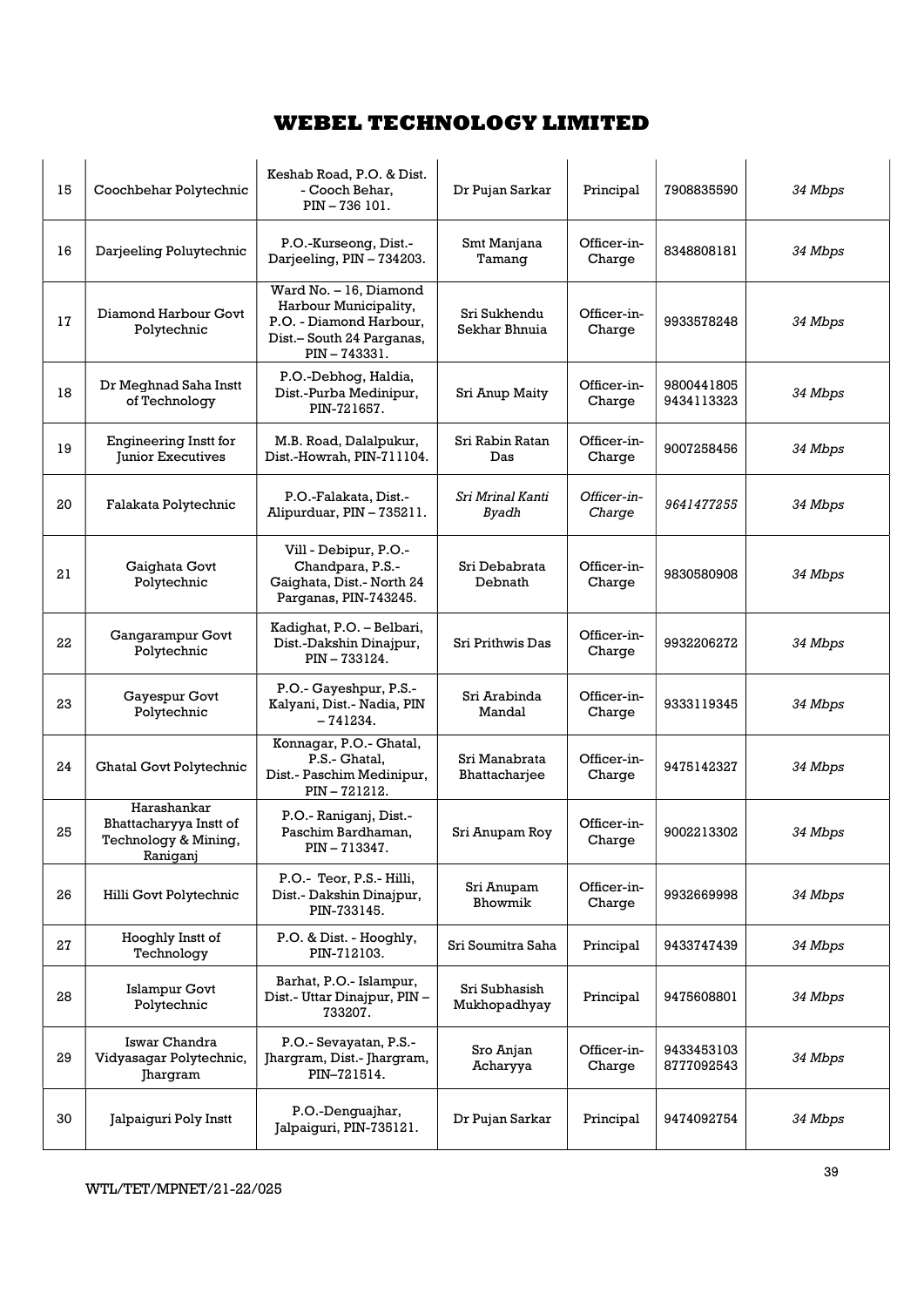| 31 | Jangipur Govt<br>Polytechnic                       | P.O. & P.S.<br>Raghunathganj, Sub-<br>Division - Jangipur, Dist.-<br>Murshidabad,<br>PIN-742225.            | Mr Nuruddin<br><b>Biswas</b>  | Officer-in-<br>Charge | 9434223714 | 34 Mbps |
|----|----------------------------------------------------|-------------------------------------------------------------------------------------------------------------|-------------------------------|-----------------------|------------|---------|
| 32 | <b>Jnan Chandra Ghosh</b><br>Polytechnic           | 7, Mayurbhanj Road,<br>Kolkata-700023.                                                                      | Sri Arup Majee                | Principal             | 9474715135 | 34 Mbps |
| 33 | K.G. Engg.Instt.,<br>Bishnupur                     | P.O.-Bishnupur, Dist.-<br>Bankura, PIN-722122.                                                              | Sri Tanmoy Ghosh              | Officer-in-<br>Charge | 8348030506 | 34 Mbps |
| 34 | Kalna Polytechnic                                  | Shyamganjpara, P.O.-<br>Kalna, Dist. - Purba<br>Bardhaman, PIN-713409.                                      | Sri Utpal Ghosh               | Officer-in-<br>Charge | 9477614816 | 34 Mbps |
| 35 | Kanyapur Polytechnic                               | Kanyapur, Senrailh Road,<br>P.O.- Ramkrishna Mission,<br>Dist.- Paschim<br>Bardhaman, PIN-713305.           | Sri Saibal Aich               | Principal             | 9434664552 | 34 Mbps |
| 36 | Kolaghat Govt<br>Polytechnic                       | Amalhanda, P.O. -<br>Kolaghat, Dist. - Purba<br>Medinipur, PIN - 721134.                                    | Sri Soumen Saha               | Officer-in-<br>Charge | 8777434544 | 34 Mbps |
| 37 | Malda Polytechnic                                  | P.O.-Maliha, Dist. - Malda,<br>PIN-732102.                                                                  | Sri Snehasis Guha             | Officer-in-<br>Charge | 9434140264 | 34 Mbps |
| 38 | Maynaguri Govt<br>Polytechnic                      | P.O.- Domohani, P.S.-<br>Maynaguri, Dist.-<br>Jalpaiguri, PIN - 735302.                                     | Sri Prakash Das               | Officer-in-<br>Charge | 9434319915 | 34 Mbps |
| 39 | MBC Inst.of Engg. &<br>Technology                  | P.O.- Sadhanpur, Dist.-<br>Purba Bardhaman,<br>PIN-713101.                                                  | Sri Utpal Samui               | Officer-in-<br>Charge | 8348875064 | 34 Mbps |
| 40 | Medinipur Sadar Govt<br>Polytechnic                | Vill.- Khasjungle, P.O. -<br>Abas, P.S.- Kotwali,<br>Midnapore, Dist.-<br>Paschim Medinipur,<br>PIN-721102. | Dr Milan Kr<br>Mondal         | Officer-in-<br>Charge | 9433257352 | 34 Mbps |
| 41 | Memari Govt<br>Polytechnic                         | Uttar Kailashpur, L.N.T<br>Math, Block-I, Memari,<br>Dist.- Purba Bardhaman,<br>PIN-713401.                 | Sri Lakshmipada<br>Chatterjee | Officer-in-<br>Charge | 7001366087 | 34 Mbps |
| 42 | Mirmadan Mohanlal<br>Govt Polytechnic,<br>Kaliganj | Vill. - Gobindapur, P.O. -<br>Plassey, P.S. - Kaliganj,<br>Dist. - Nadia,<br>PIN-741156.                    | Sri Pranay Kumar<br>Saha      | Officer-in-<br>Charge | 9474677578 | 34 Mbps |
| 43 | Murarai Govt<br>Polytechnic                        | Vill. & P.O.- Bon<br>Mohurapur, P.S.- Murarai,<br>Dist.- Birbhum, PIN -<br>731222.                          | Sri Krishnadas<br>Shit        | Officer-in-<br>Charge | 9434000685 | 34 Mbps |
| 44 | Murshidabad Instt of<br>Technology                 | P.O.-Cossimbazar Raj,<br>Berhampore, Dist.-<br>Murshidabad,<br>PIN-742102.                                  | Sri Debashis Das              | Officer-in-<br>Charge | 9733822321 | 34 Mbps |
| 45 | Nalhati Govt Polytechnic                           | Nalhati, Dist.- Birbhum,<br>PIN-731243.                                                                     | Sri Indrajit<br>Chatterjee    | Officer-in-<br>Charge | 8101876428 | 34 Mbps |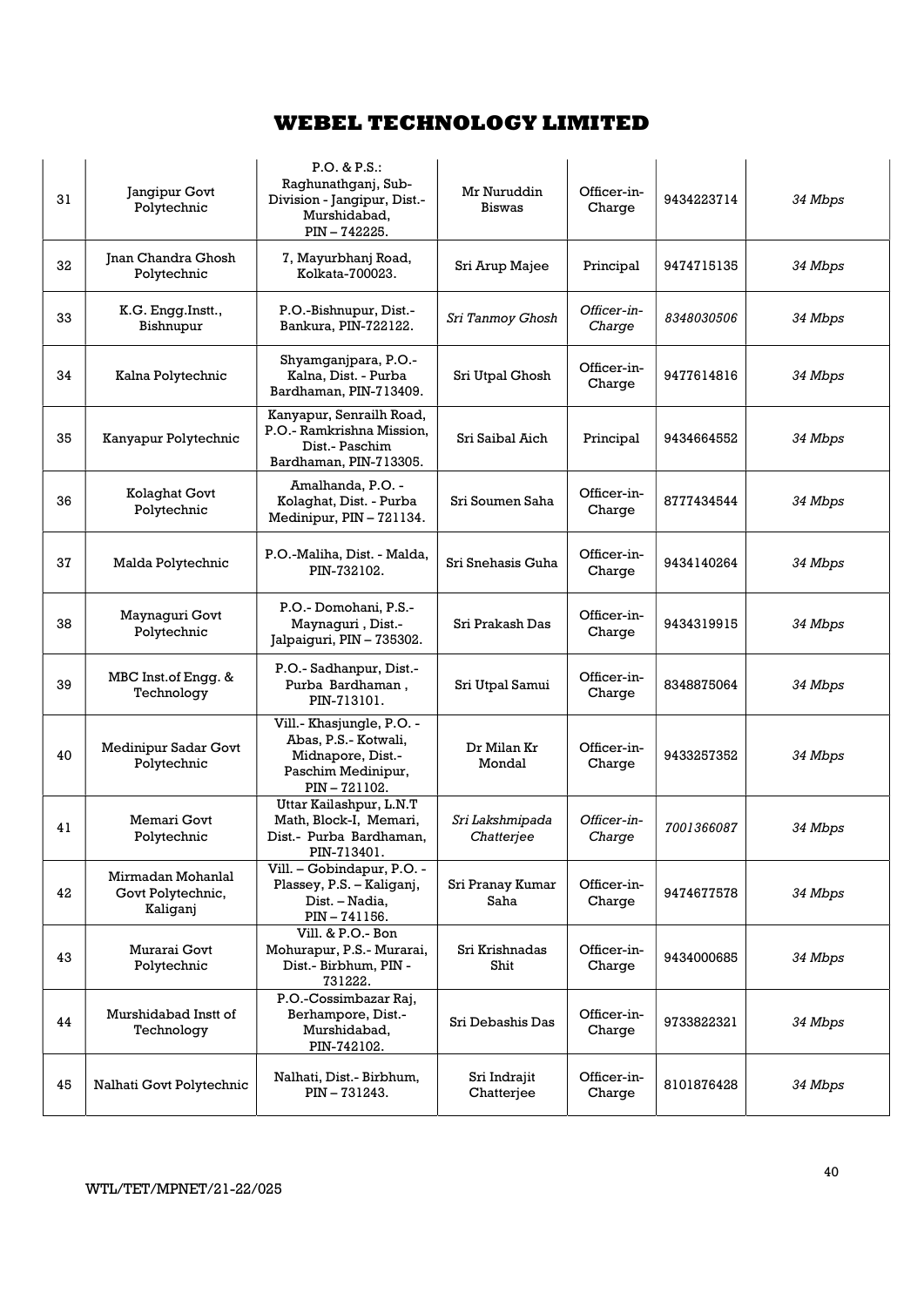| 46 | Nazrul Centenary<br>Polytechnic,<br>Rupnarayanpur | P.O.-Hindustan Cables,<br>Rupnarayanpur, Dist.-<br>Paschim Bardhaman,<br>PIN-713335. | <i>Farooque Ali</i>            | Officer-in-<br>Charge | 8918954002               | 34 Mbps |
|----|---------------------------------------------------|--------------------------------------------------------------------------------------|--------------------------------|-----------------------|--------------------------|---------|
| 47 | North Calcutta<br>Polytechnic                     | 15 Gobinda Mandal Lane,<br>Kolkata-700002.                                           | Sri Subrata Sarkar             | Principal             | 9434467387               | 34 Mbps |
| 48 | Purulia Polytechnic                               | P.O.-Vivekananda Nagar,<br>Dist.-Purulia, PIN -723147.                               | Sri Snehasish<br>Char          | Officer-in-<br>Charge | 8016496090               | 34 Mbps |
| 49 | Raghunathpur Govt<br>Polytechnic                  | Sarbari More, P.O.-<br>Neturia, Dist.- Purulia,<br>PIN - 723121.                     | Sri Kajal<br>Mahapatra         | Officer-in-<br>Charge | 9434120388<br>7001251430 | 34 Mbps |
| 50 | Raiganj Polytechnic                               | P.O.- Raiganj, Dist.- Uttar<br>Dinajpur, PIN - 733134.                               | Sri Chinmoy Saha               | Officer-in-<br>Charge | 9474415108               | 34 Mbps |
| 51 | Raipur Govt Polytechnic                           | P.O.- Siromonipur, P.S.-<br>Raipur, District - Bankura,<br>PIN-722134.               | Shri Prasanta<br>Parta         | Officer-in-<br>Charge | 9531763720               | 34 Mbps |
| 52 | Raja Ranjit Kishore Govt<br>Polytechnic, Ramgarh  | P.O.- Ramgarh, P.S.-<br>Lalgarh, Dist.- Jhargram,<br>PIN-721128.                     | Smt Sushmita<br>Manna          | Officer-in-<br>Charge | 8371855696<br>9434409018 | 34 Mbps |
| 53 | Rajganj Govt<br>Polytechnic                       | P.O.- Prasannagar, P.S.-<br>Rajganj, Dist.- Jalpaiguri,<br>PIN-735133.               | Sri Supriya Ghatak             | Officer-in-<br>Charge | 9476216800               | 34 Mbps |
| 54 | HMSM (Rampurhat)<br>Govt Polytechnic              | Vill.- Pabuidighi, P.O.-<br>Ningha, Dist.- Birbhum,<br>PIN-731202.                   | Abdul Ayaz                     | Officer-in-<br>Charge | 8900228576               | 34 Mbps |
| 55 | Ranaghat Govt<br>Polytechnic                      | P.O.- Ranaghat, P.S.-<br>Ranaghat, Dist.- Nadia,<br>PIN - 741201.                    | Sri Mayukh Nath<br>Misra       | Officer-in-<br>Charge | 8250239043               | 34 Mbps |
| 56 | Regional Instt of Printing<br>Technology          | Raja S. C. Mallick Road,<br>Jadavpur, Kolkata-700032.                                | Sri Haraprasad<br>Mondal       | Officer-in-<br>Charge | 9163020773               | 34 Mbps |
| 57 | Sheikhpara ARM<br>Polytechnic                     | P.O.-Sheikhpara,<br>Murshidabad,<br>PIN-742308.                                      | Safiqul Islam                  | Officer-in-<br>Charge | 9434481928               | 34 Mbps |
| 58 | Shree Ramakrishna<br>Shilpa Vidyapith, Suri       | P.O.-Suri, Dist.-Birbhum,<br>PIN-731101.                                             | Sri Titangshu<br>Bhattacharyya | Officer-in-<br>Charge | 7076648228               | 34 Mbps |
| 59 | Sidhu Kanu Birsha<br>Polytechnic, Keshiary        | Keshiary, Dist.-Paschim<br>Midnapore, PIN-721133.                                    | Sri Jayanta Jana               | Officer-in-<br>Charge | 9433186345               | 34 Mbps |
| 60 | Siliguri Govt Polytechnic                         | P.O.-Dabgram, Siliguri,<br>Dist.-Darjeeling, PIN-<br>734006.                         | Sri Subhasish<br>Mukhopadhyay  | Principal             | 9475608801               | 34 Mbps |
| 61 | S.N.Bose Govt<br>Polytechnic, Ratua               | Ratua, Matiganj, P.O. -<br>Samsi, Dist. - Malda,<br>PIN-732139.                      | Sri Kanai Lal Roy              | Officer-in-<br>Charge | 8145873664               | 34 Mbps |